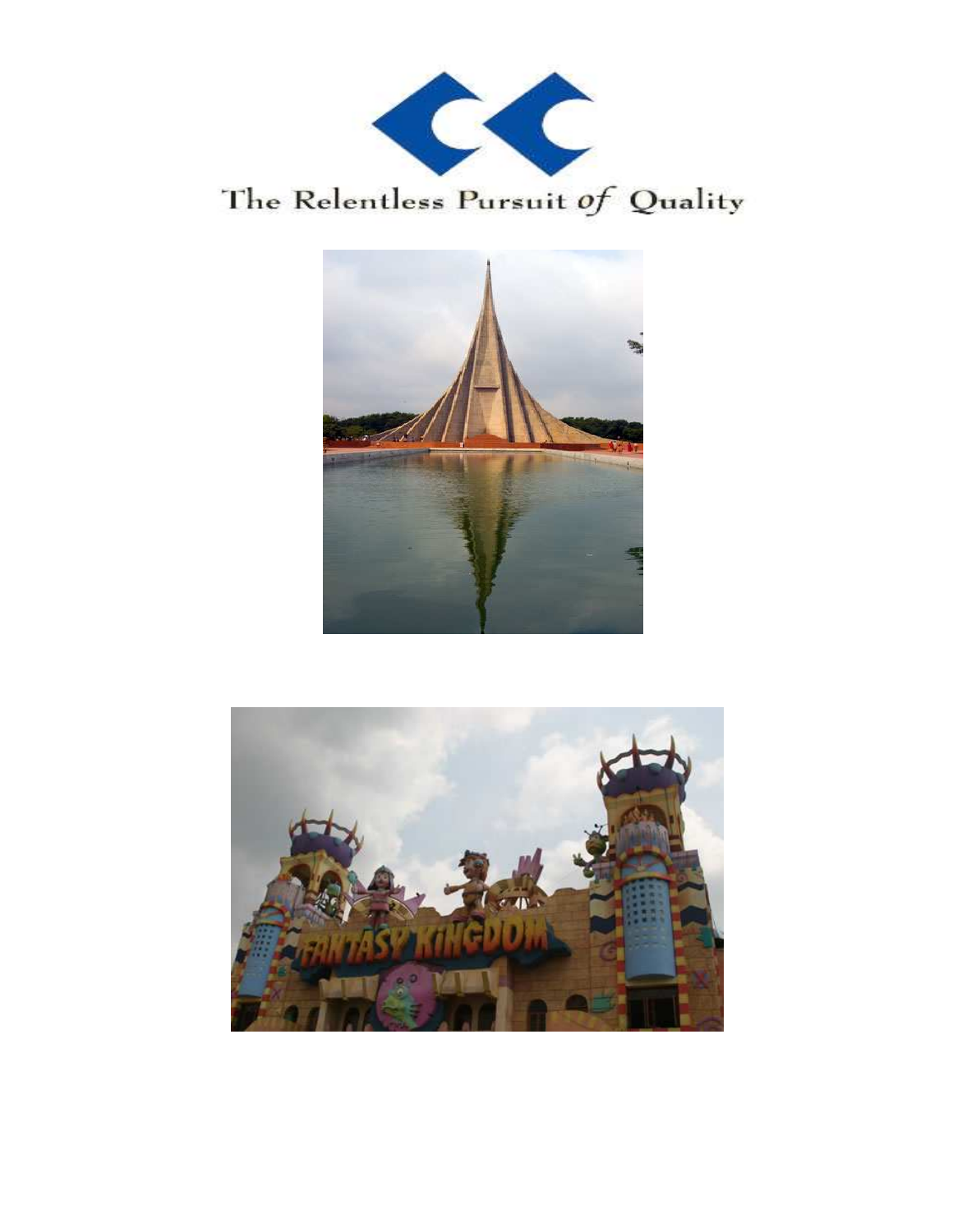

*Report on* 

# Human Resource Practices and Policies in Concord Group

**Date:** 9<sup>th</sup> May, 2010

*Prepared for:* 

Ms. Syeda Rownak Afza Lecturer BRAC Business School BRAC University



Fuad Quader ID: 06104029 BRAC Business School BRAC University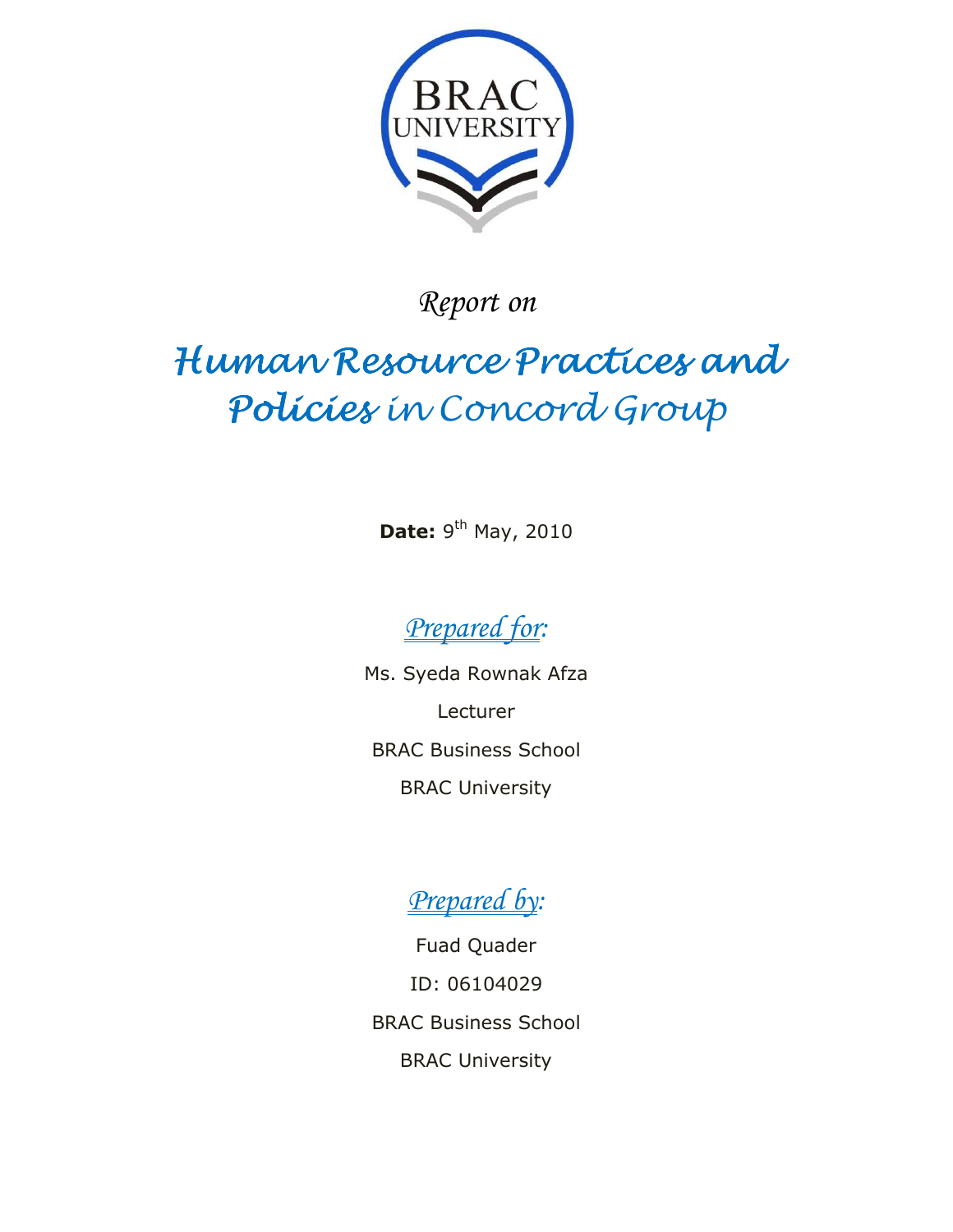Date: 9<sup>th</sup> May, 2010

Ms. Syeda Rownak Afza

Lecturer

BRAC Business School

BRAC University

Subject: Submission of Internship Report on "Human Resource Practices & Policies in CONCORD GROUP

Dear Madam,

I am pleased to say that I have completed my assigned 3 months internship at Concord Group. My report focuses on the Human Resource Practices in Concord which is one of the largest Real Estate Company in Bangladesh.

It has been a great experience working with a very efficient group of professional team members and I've learned a lot. I am looking forward to answering any query that you may have.

Sincerely Yours,

\_\_\_\_\_\_\_\_\_\_\_\_\_\_\_

Fuad Quader

ID # 06104029

BRAC Business School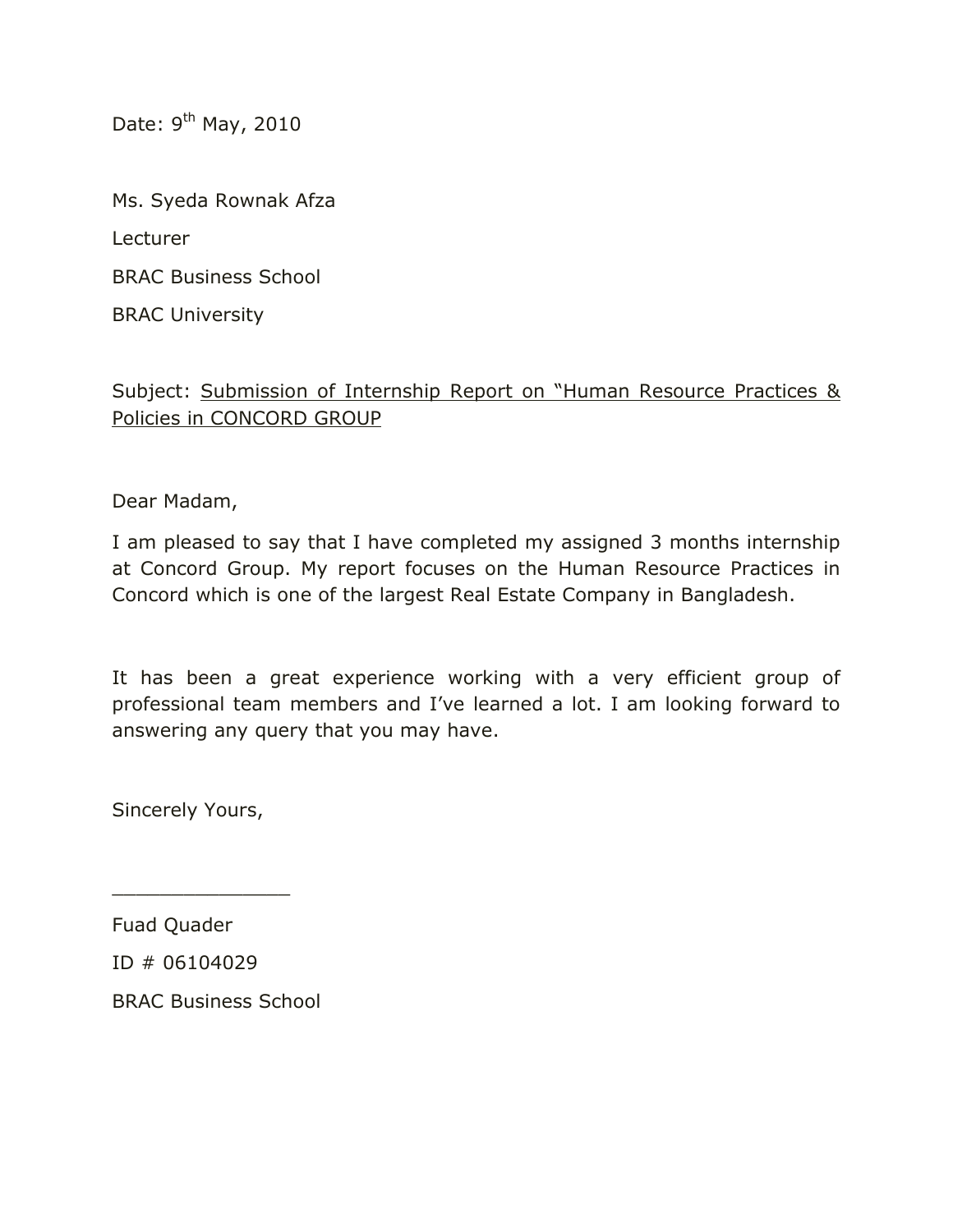# Acknowledgement

While the writing of this report had been difficult, the preparation for writing was even harder. It certainly would not have been possible without the help of many people and I would like to acknowledge my appreciation to all those who had helped me during the process.

First, I must express my gratitude to Ms. Syeda Rownak Afza, my faculty advisor, who helped me to choose a topic that was of interest and could be of use to my organization. His guidance in helping me to separate the important and necessary details from the unnecessary certainly helped me to stay on the correct track and somewhat reduced my workload. He also helped me in providing me a guideline which always has been a guide.

My heartfelt gratitude and respect goes to my supervisor at the organization Md. Tamhid Hossein (Assistant General Manager, HRD). His guidance during my first few weeks of exposure to the work force had been so valuable and helped me to learn a great deal more than I could have otherwise learnt. He assigned responsibilities to me and allowed me enough latitude to do it my own way and learn for my own self.

I would like to thank all the employees of Concord Group who helped learn the ropes during this period. They have been extremely cooperative and willing to help at all times. The team had been extremely wonderful and we all learned to deal with difficulties and processes together and help each other out to face critical situations. Without them, I do not think the experience would have been as great as it had been.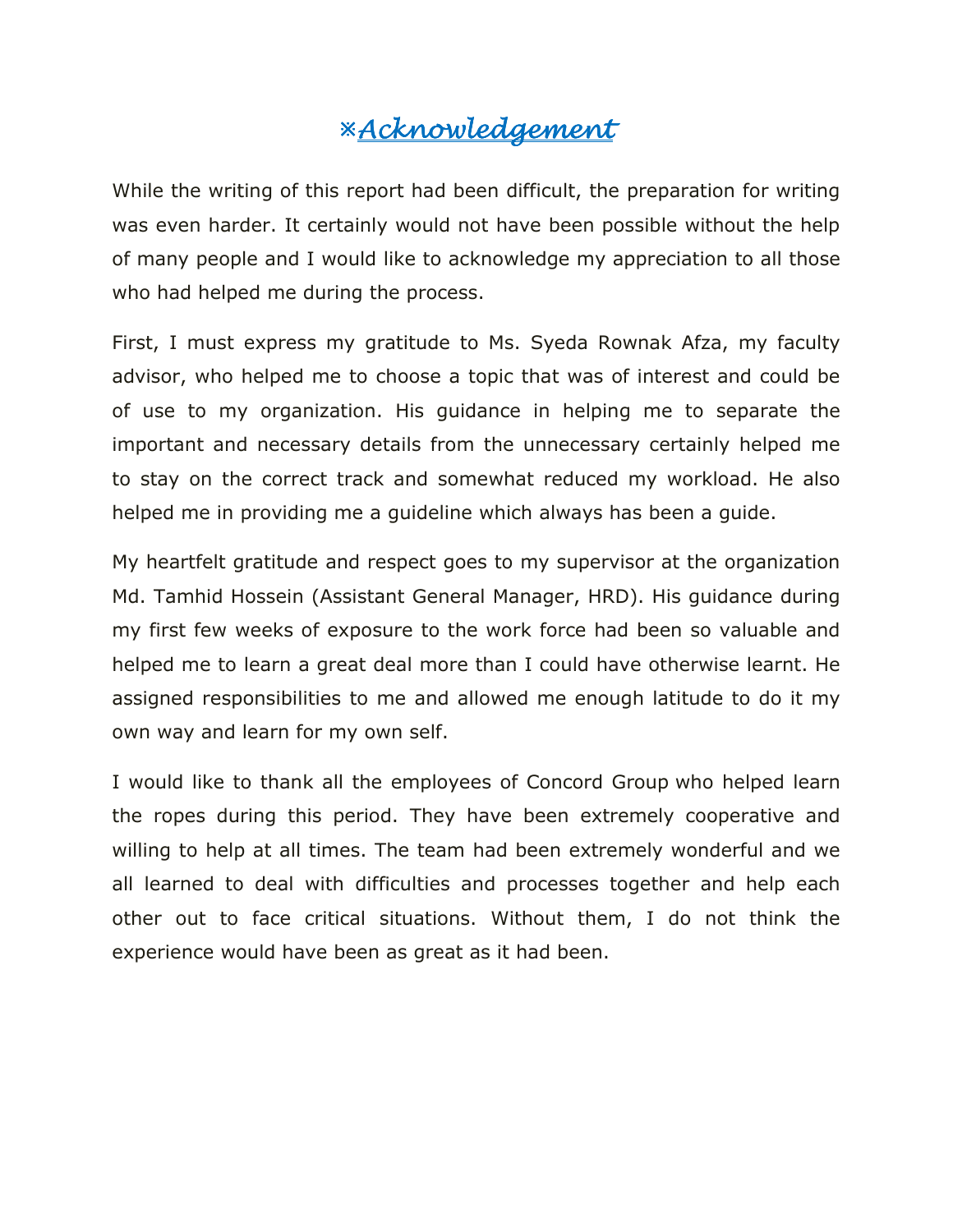#### Executive Summary

Concord is a one of the biggest and most successful company of Bangladesh. It has been establishes in 1972 as small Engineering and Construction firm. Now it is 38 years old and it has expanded its business beyond Real Estate and all over Bangladesh as well as abroad. Since its establishment it proved itself to be a successful organization and that success has leaded it towards other industries, for example: Entertainment industry, AD Firm, Garments Industries and so on. But still its main concern is the Real Estate sector, because still Concord's biggest portion of revenues comes from this very sector. Managing such a large organization is not that easy, especially if it is one of the largest employers of Bangladesh. Concord had solution to this from the very beginning of its journey. It has a strong Human Resource Department and Administrative system. Administration and HRD works all together to manage the large number of employees that Concord has all over Bangladesh abroad. Administration basically deals with strong policies and HRD is responsible for the implementation of those policies. Concord built it HRD up in such a way that from the recruitment to the resignation or retirement of an employee, it has solutions to every problem that an employee might face during his/her service period in the organization. Apart from all the solutions to problems, HRD also deals with motivating the employees just to make sure that the organization gets the best out of them. For such case it uses strong policies regarding Compensation and Benefits, leave and others. HRD maintains strong employee relationship so that the employees get support for the every step that they take during their service period. Reasons behind the success of HRD are due to the strong policies that the organization follows and the HR personnel who work hard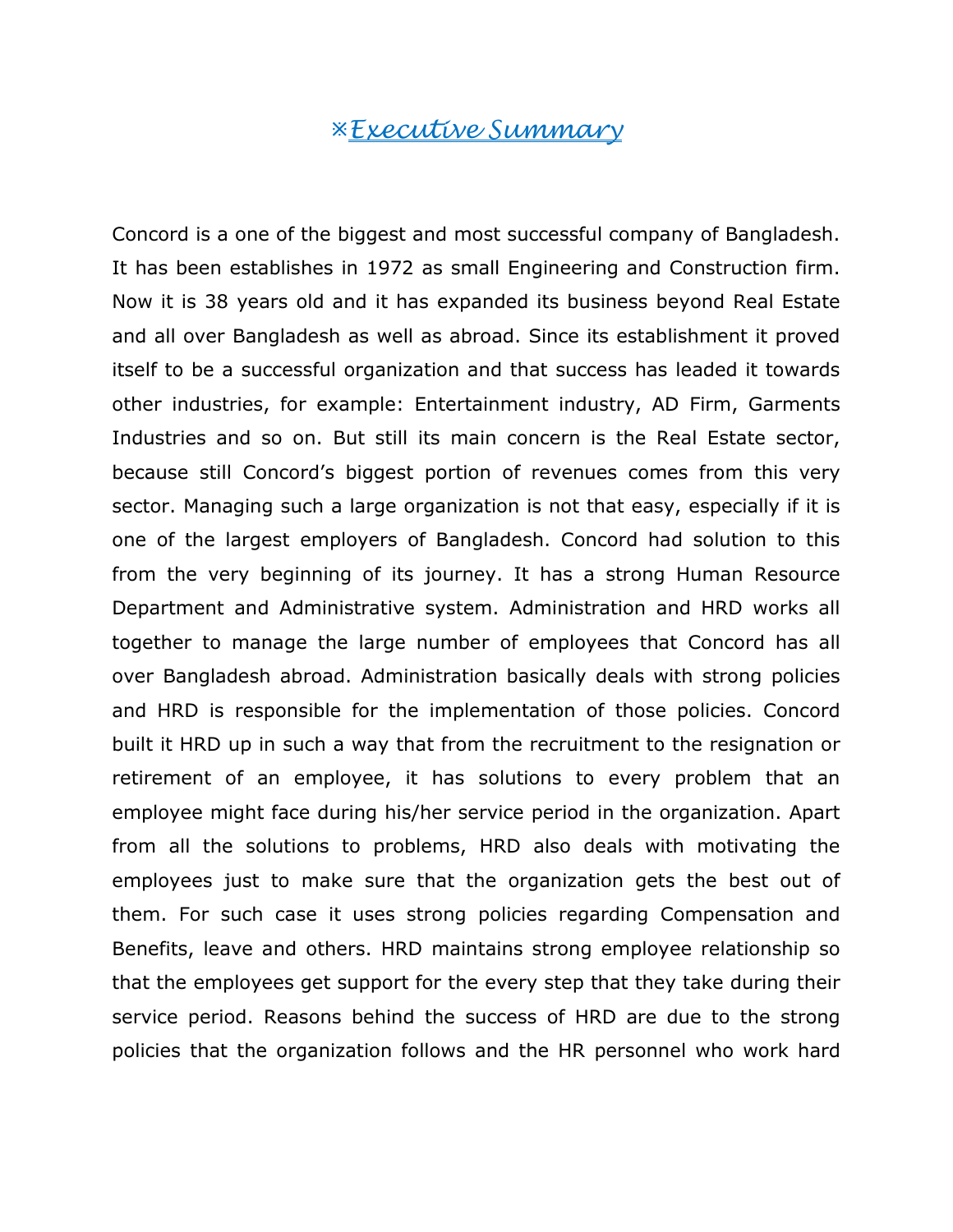with their heart and soul to implement those policies for the betterment of the employees as well for the organization.

All the way through this report I tries my level best to make sure that every single practice HRD has been described in such a way that there should not be any scope for questions regarding the efficiency of HRD of Concord. Besides the overall practices of HRD, I have also given a brief idea regarding my Assignments throughout the Internship period. I described when and why I was given those assignments and at the end how I ended with them.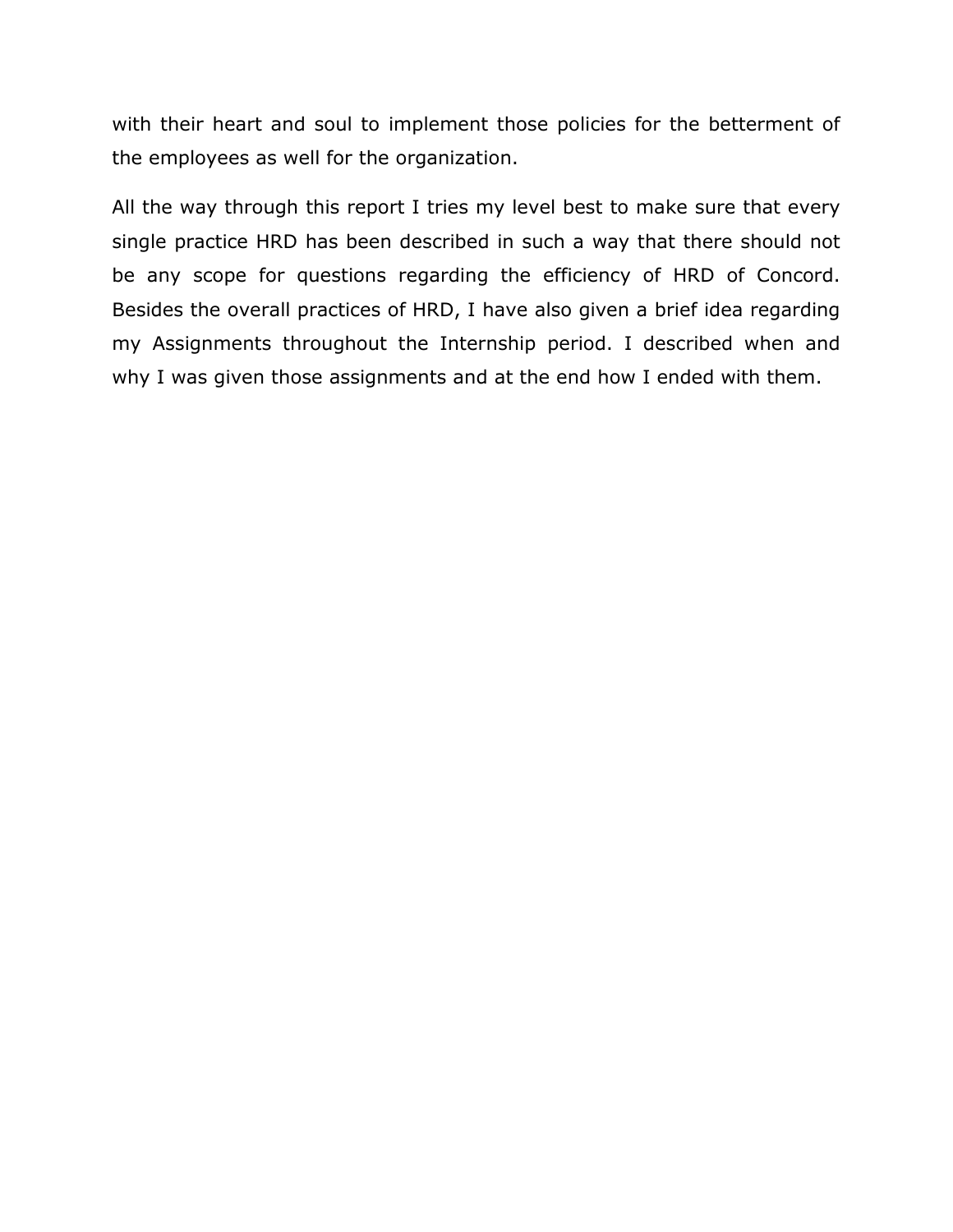# Table of Contents

| CONTENTS                                                 | PAGE#                              |
|----------------------------------------------------------|------------------------------------|
| Introduction                                             | 01                                 |
| Mission, Vision, Motto & Objective                       | 02 & 03                            |
| Achievement<br>$\qquad \qquad -$                         | 04                                 |
| Brief Organization chart of Concord<br>$\qquad \qquad -$ | 05                                 |
| Statement of the problem<br>$\qquad \qquad -$            | 06                                 |
| Objectives                                               | 06                                 |
| Methodology                                              | 07                                 |
| Literature Assesment                                     | 08                                 |
| A Synopsis of HRM Concept                                | 08 & 09                            |
| Human Resource Planning                                  | 09 & 10                            |
| Existing Organogram of HRD<br>$\overline{\phantom{0}}$   | 11                                 |
| HR Practice & Policies of Concord Group                  | 12 & 13                            |
| <b>Recruitment &amp; Selection</b>                       | 14, 15, 16, 17, 18, 19, 20, 21, 22 |
| <b>Compensation &amp; Benefits</b>                       | 22, 23, 24, 25, 26, 27, 28, 29, 30 |
| <b>Employee Relation</b>                                 | 31, 32, 33, 34, 35, 36             |
| <b>Others</b><br>$\qquad \qquad -$                       | 37                                 |
| My assignment throughout the internship period           | 38,39                              |
| <b>HRIS</b><br>$\overline{\phantom{0}}$                  | 39                                 |
| CV sorting & conducting orientation program              | 40                                 |
| Preparing appointment letter for 480 employees           | 40                                 |
| Preparing appraisal form                                 | 41                                 |
| Conducting salary survey                                 | 41                                 |
| Conclusion                                               | 42                                 |
| Recommendation                                           | 43                                 |
| Bibliography                                             | 44                                 |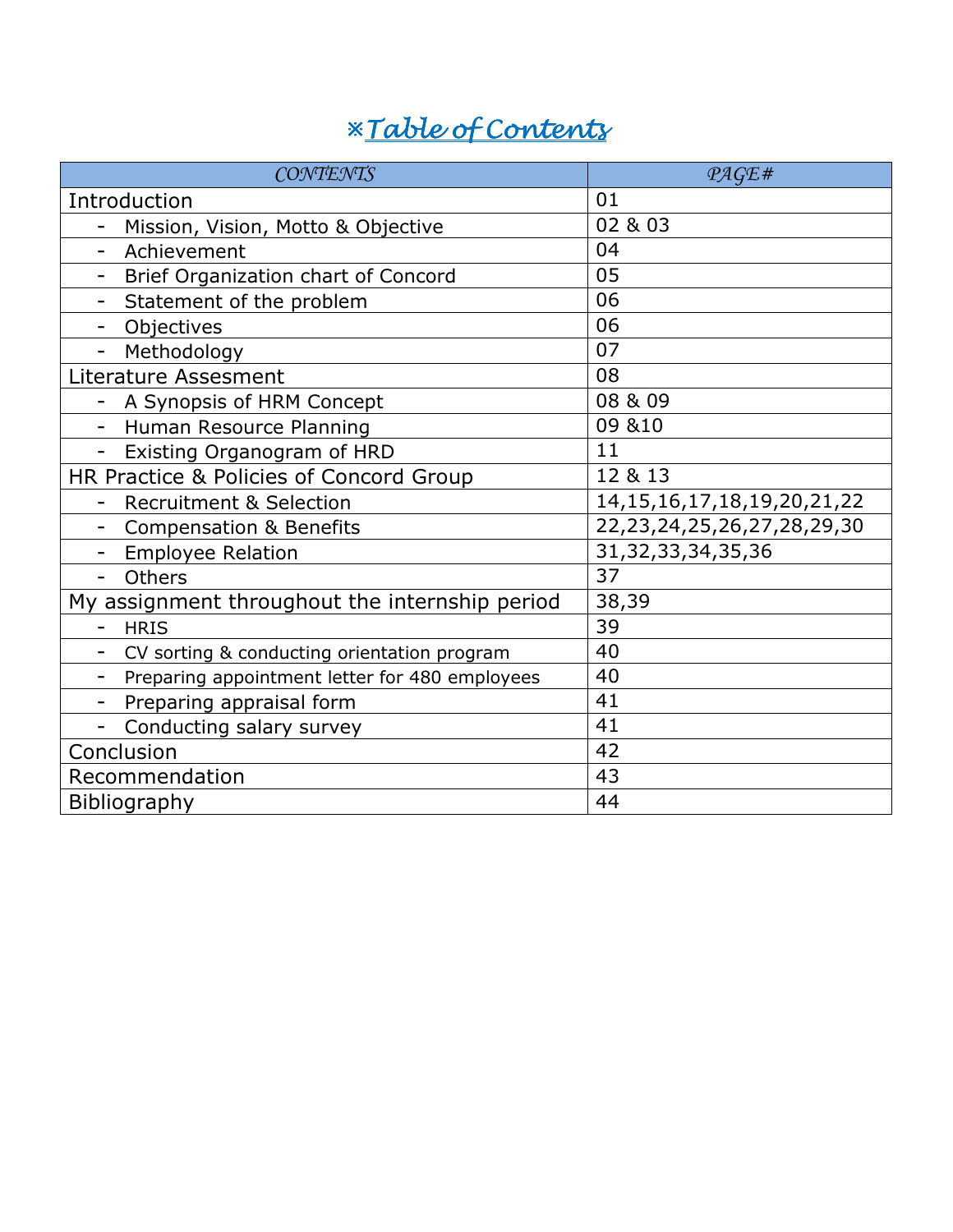

# Introduction

Concord Engineers & Construction Ltd. Concord Centre was set up in 1972 as a small Engineering and Construction firm. Currently the address of the corporate office of the company is *43 North Commercial Area, Gulshan, Dhaka-1212, Bangladesh*. In time, Concord has grown to be one of the largest Construction and Entertainment Conglomerates in Bangladesh. Their capability and dedication to quality is well established and has won them some of the most prestigious and technically challenging projects in Bangladesh.

Concord is Bangladesh's leading construction conglomerate with over 500 well known projects to their name (Commercial, residential and big government projects) in the last 30 years). Concord has undertaken some of the most prestigious and technically challenging projects in the country, and is known for setting standards in their field. Concord has one aim- to improve the quality of life of the people of Bangladesh.

The manufacture and export of ready-made wear apparel is a vital business sector of our economy. Jeacon Garments Ltd is sister concern of Concord Group which was set up in 1983 when this sector was still a fledgling industry. The company exports 100% of its woven and knit garments to its main markets in USA, Canada, UK, Germany and European Countries.

Concord Entertainment Company Ltd establishes theme parks and some entertainment

project all over the country. Fantasy Kingdom theme parks in Dhaka - the first of it's kind in South Asia! The first phase of this mega entertainment project of Concord Group of Bangladesh was completed in December 2001. Heritage Park, Concord – the vivid description of history of the country we love most, Bangladesh. The place is more than what we know about and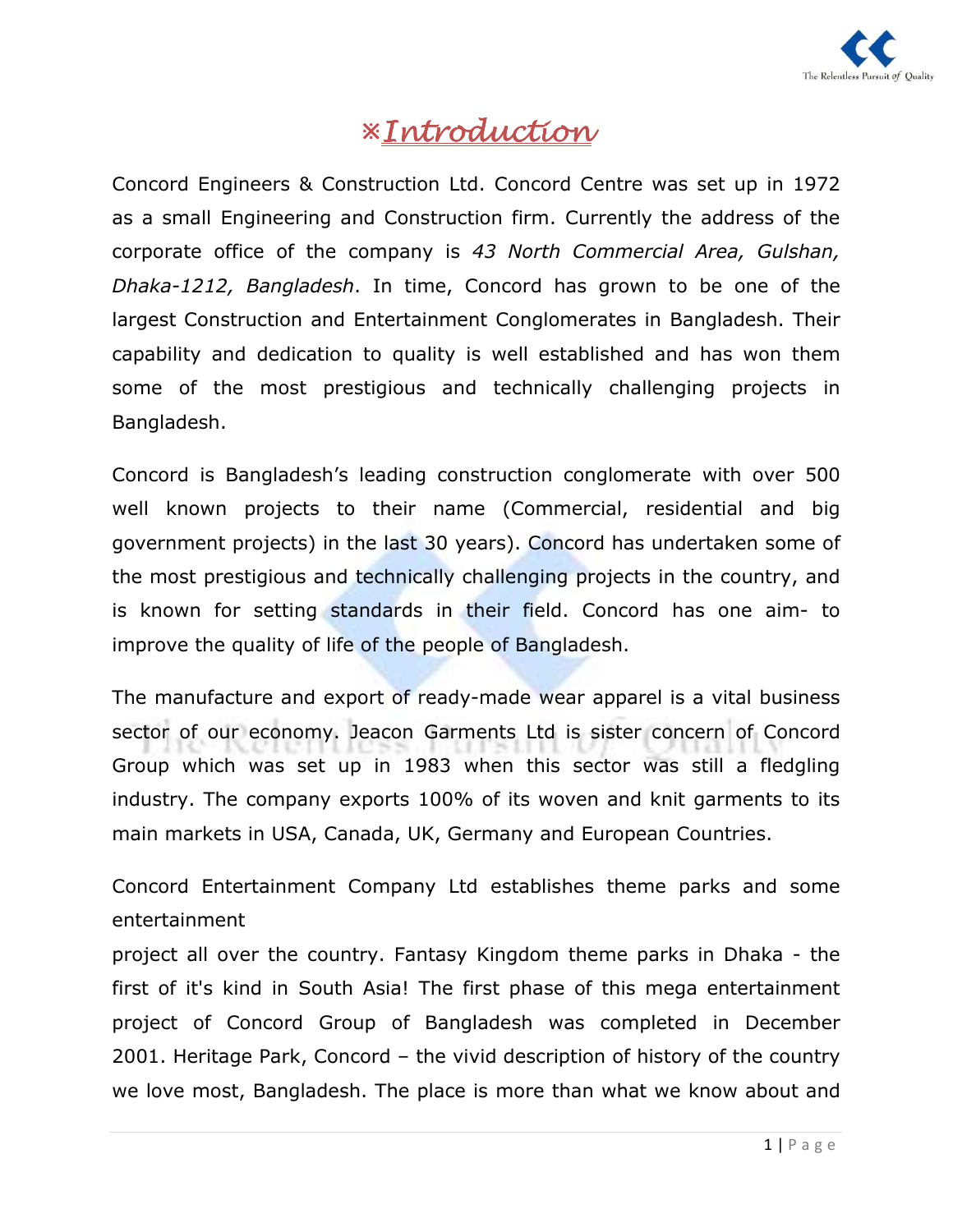

definitely beyond the image of flood hit and poverty stricken country. The Foy's Lake project consists of a theme park along with leisure spots of natural beauty including accommodation facilities. Concord Group has constructed another euphoric Park, named "Water Kingdom" at Ashulia. A water park is an amusement park that features water play areas, such as water slides, spla[sh pads, spray gro](http://en.wikipedia.org/wiki/Amusement_park)unds (water playgrounds), [lazy rivers](http://en.wikipedia.org/wiki/Lazy_river), or [other recreat](http://en.wikipedia.org/wiki/Water_slide)[ional bathing](http://en.wikipedia.org/wiki/Splash_pad) environments.

# -*Vision, Mission, Motto Vision, Mission, Motto& Objective of Concord gr & Objective of Concord gr& of Concord group:*

If we have a look at all the giant companies of the world, we will definitely find all the people behind these companies are dreamers. They dream about the success that they can bring to themselves as well as to others who dedicate their whole lives to make the dream come true. Concord group is not exceptional. When it was established it had a vision to become one of the largest companies of Bangladesh. That dream and that vision has derived this company, where it stands. Concord Group is not only the largest company of Bangladesh but it has also taken its fame beyond the boundary of our country. All these success have come within the grip because of the dream and vision that Mr. Shah Kamaluddin holds on to towards his company.

Concord Group's Vision, Mission, Motto and Objectives are as follows:

#### *Vision: Vision:*

 $\checkmark$  To improve the quality of life of the people of Bangladesh.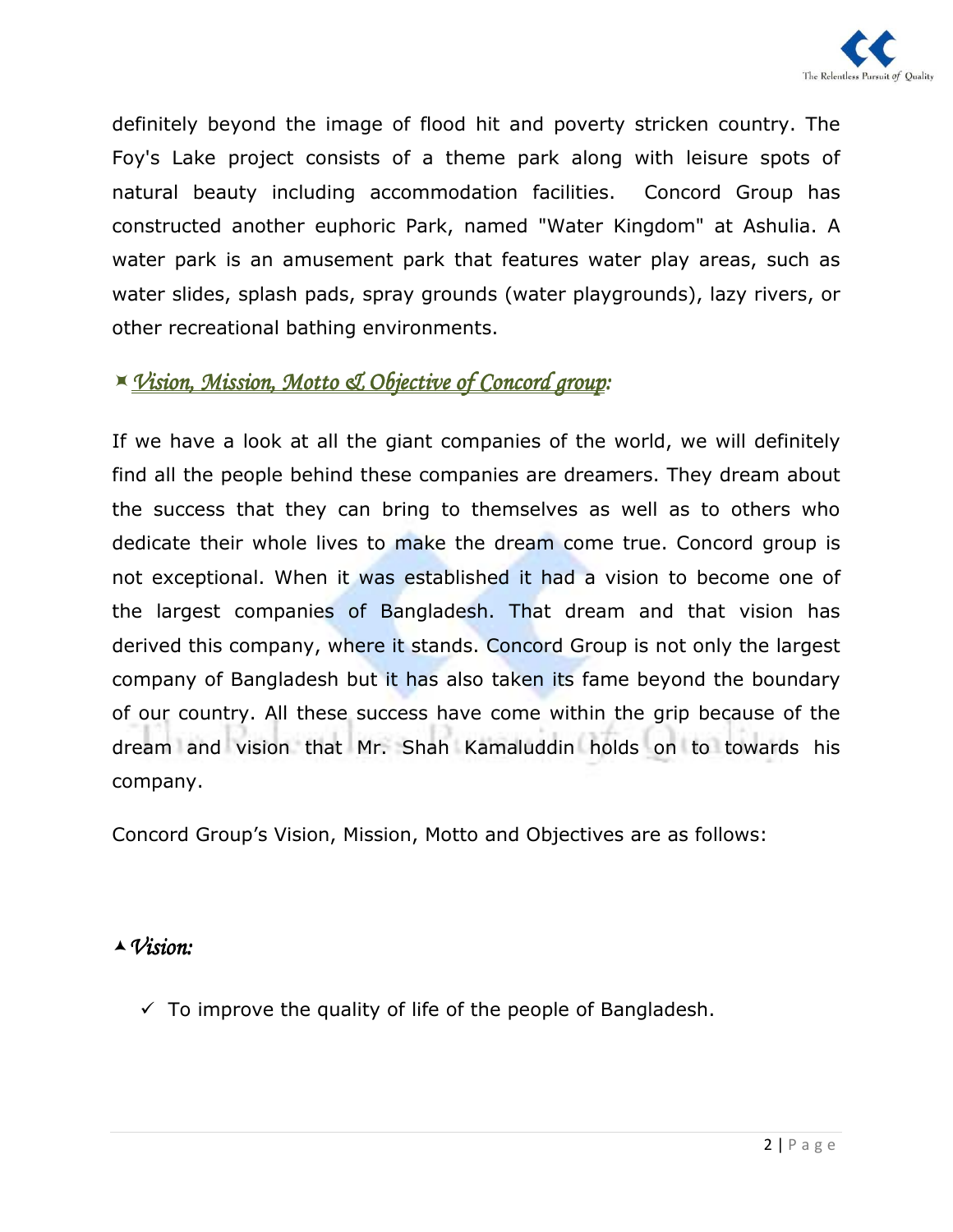

#### *Mission:*

- $\checkmark$  Changing the skyline.
- $\checkmark$  Facilitating the amusement needs of Bangladeshi people by providing comprehensive and fastest process of construction and engineering solution.
- $\checkmark$  Developing new ideas in real estate and building products.
- $\checkmark$  Providing with class entertainment facilities in local areas which would easily be accessible to the general people of Bangladesh.

#### *Motto:*

- $\checkmark$  Commitment
- $\checkmark$  Hard work
- $\checkmark$  Honesty and
- $\times$  Knowledge

#### *Objectives:*

- $\checkmark$  To create an environment for excellent residential housing with close proximity to the commercial centers. wally
- $\checkmark$  To reduce the human pressure on the inner city of Dhaka and all over the country.
- $\checkmark$  Significant contribution in our tourism industry.
- $\checkmark$  Building a better world with Relentless purest of quality.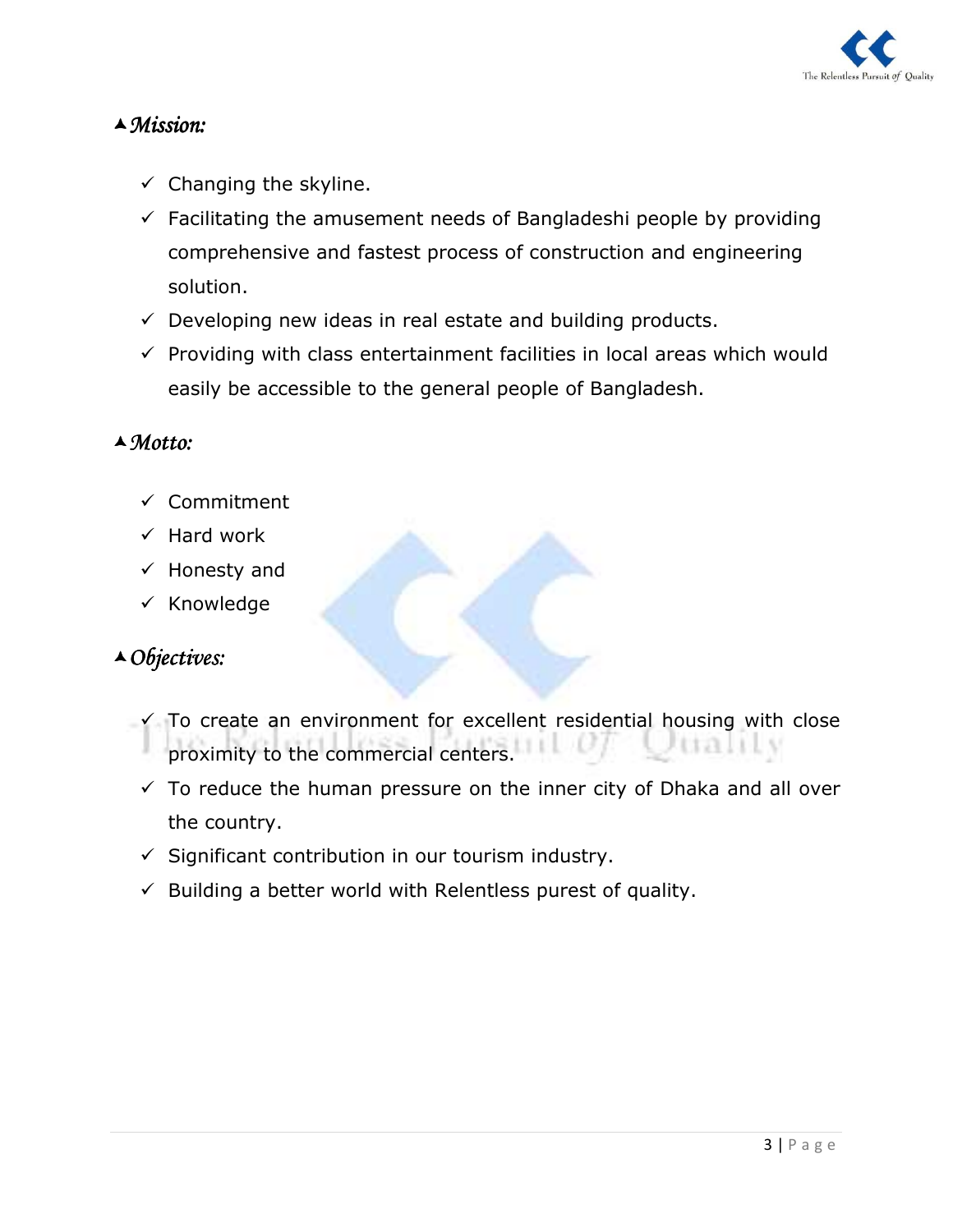

# -*Achievement:*

Concord has successfully completed more than 500 well known projects (locally and abroad) such as the National Monuments at Saver, the Prime Minister's Secretariat, passenger terminal building & VVIP terminal building of Zia International Airport, Television Auditorium at Rampura, the low-rise block of the Sonargaon Hotel, CIBA-GEIGY Pharmaceutical Plant at Tongi, the 200 bed hospital in Narayanganj , the VVIP Residence at Hare Road , the VVIP Rest House at Testa Barrage Complex, the 24 storied Janata Bank Bhaban Head Office Building ,the administrative building of Bangladesh T&T Board ,the head office of Titas Gas Transmission & Distribution Co.Ltd.,Bangladesh Oil, Gas & Mineral Corporation, the 22 storied Jiban Bima Tower,the 20 storied Bangladesh Shilpa Bank Building(BSB), the 20 storied Islamic Development Bank (IDB) Building at Agargaon, the Telecom Tower in Singapore and many more.

As the real estate sector in Bangladesh began to boom in the 1990's the Concord Group took a leading role in that growth. Already a leader in the areas of real estate development, engineering construction and the manufacture of building materials, Concord Real Estate and Development Ltd. was set up with two objectives:

- $\triangle$  To undertake large scale development projects of a completely new kind in Bangladesh.
- ▲ To undertake research and development in the construction/real estate sector that will improve the quality of life of the people of Bangladesh.

Concord is the first company of Bangladesh that developed the idea of establishing theme parks named Fantasy Kingdom Park at Ashulia, Savard Foy's Lake at Khulshi, Chittagong.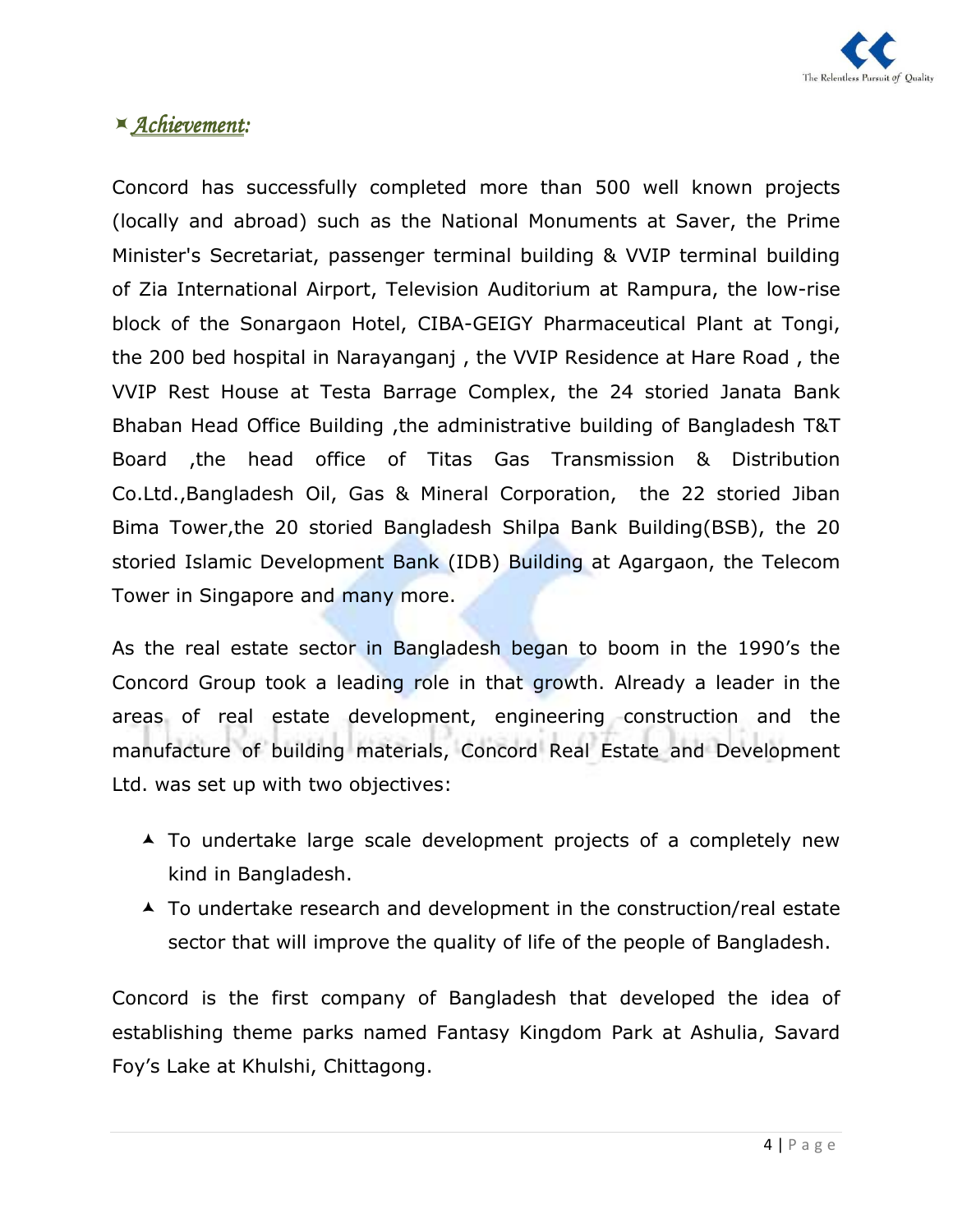

<sup>*Merief Organization Chart of Concord Group of Companies:*</sup>



- ▲ RMC: Concord Ready Mix & Concrete Products Ltd
- ▲ CECL: Concord Engineers and Constructions Ltd
- ▲ CCCL: Concord Communication Company Ltd
- ▲ CRDL: Concord Real Estate & Development Ltd
- ▲ CRPL: Concord Real Estate & Building Products Ltd
- ▲ CCL : Concord Condominium Ltd
- ▲ JGL : Concord Jeacon Garments Ltd
- ▲ CEnCL: Concord Entertainment Company Ltd.

Figure: Organizational Chart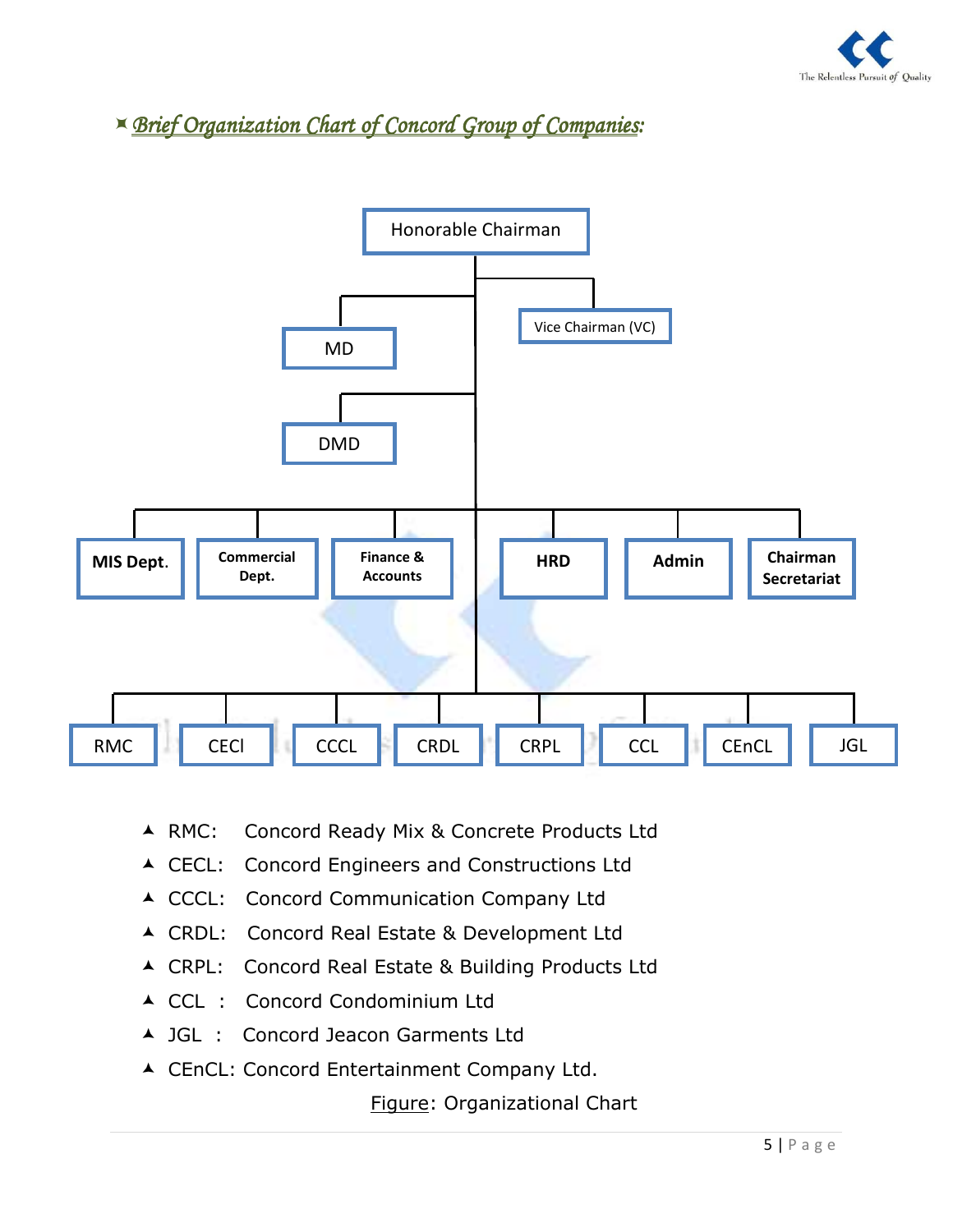

# -*Statement of the Problem:*

Human resource is one of the most important parts of an organization and only a proper utilization of this resource can help the company to reach its target. The growing competition in the real estate and entertainment industry in Bangladesh has meant that each and every similar company is working very hard either the regain its previous position or they are trying to sustain their current position. So, basically it's up to the Human Resource Department that how they are using this valuable resource to help the company to regain its position. If this resource can be properly utilized according to the plan of the company, only then the best output could be found. That is why Concord Group needs to maintain a sound HR policy and work their way according to the policy which would ensure a proper utilization of the human resource.

# -*Objectives:*

Real State is very much comprehensive and complex industry. It deals with different areas to capture the market and it requires huge promotional activities to survive. But, most of all it needs to have a structured administrative system which will be followed by the employees of the organization. The Administrative and the HR policy should be made in such a way that it reflects the need and demands of the employees to make them happy. We will focus deeply into the HR system and will see how it is working to manage all the employees and the total system of the organization. Based on the above facts, the specific objectives of the study are as follows:

- $\blacktriangle$  To give an insight into the overall HR Activities.
- ▲ To give a brief knowledge on the implementation of policies.
- $\blacktriangle$  To find proper recommendation where necessary.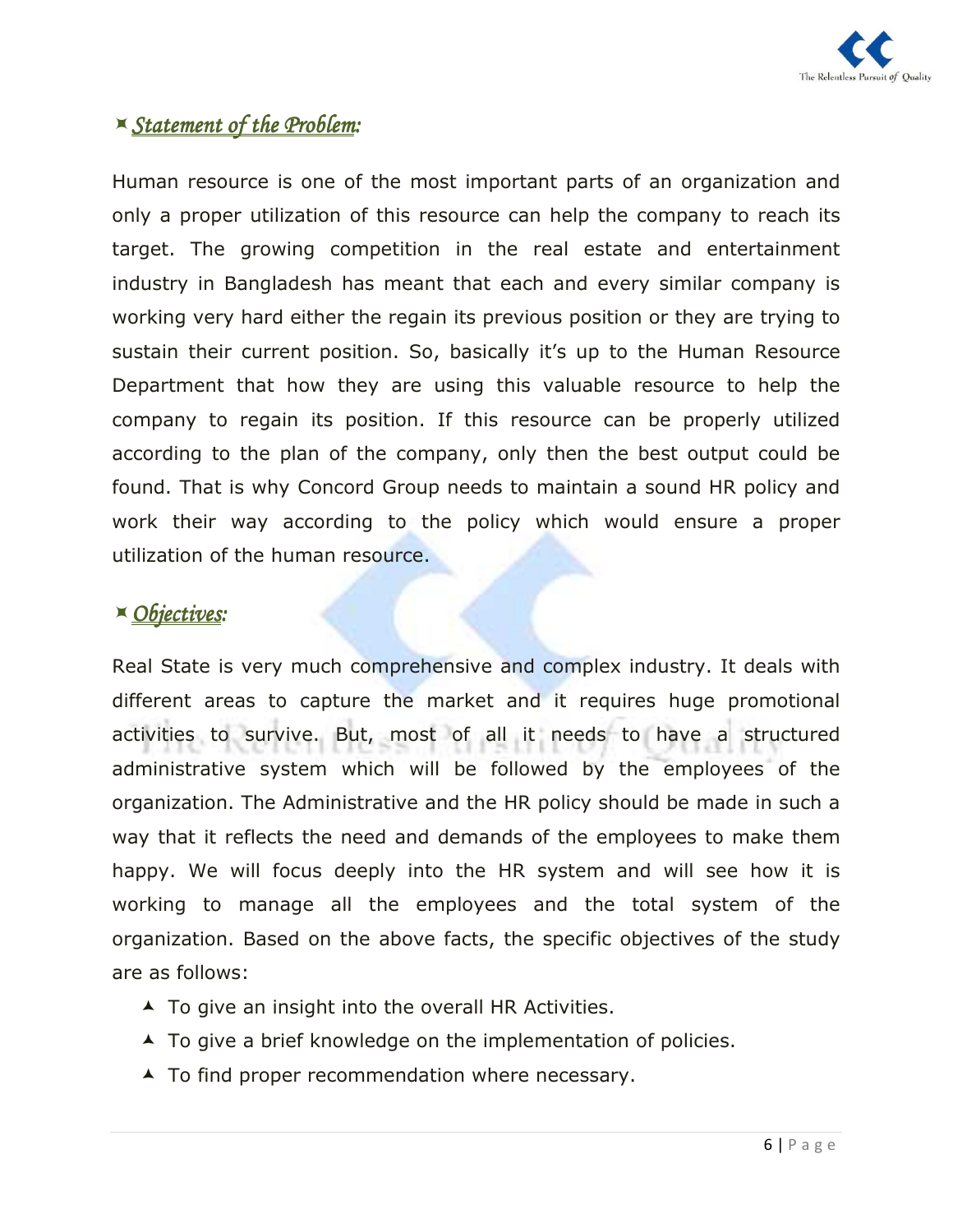

# -*Methodology:*

This study is totally based on the practical examples and practices that take place in Concord Group. Basically, the recruitment procedure and other activities have been observed and then it has been checked with the actual policy of the company. A very marginal discrepancy was observed which cannot be called an error. Sometimes situation comes where there is no way follow the policy. Rather, the decision needs to be taken instantly. This is an offhand situation and in this situation the decision needs to be taken based on intuition. That is when the question of discrepancy comes.

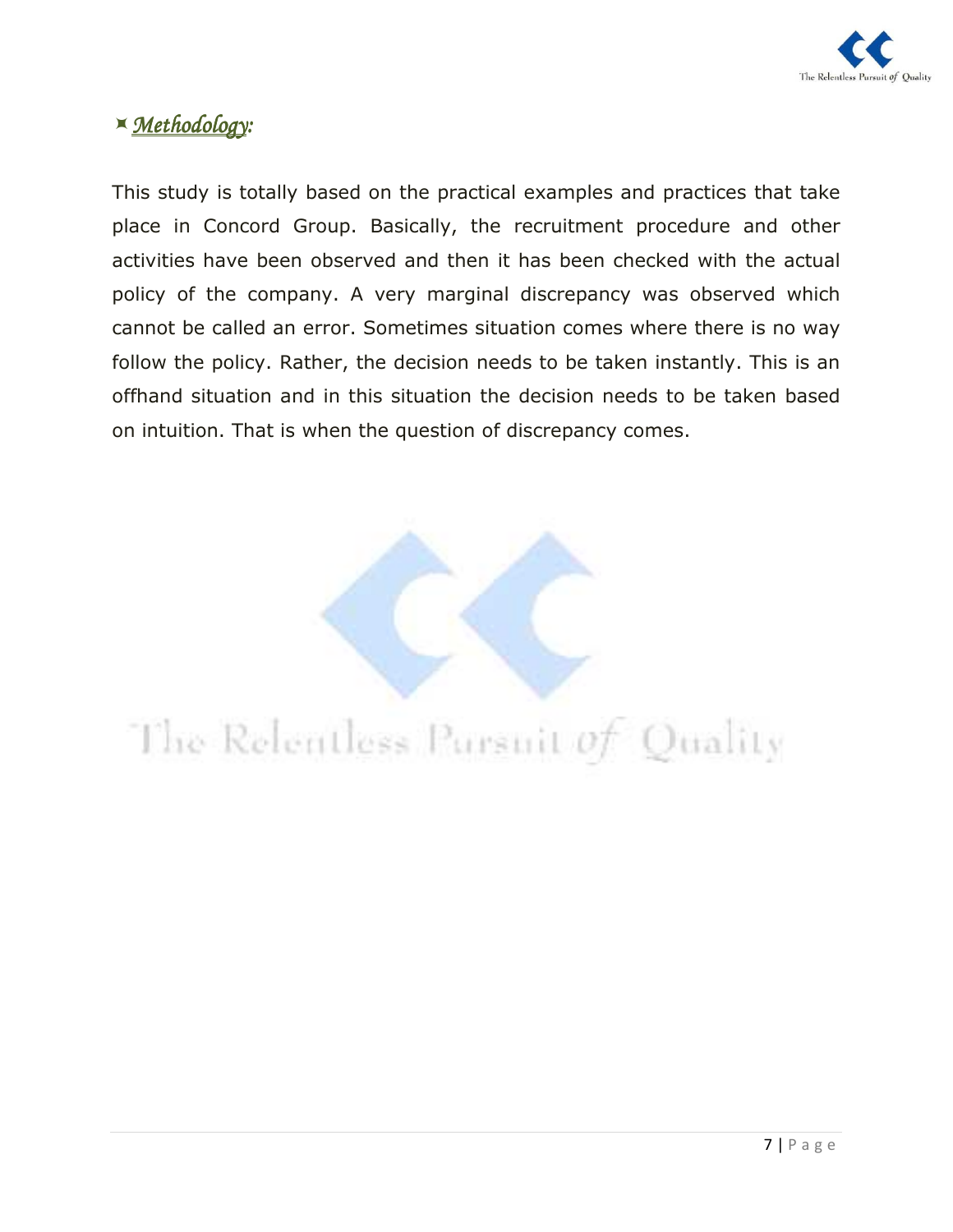

# Literature assessment

# -*A Synopsis of HRM Concept ynopsis of HRM Concept:*

Human Resource Management (HRM) is the strategic and coherent approach to the management of an organization's most valued assets - the people working there who individually and collectively contribute to the achievement of the objectives of the business. The terms "Human Resource Management" and "Human Resources" (HR) have largely replaced the term "Personnel Management" as a description of the processes involved in managing people in organizations. In simple sense, HRM means employing people, developing their resources, utilizing, maintaining and compensating their services in tune with the job and organizational requirement.

The Human Resources Management (HRM) function includes a variety of activities, and key among them is deciding what staffing needs you have and whether to use independent contractors or hire employees to fill these needs, recruiting and training the best employees, ensuring they are high performers, dealing with performance issues, and ensuring your personnel and management practices conform to various regulations. Activities also include managing your approach to employee benefits and compensation, employee records and personnel policies. Usually small businesses (for-profit or nonprofit) have to carry out these activities themselves because they can't yet afford part- or full-time help. However, they should always ensure that employees have—and are aware of—personnel policies which conform to current regulations. These policies are often in the form of employee manuals, which all employees have.

Some people distinguish a difference between HRM (a major management activity) and HRD (Human Resource Development, a profession). Those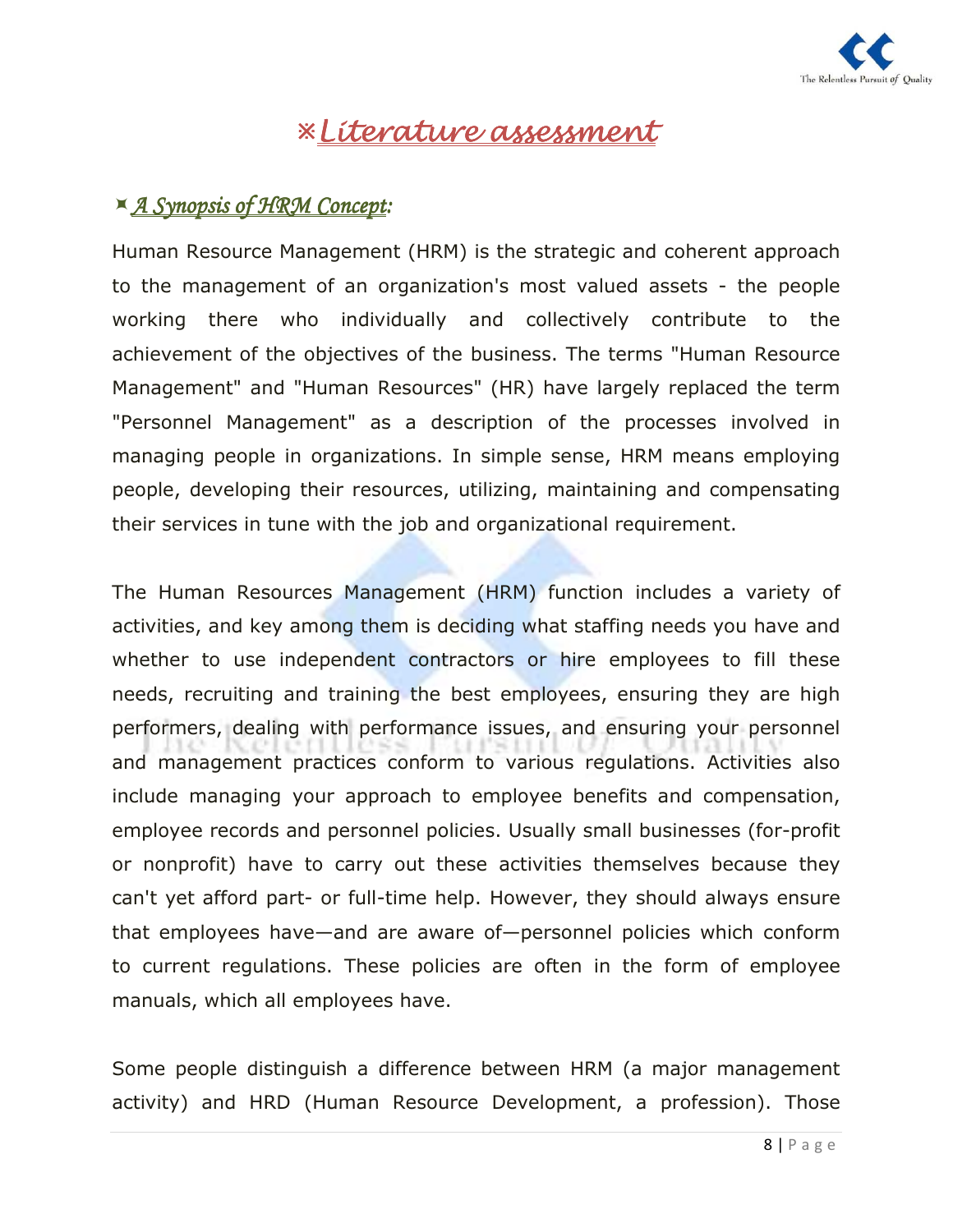

people might include HRM in HRD, explaining that HRD includes the broader range of activities to develop personnel inside of organizations, including, eg, career development, training, organization development, etc.

The HRM function and HRD profession have undergone tremendous change over the past 20–30 years. Many years ago, large organizations looked to the "Personnel Department," mostly to manage the paperwork around hiring and paying people. More recently, organizations consider the "HR Department" as playing a major role in staffing, training and helping to manage people so that people and the organization are performing at maximum capability in a highly fulfilling manner.

Human resource management is responsible for how people are treated in organizations. It is responsible for bringing people into the organization, helping them perform their work, compensating them for their labors, and. There are some management functions of a human resources (HR) department which are: staffing, performance appraisals, compensation and benefits, employee and labor relations, and human resource research.

# -*Human Resource Planning of Concord Group Human Resource Group:*

Concord Group has a personal and administrative Department. It is one of the biggest employers in Bangladesh. To motivate the employees, along with salary and benefits the company provides various facilities like free transportation when required, medical center. Production and accommodation facilities include full time supply of safe drinking water, Tea.

Humans are an organization's greatest assets; without them, everyday business functions such as managing cash flow, making business transactions, communicating through all forms of media, and dealing with customers could not be completed. Organizational change impacts not only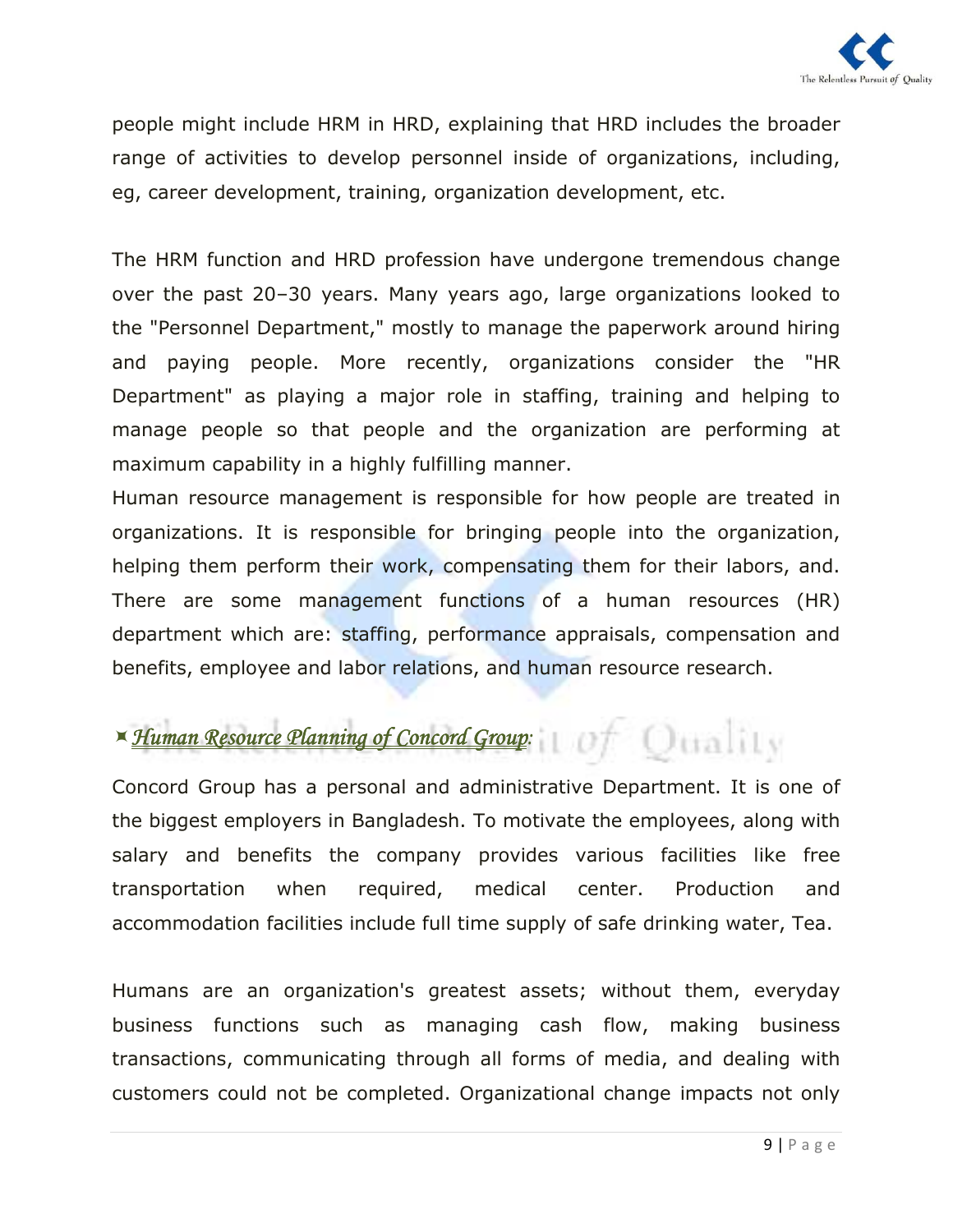

the business but also its employees. In order to maximize organizational effectiveness, human potential—individuals' capabilities, time, and talents must be managed. Human resource management works to ensure that employees are able to meet the organization's goals.

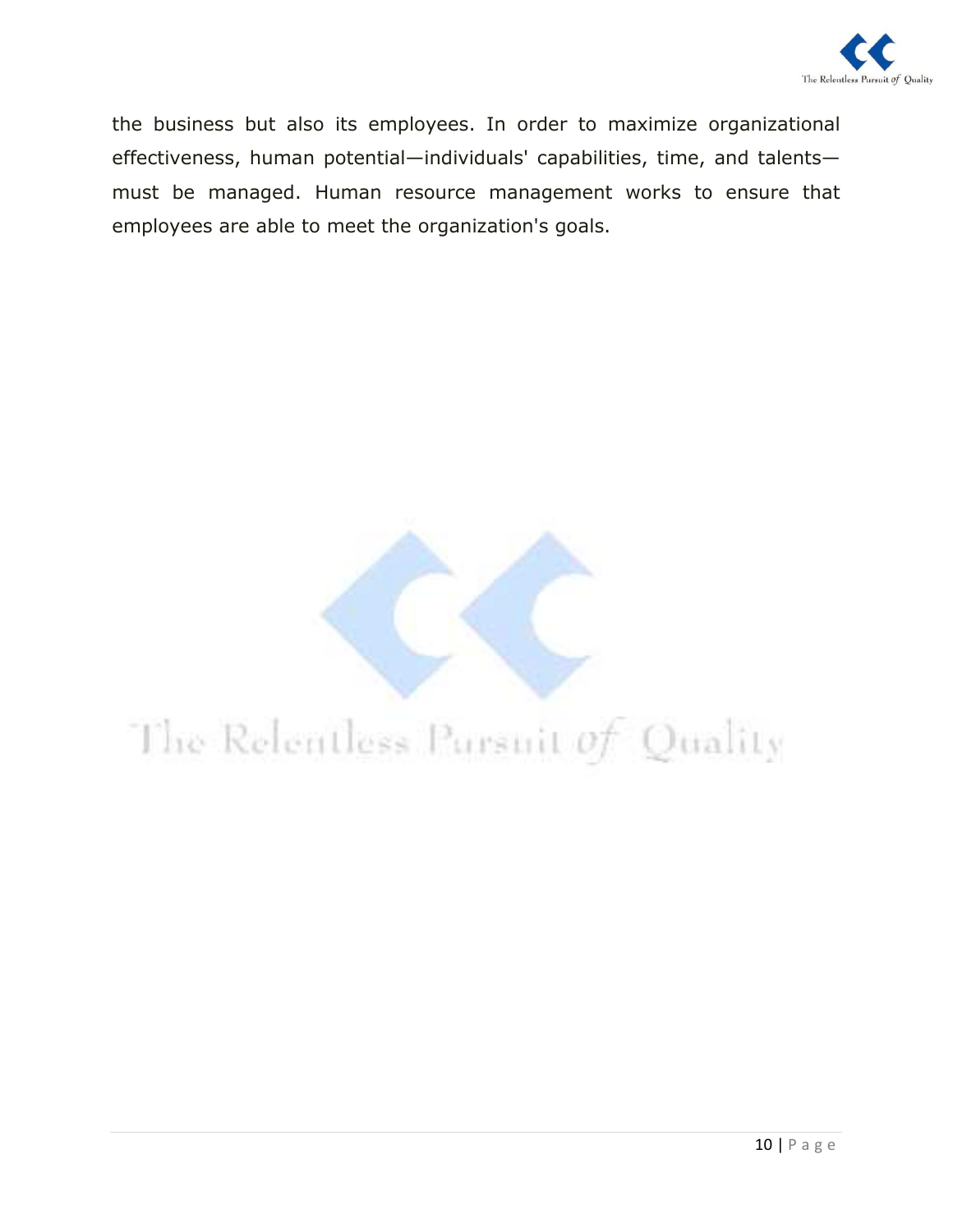

-*Existing Or Existing Or-gano-gramof HR Department of HR Department:* 



Figure: Or-gano-gram of HRD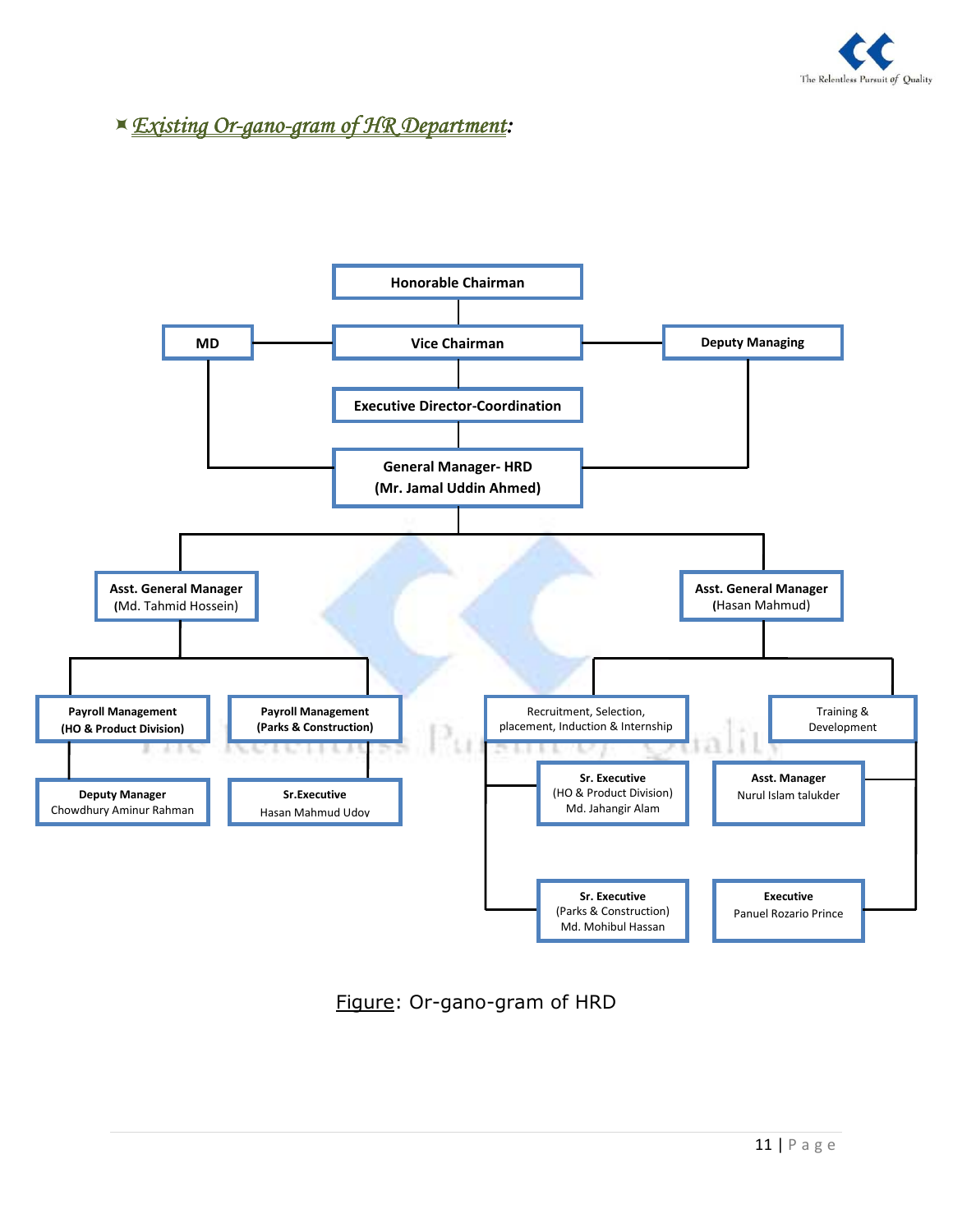

# "HR practices & policies of Concord Group"

# The Relentless Pursuit of Quality

**P.T.O.**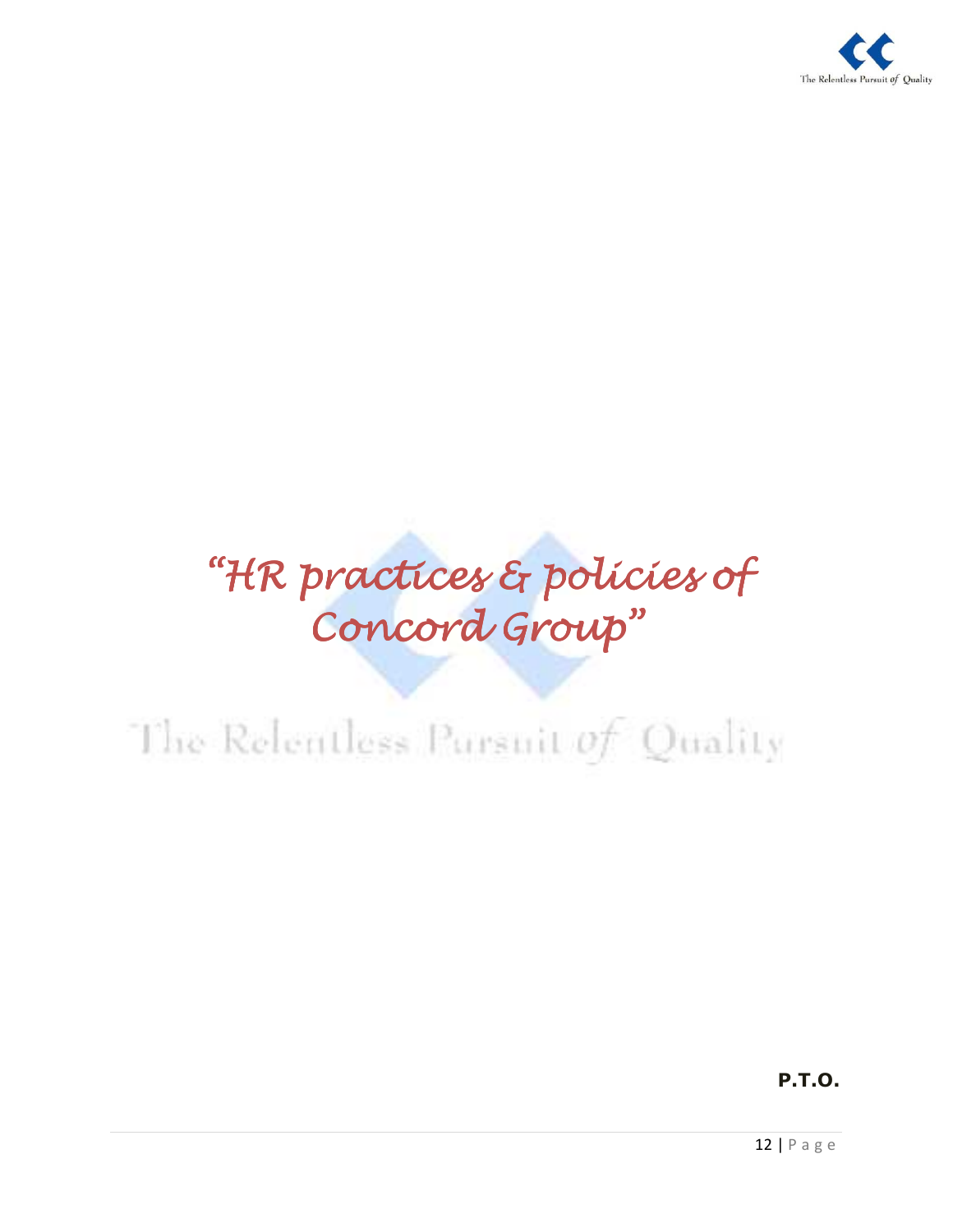

If we look at the HR practices of Concord Group, we would see that the practices are divided into some parts. These are all different activities performed and among which Compensation and Benefits & Employee Relation are sub-department of Human Resource Department of Concord Group.

Recruitment and Selection

- Compensation and Benefits:
	- $\checkmark$  Job Confirmation
	- $\checkmark$  Salary
	- $\checkmark$  Increment
	- $\checkmark$  Promotion
	- $\checkmark$  Salary Advance
	- $\checkmark$  Communication Benefit
	- $\checkmark$  Transport Privilege
	- $\checkmark$  Final Settlement

Employee Relation:

- mployee Relation:  $\mathbf{u}$  and  $\mathbf{u}$  and  $\mathbf{u}$  and  $\mathbf{u}$  and  $\mathbf{u}$  and  $\mathbf{u}$  and  $\mathbf{u}$  and  $\mathbf{u}$
- $\checkmark$  Providing employee ID number
- $\checkmark$  Discipline and Penalties
- $\checkmark$  Vacation
- $\sqrt{\ }$  Termination
- Others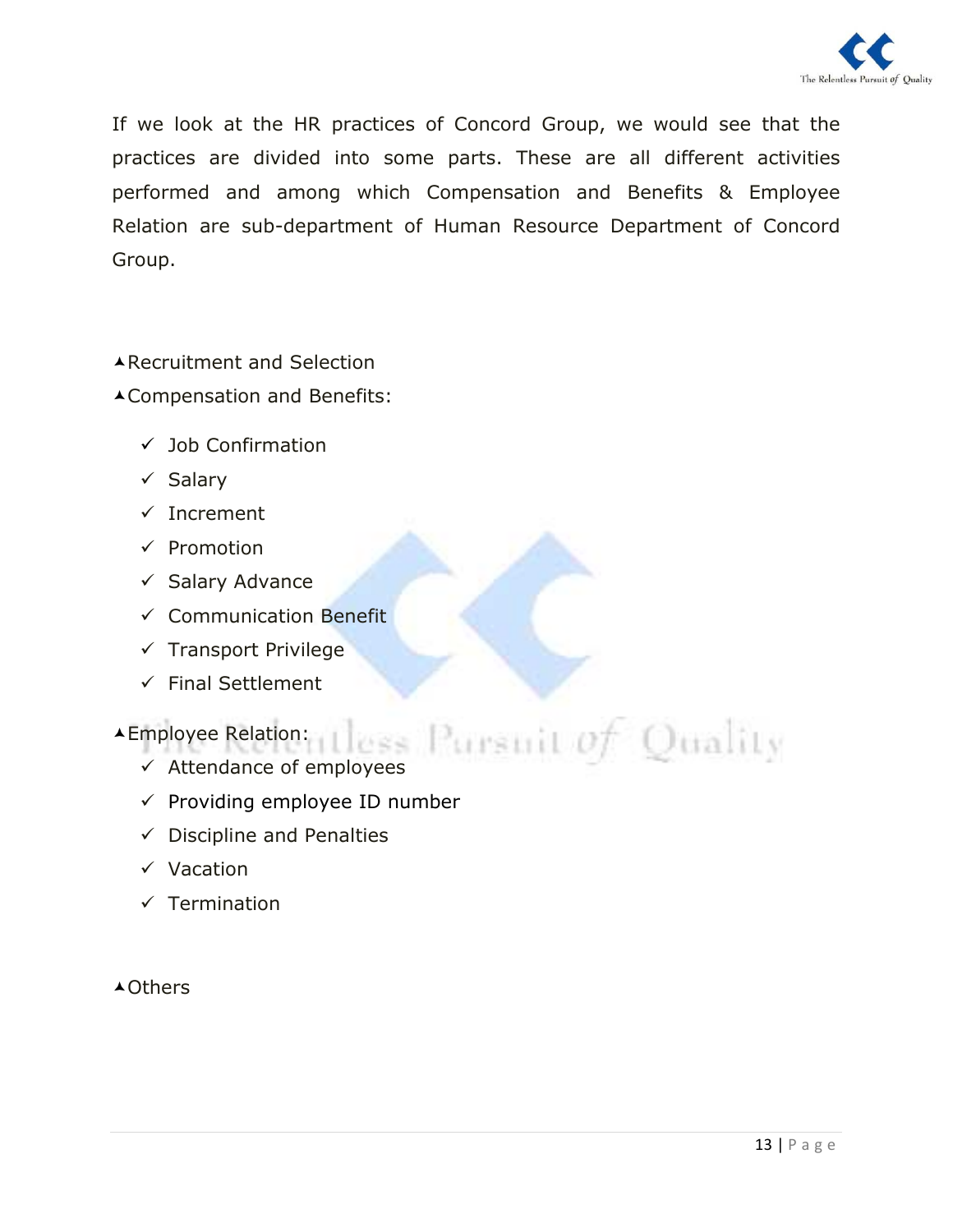

#### Recruitment and Selection:

Recruitment is the process through which the organization seeks applicants for potential employment. Selection refers to the process by which it attempts to identify applicants with the necessary knowledge, skills, abilities and other characteristics that will help the company achieve its goals, companies engaging in different strategies need different types and numbers of employees.

The purpose of recruitment policy is to establish processes, procedures as well as a system to ensure that Concord has the most effective recruitment practice to support its aim in being the leading Real Estate and Entertainment company in the nation; by attracting & employing the highest caliber candidates at the right time; and maintain the company's image as the most accredited employer in the region.

It is the company's policy to implement an appropriate recruitment system based on careful determination of the required competences, objectives as well as search & selection methods with efficient means of communication with candidates.  $\Box$  illess  $\Box$  illess  $\Box$  is the  $\Box$   $\Box$  in  $\Box$  illes

Concord Group of Companies does not tolerate any means of discrimination against any persons. The allocation of candidates to positions is only subject to their qualifications as matched with the required skills, knowledge & personal attributes.

In the recruitment segment of HR department, there are a total of 2 employees working and they are:

- A Md. Jahangir Alam, Sr. Executive
- ▲ Md. Mohibul Hassan, Sr. Executive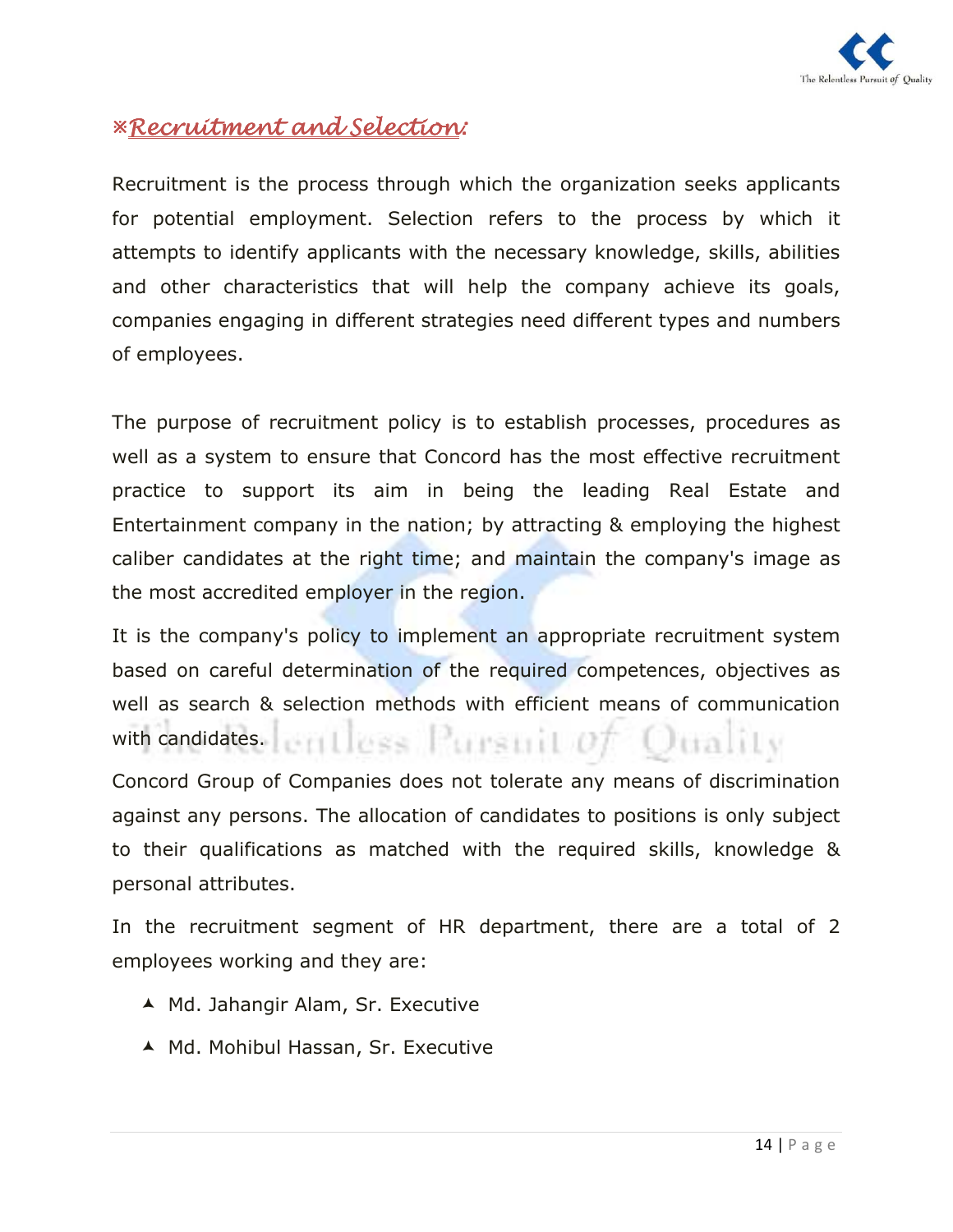

# -*General Conditions for Recruitment:*

- A All company recruitment shall be done through the HR Department. No individual will conduct any sourcing, recruitment or hiring activity without the specific knowledge & involvement of the HR Department.
- $\triangle$  Recruitment of candidates for the company will be done in compliance with all legal Social, Cultural & Company polices & standards.
- $\blacktriangle$  The company will not allow the hiring of a direct family member, that is the first, second, and third level of relatives into the company. Namely, Spouse, Mother, Father, Daughter, Son, Brother & Sister. In case of marriage of on-roll employees, it will be subject to Management decision.
- A Any person employed by the company should meet the following general criteria:
	- Possess academic qualifications & practical experience needed for the job as specified by the company job descriptions.
- Pass successfully any tests or interviews determined by the company.
	- ▲ The company will not allow the hiring of undergraduates.

# -*Stages of Recruitment Process in Stages of Recruitment Process inConcord Concord:*

There are basically three types of recruitment in Concord. These are:

- $\triangle$  Regular
- ▲ Contractual (6 months and 1 year) and
- A Muster roll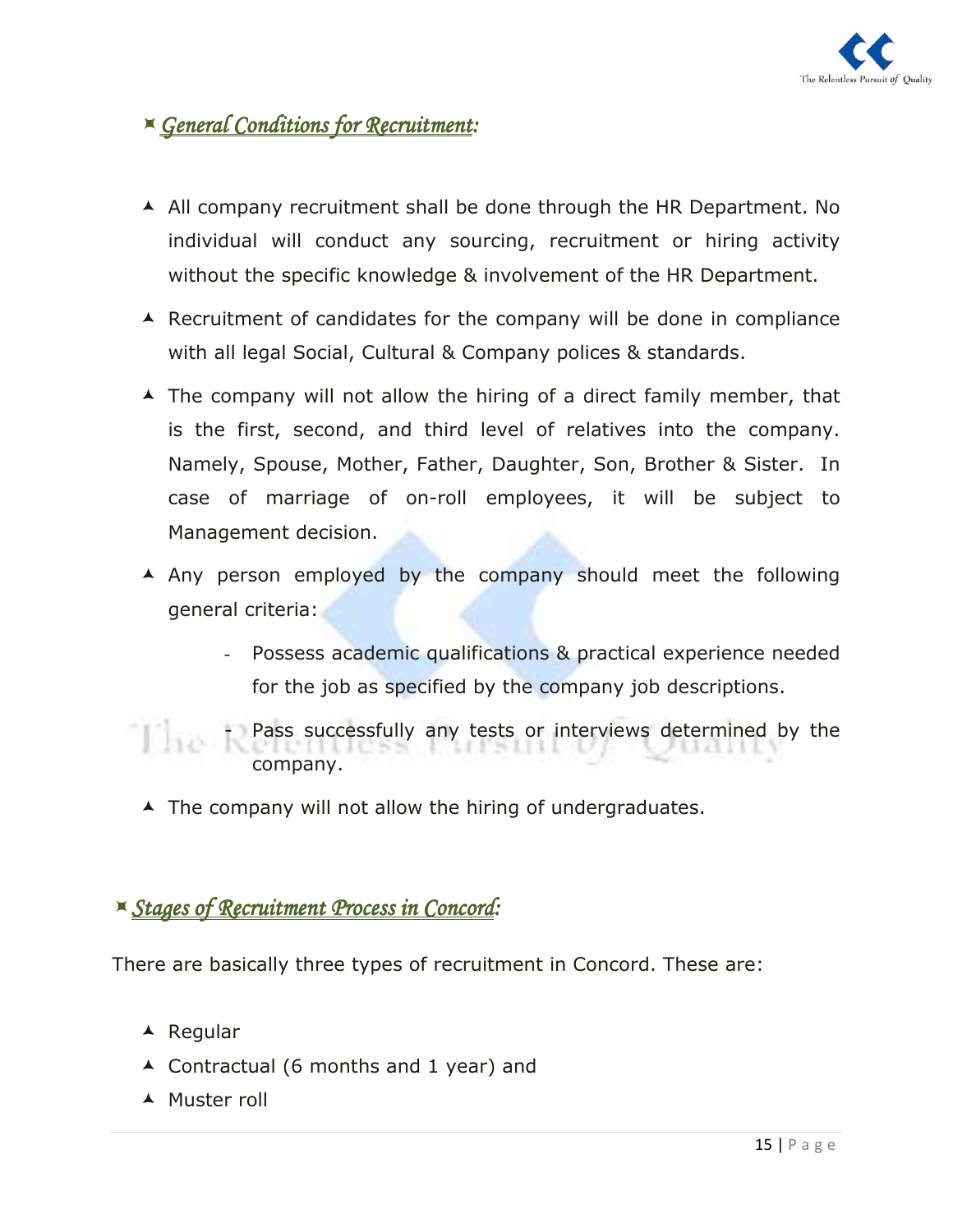

The recruitment at Concord is a long process which is inclusive of many different stages starting from job vacancy to employee selection. The process is drawn below:



Figure: Stages of Recruitment process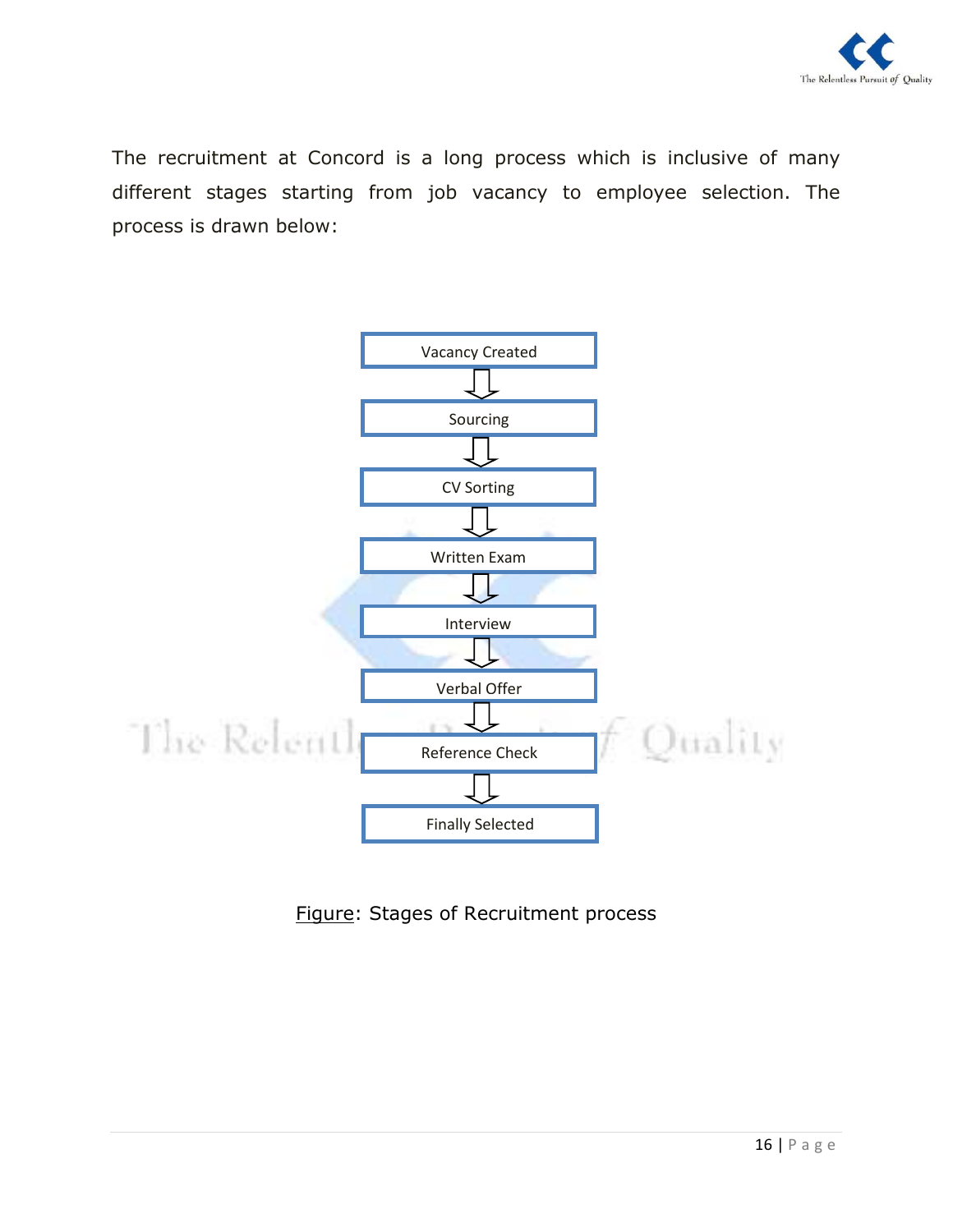

#### **Stage 1 &2- Vacancy Created & Sourcing:**

First of all when the vacancy is created at any department, the department co-coordinator communicates about the vacancy to the HR department through Employee Requisition Form (See Appendix  $\#$  1). Then the respective person of the HR department starts the recruitment procedure.

#### Sources of Recruitment:

Basically, Concord goes for external recruitment most of the time. But, only then when they can't find proper available potential candidates inside the organization and then they go for internal recruitment. So, we can divide the source into two parts:

1. Internal Source: Concord thinks that current employees are a major source of recruits for all but entry-level positions. Whether for promotions or for 'Lateral' job transfers, internal candidates already know the informal organization and have detailed information about its formal policies and procedures. Promotions and transfer are typically decided by operating or line managers with little involvement by HR department.

HR departments become involved when internal job openings are publicized to employees through job positioning programs, which informs employees about opening and required qualifications and invite qualify employees to apply. The notices usually are sent to employees in informal ways, either through mail or verbally.

The purpose of job posting is to encourage employees to seek promotion and transfers the help the HR department fill internal opening and meet employee's personal objectives. Not all jobs openings are posted. Besides entry level positions, senior management and top stuff positions may be filled by merit or with external recruiting. Job posting is most common for lower and mid level positions.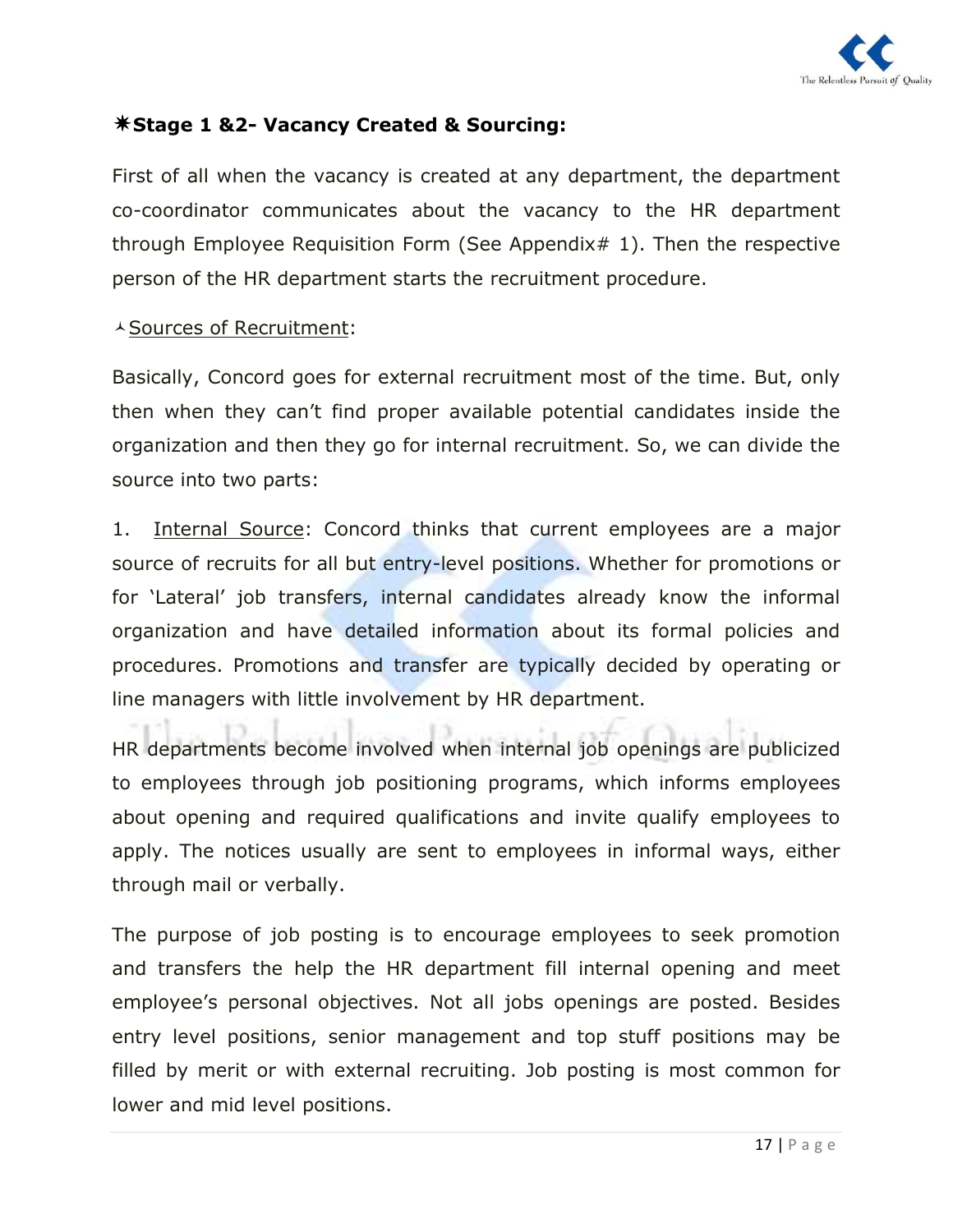

2. External Source: When job opening cannot be filled internally, the HR department of Concord must look outside the organization for applicants.

External search shall be conducted by any of the following means:

- Write-ins
- ▲ Employee referrals
- $\triangle$  Advertising
- ▲ University Careers Office
- $\blacktriangle$  Internet

We discuss the external source of recruitment at bellow:

1. Write-ins: Write-ins are those who send a written enquire. They are ask to complete and application blank to determine their interest and abilities. Usable application is kept in an active file until a suitable opening occurs or until an application is too old to be considered valid, usually six months.

2. **Employee referrals: Employees may refer** job seekers to the HR department. Employee's referrals are excellent and legal recruitment technique, but they tend to maintain the status quo of the work force in term of raise, religions, sex and other characteristics, possibly leading to charges of discrimination.

3. Advertising: Want ads describe the job and the benefits, identify the employer, and tell those who are interested how to apply. They are most familiar form of employment advertising. For highly specialist requites, ads may be placed in professional journal or newspaper in areas with high concentration of the desired skills

4. University Career Office: Concord also has link with the career service offices of different university from which they also receive CV of potential candidates and fresh graduates.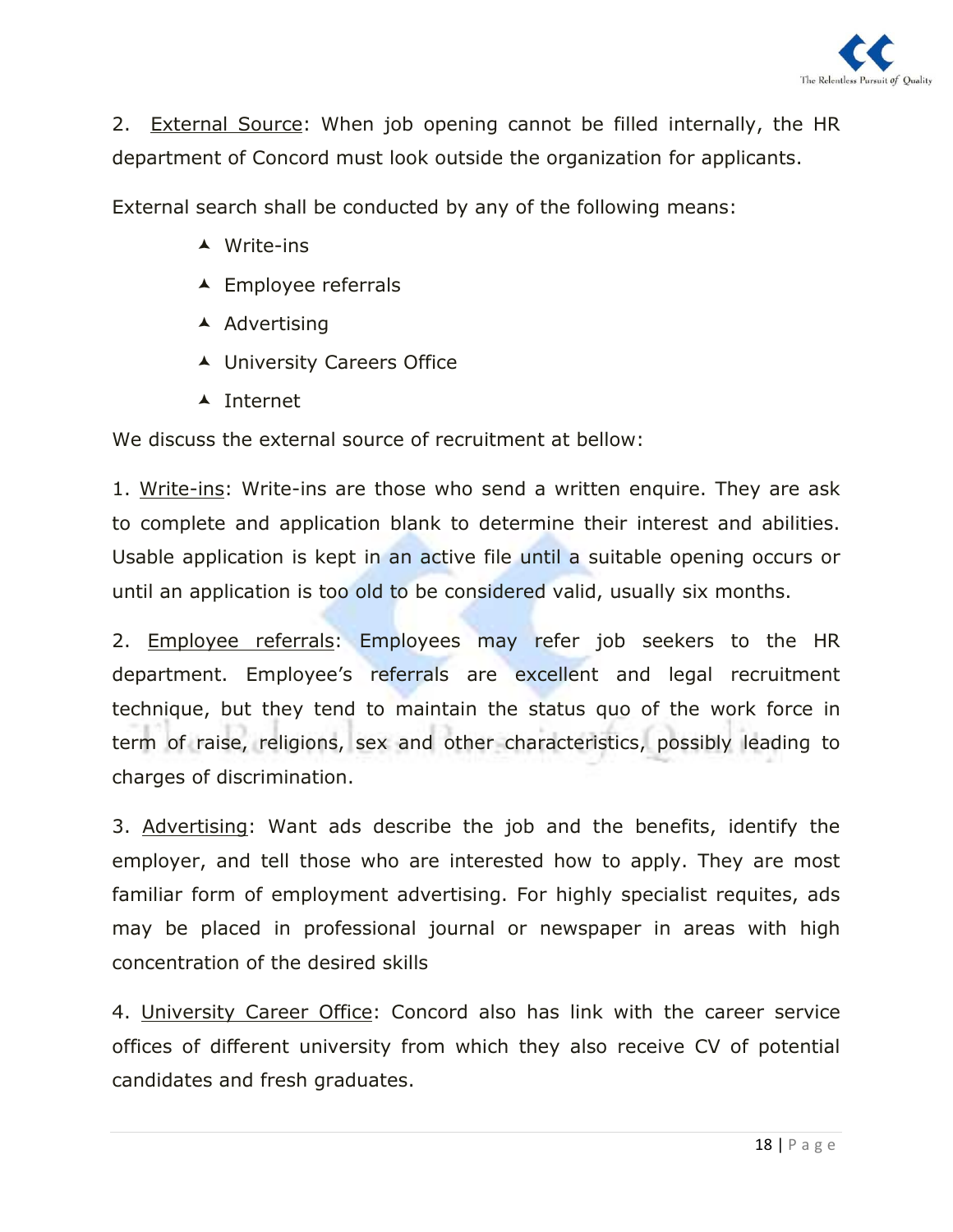

5. Internet: Now a day nobody thinks anything without internet. It has proved to be very efficient and fast to get potential candidates for the organization. Since Concord is a big company and deals with hundreds of employees, so it uses different job sites as its primary external source of recruitment. For example: BDJOBS and Prothom Alo.

#### **\*Stage 3- CV Sorting:**

Once the job advertisement is being posted then the CV sorting process starts. HR Department basically sorts the CVs manually, means that the responsible person go through all the CVs collected for a vacant post. At the Then the sorting is done according to the need of the organization and job requirement.

#### **Stage 4- Written Exam:**

After the CVs are being selected then the candidates are called for a written exam. The written exam normally takes place in HR Department. The written exam basically includes some questions related to all the skills that make an employee an efficient one. Such written exam represents the English, General Knowledge, Analytical Ability and job knowledge which are considered to be necessary for the job. Such exams might be taken on paper or on computer. But now a day's candidates are being asked to answer the entire question on computer, so that the candidates' computer skill can be tested at a time. This written test is not mandatory. Whether the candidate would have to go through such written exam totally depends on the department head. The time of the exam depends on the department and the question. The respective department sends HR the question and HR finally takes the exam of the candidates.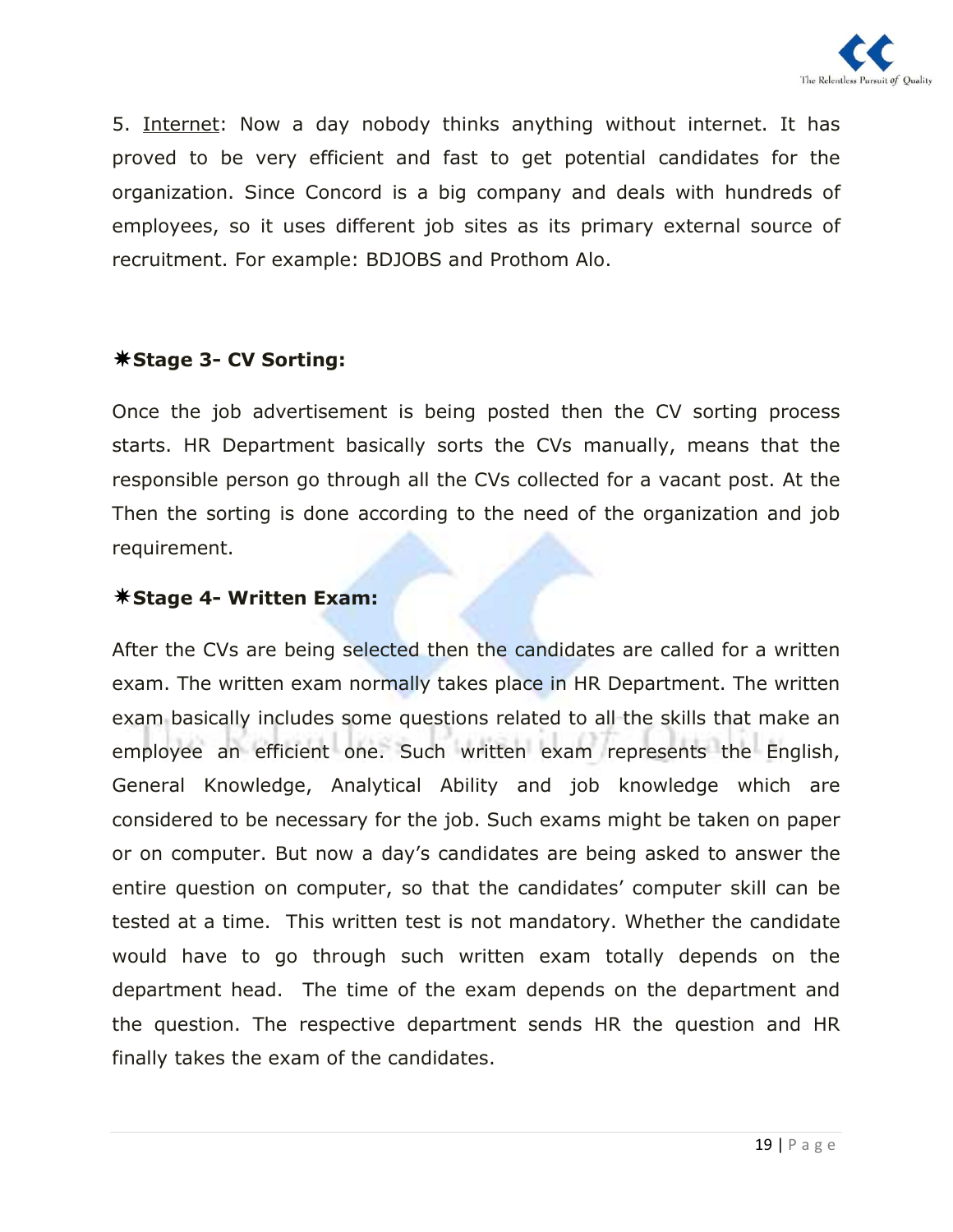

#### **Stage 5- Interview:**

Interview actually takes place in only one day. Normally HR personnel takes the interview, but in case of senior posts (Chief Engineer, Asstt.Manager), personnel from the respective department also takes part in the interview. But interview session is being organized for any post that is considered to be one of the highest positions of the hierarchy level such as Managing Director, Deputy Managing Director and Executive Director then the whole interview session takes place in a more special manner. In case of such interview Chairman, Vice Chairman and other existing Executive Directors take part in the interview. The entire interview part includes two phases. The first phase is the Screening Interview and the second one is Detailed interview. At the first phase, the candidates have to face a normal interview with general questions where their smartness and nervousness are being tested. In the next phase, the candidates have to face a more detailed and job related interview where their knowledge about job and other things are put on a test. There is no fixed time for the interview. Duration of the interview depends on the interviewer how he will judge the candidate and





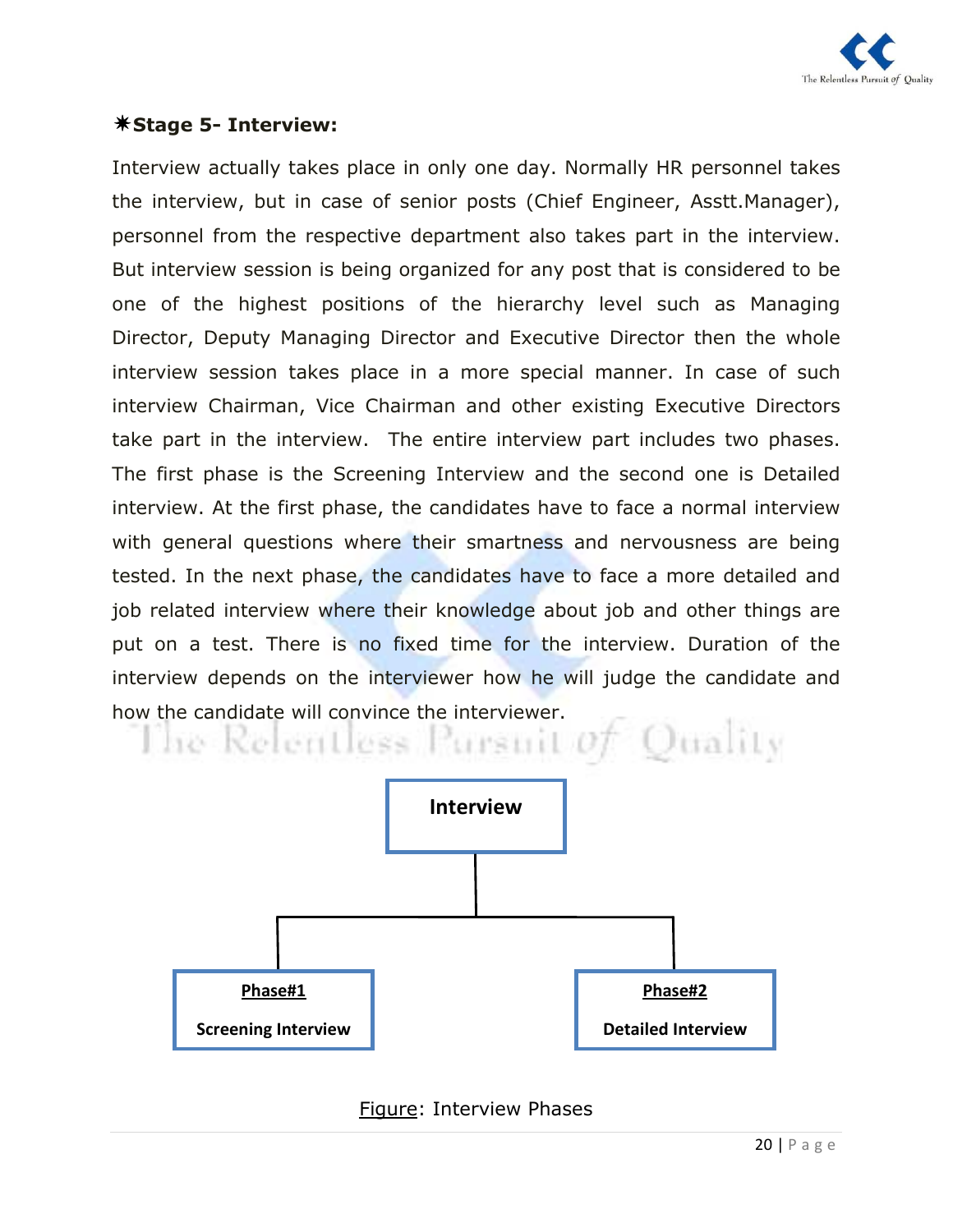

When the interview takes place, each of the interviewers has a form which is called Interview Rating Sheet (See Appendix#2). The form has three sections:

- ▲ Interviewee's Particulars
- A Areas of Observation
- ▲ Total Point
- A Information regarding current salary, expected salary, Notice Period and Expected date of joining.
- $\blacktriangle$  Recommendation

This form needs to be filled up while the interview is going on. After the interview the form is send to the HR department for further processing.

#### **Stage 6- Verbal Offer:**

Once selected from the final interview, the candidate is asked about the salary that he/she is expecting from the offered job. After negotiating on the salary amount he/she is briefed on the salary and benefits that he/she will be getting in the job.

# **\*Stage 7- Reference Check:** Pursmit of Quality

If the candidate accepts the offer then the reference check is done as he/she has mentioned in his/her resume.

#### **Stage 8- Finally Selected:**

After the reference check is done and if everything is ok then the candidate is selected for the post and finally he is given the offer letter along with the appointment letter (See Appendix#3). With the appointment letter the employees are given a joining pack in which they have to sign some documents and fill up some forms. This joining pack includes: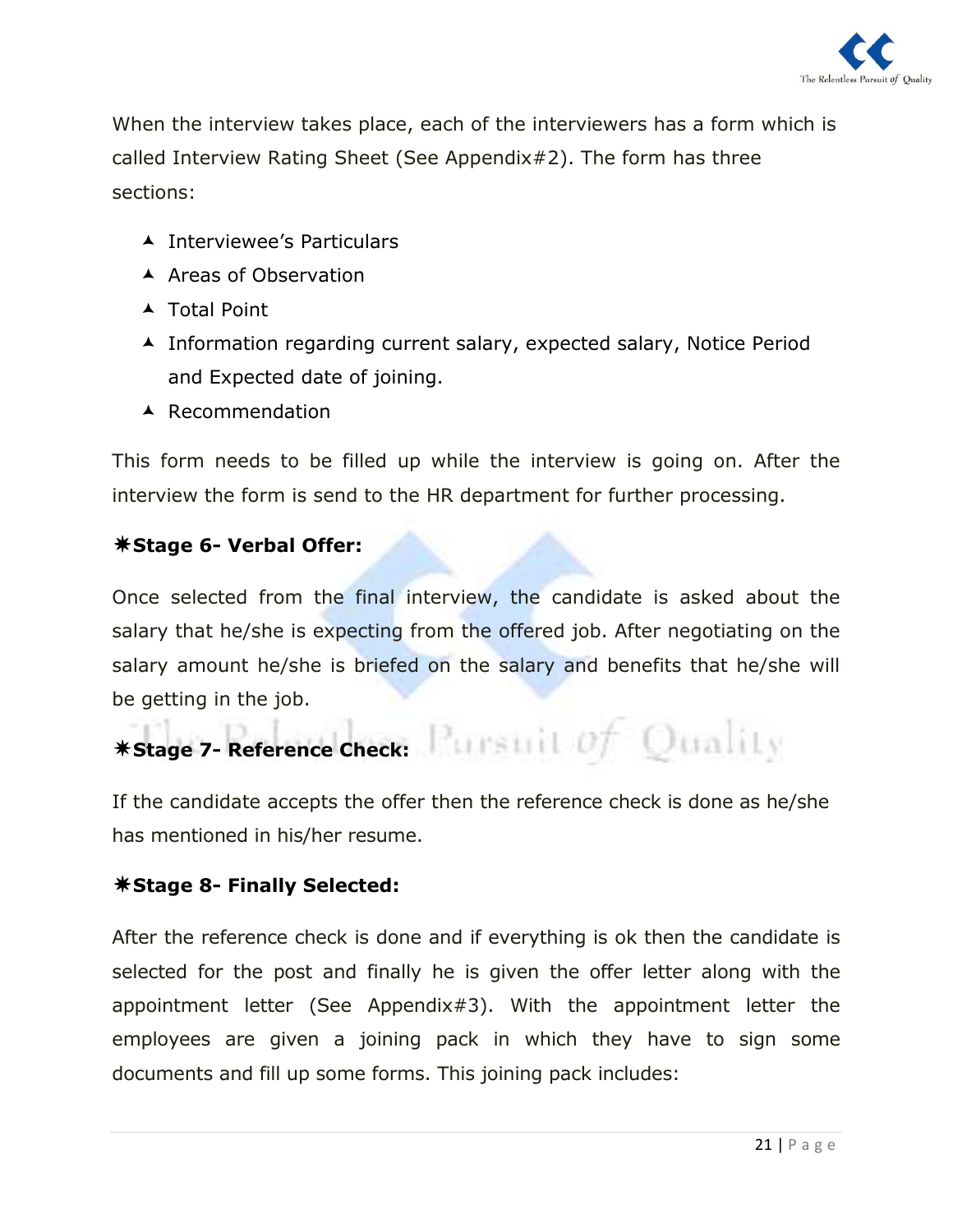

- ▲ Checklist for New Joiners
- ▲ Checklist for Contractual
- ▲ Employee ID card Form and
- ▲ Joining Report (See Appendix#4).
- ▲ Job Description (See Appendix#5)

#### Compensation and Benefits:

Compensation and Benefits is a sub division of HR department which works with the salary, other compensation and benefits part that the employees will receive.

There are a total of 4 employees working in this segment. They are:

- Chowdhury Aminur Rahman, Deputy Manager
- ▲ Md. Hasan Mahmud Udoy, Sr. Executive
- ▲ Md. Jahangir Alam, Sr. Executive
- Panuel Rozario Prince, Executive

-*Job Confirmation:*

At the time of appointing a new employee, he/she is appointed for a probation period of 6 months. While in the probationary period the employee gets certain amount of salary as per the Appointment letter. After the end of probationary period the employee might get previously fixed amount of salary or might get an increment or promotion based on the evaluation that is conducted before confirming his/her job. After the employee is confirmed he/she gets additional allowance along with his/her basic salary such as Dearness Allowance, House Rent, Conveyance Allowance, Medical Allowance, Entertainment Allowance & Special allowance. (See Appendix# 6, 7 & 8)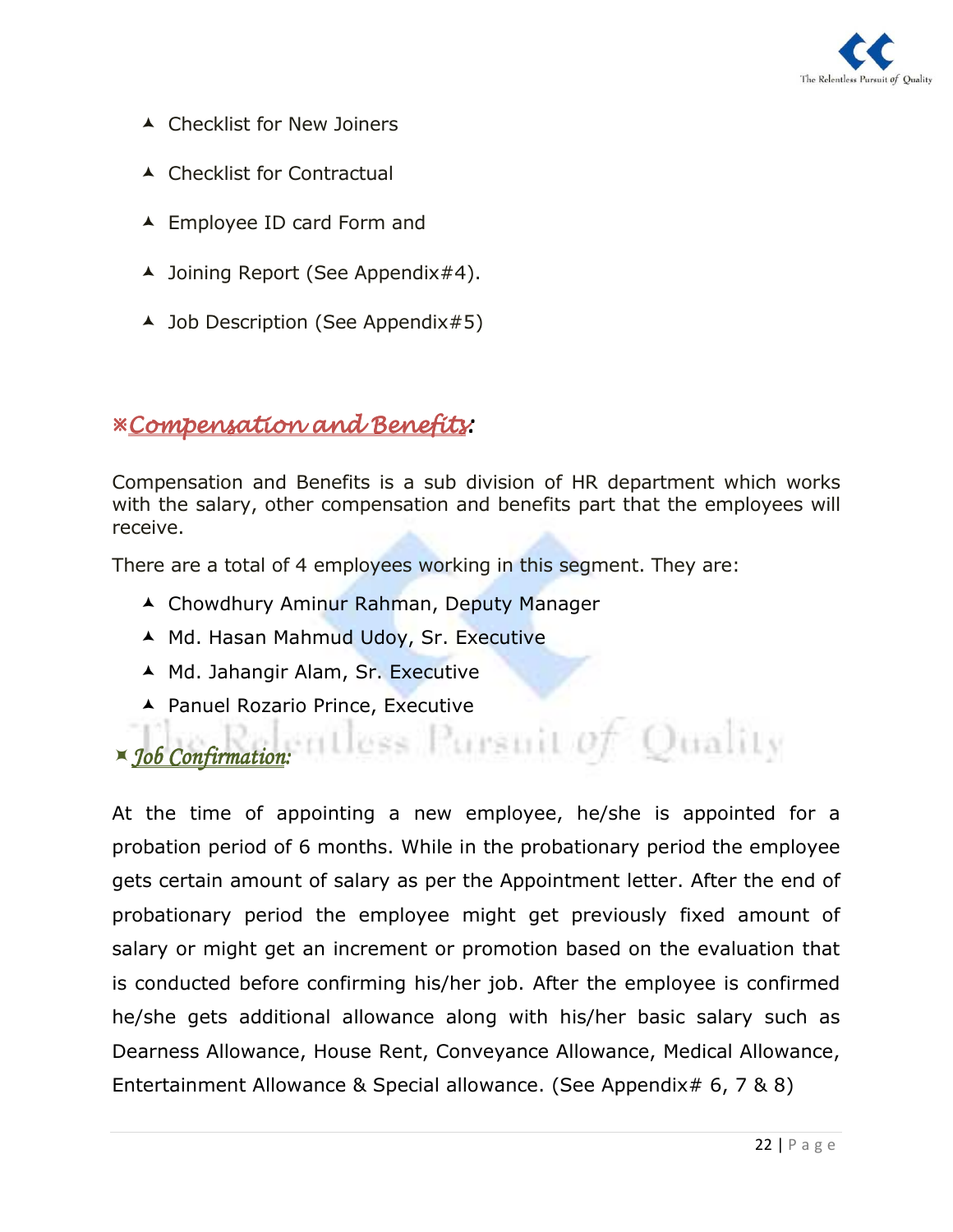

# -*Salary:*

Concord Group of Company has a reputation in the market for having satisfactory salary structure and for salary disbursement on time. Concord's salary period starts on the 25<sup>th</sup> day of a month and ends on 24<sup>th</sup> day of the following month. This salary period is applicable for all types of employees those concord employees. But in case of new comers salary period and salary amount depends on his/her joining date. For example, if a person joins on  $15<sup>th</sup>$  day of a month then he/she will get the amount that he/she would get for one whole month as well as arrears, which means that he will get money equivalent to 10 working days before the beginning of salary period.

Concord has different salary structure for different types of employees. In case of Muster Roll employees, Concord has a fixed salary amount for different designated employees. For Example, if a Park Keeper from Fantasy Kingdom gets 5000 per months then that means all the Park Keepers will be paid with the same amount. The Muster Roll employees are entitled for Over Time payment. For such payment Concord came up with a policy. According to the policy: Letterit Less Pursuit  $\omega f$  Q trafity

- ▲ The Muster Roll employees are required to work for 48 hours a week. But they can apply for overtime, but that has to be for valid reason. If the line manager feels that the employee can be allowed for overtime work and if he feels that the company would get some benefit out of overtime work, only then he/she will allowed for OT.
- Employees are eligible to receive overtime pay at a rate one and onehalf times their regular pay for time worked in excess of 48 hours per workweek.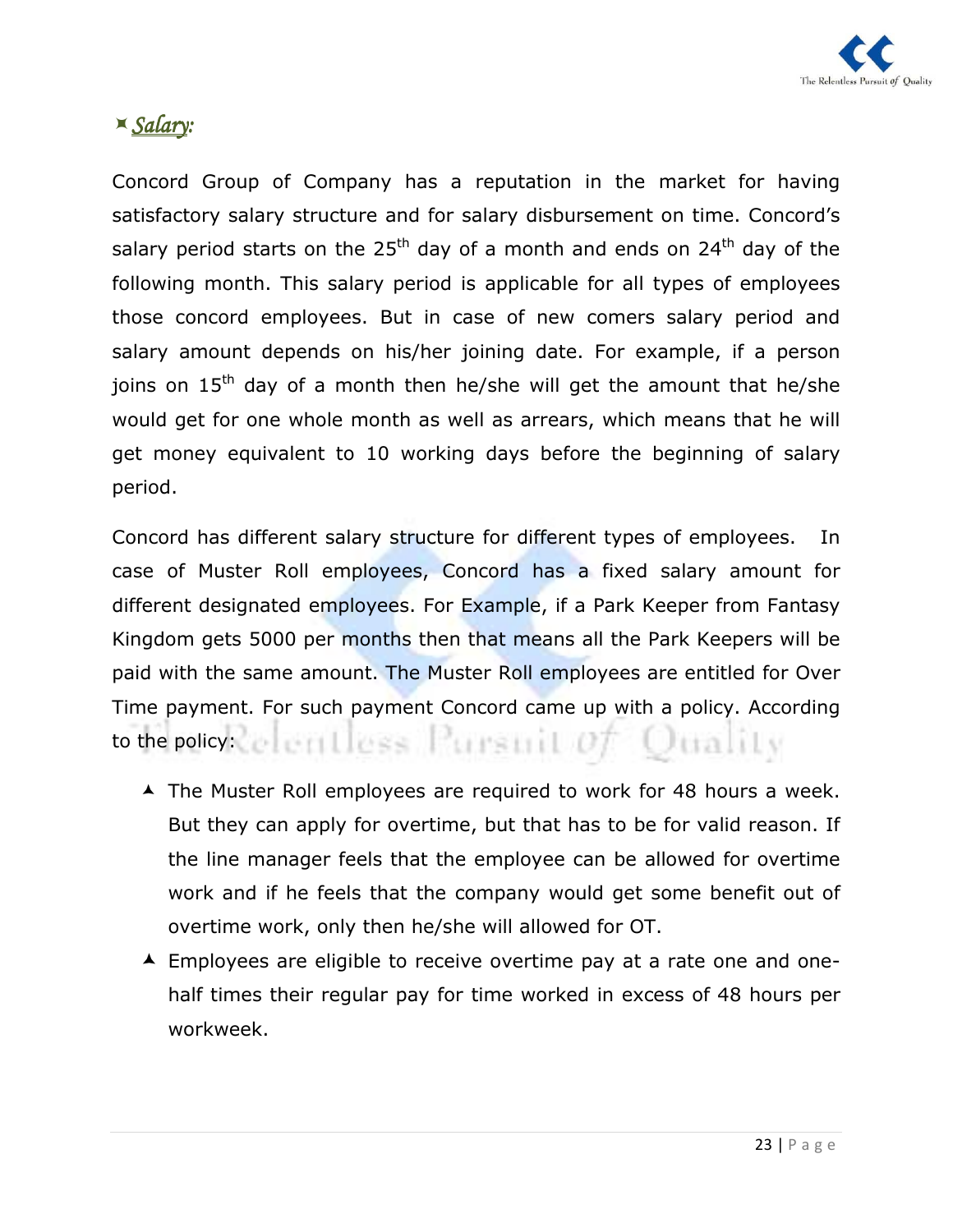

A Line manager might ask any employees to work over his normal working hours. In such case the employee will be automatically entitled for Over Time payment.

Whereas the Muster Roll employees are being paid on monthly basis, the daily laborers are being paid on daily basis. For example: A mason gets 150tk per day, so if he works for 10 days then he'll be paid 1,500 tk.

When the matter of regular employee's comes, the salary structure is not as simple as that of Muster Role employees. The salary structure is much more complicated and vast. In case of regular employees there are different grades such as SE2, SE4 and every grade contain different salary range. If we consider an example then we will be much more regarding the grading policy. Grade SE2 has a range of 25000tk to 35000tk and all the Sr. Managers falls within this grade. So that means, all the Sr. Managers will get minimum 25000 or maximum 35000 or any amount from the range. But at what amount they would be paid with depends on the experience, qualification they posses and most of all how they convince their employer.

# -*Increment:*

In terms of Salary Increment means an increase in salary amount. It is something that every single employee of Concord both from Regular and Muster Roll types of is entitled to get at least once in their service period. Basically in Concord the employees get increment in three ways and they are:

- 1) After six months or one year of service
- 2) Group Increment
- 3) Special Consideration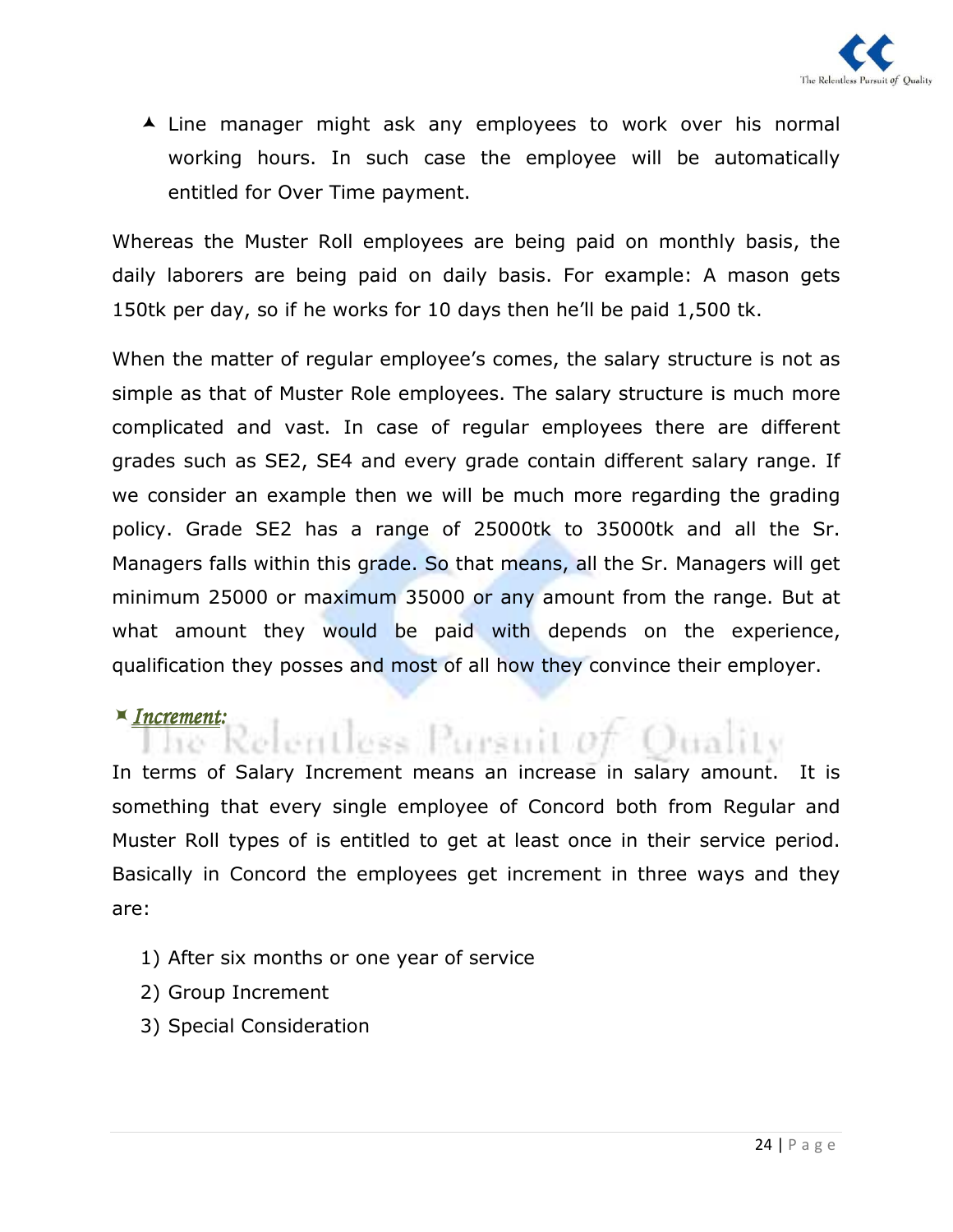

#### 1) After six months or one year of service:

At the end of probationary period an employee might get an increment. As mentioned earlier, just before the end of probationary period every employee has to go through evaluation on basis of which he/she is confirmed. While evaluating the employee if the line manager feels that his/her performance is satisfactory enough and he/she deserves to get increment, only then the employee would get the increment.

#### 2) Group Increment:

In Concord Group Increment totally depends on the position that a department holds on to in the organization. In case of Group Increment all the employees within a department get increment at a time.

#### 3) Special Consideration:

Especially considerate increment totally depends on the employees and their departmental head. After a certain period of service in the organization if an employee feels that he deserves to get an increment then he can apply for one to his/her departmental head. Regarding the application if the head comes to a conclusion that the applicant is worth getting an increment then he approves the increment. Sometimes immediate reporting boss applies for an increment on behalf of a deserving employee, in such case personal impression towards the employee works most of the time.

In case of Increment an employee gets certain amount of raise on their basic salary and such raise is done within the grade that the employee belongs to. For every increment the employees receives a letter which is used for official record as well as for personal record. (See Appendix#9). Most importantly every single step related to increment has to go through HR department, because at the end HR department decides on who is eligible to get an increment.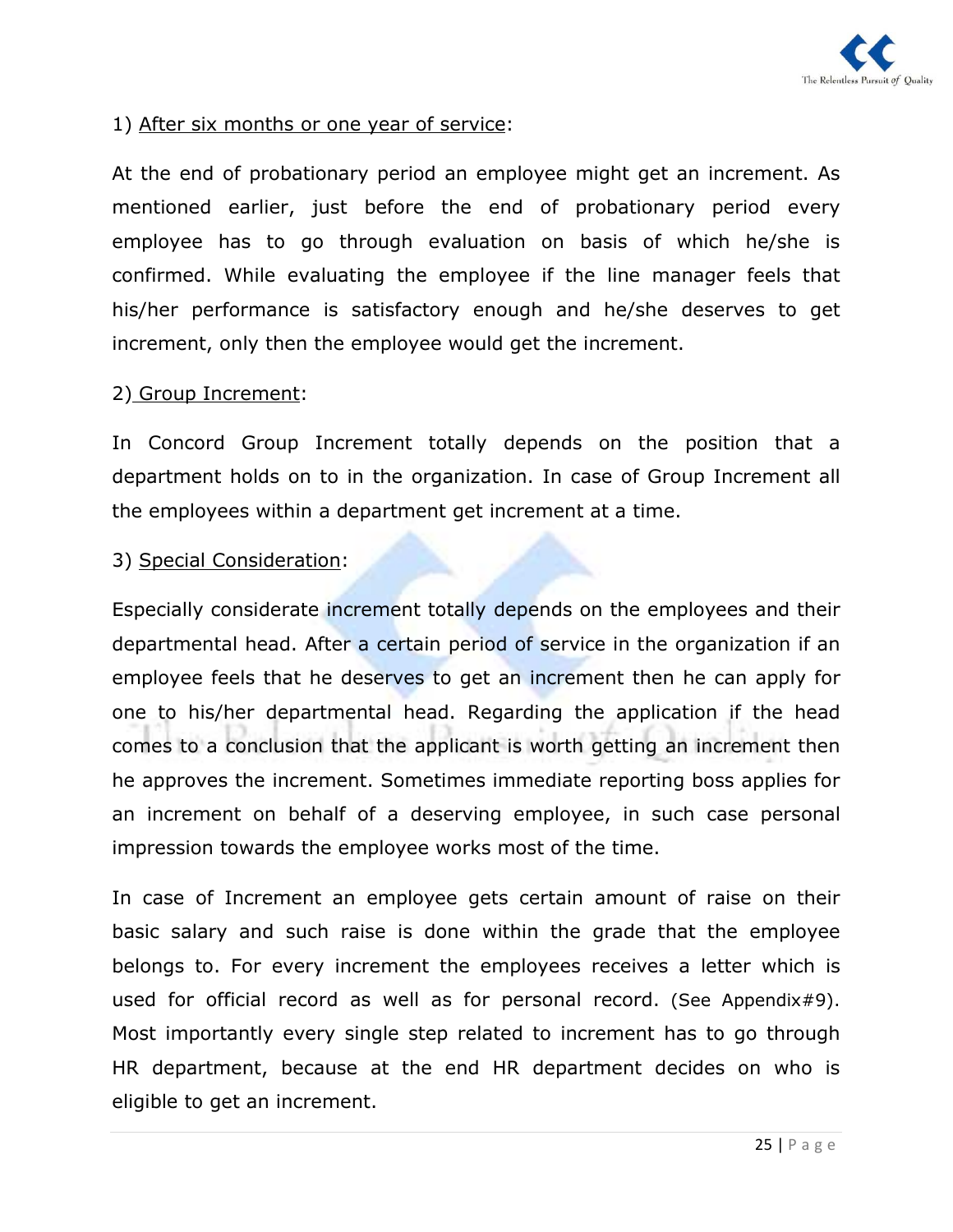

#### -*Promotion:*

Promotion and Increment are quite similar to each other. In both cases an Employee gets a certain amount of raise over his/her current salary. But the main difference between them is that in case of Promotion an employee is promoted to a higher position and a higher grade. Unlike Increment an employee might get a promotion in two ways and they are:

- 1) After six months or one year of service
- 2) Special Consideration

#### 1) After six months or one year of service:

Just like Increment policy, at the end of probationary period an employees might be promoted based on the evaluation conducted over him/her. But there is no certainty that an employee would get a promotion in spite of satisfactory evaluation, the only reason behind it is that there is no such concrete policy regarding the promotion just after the completion of probationary period. But at the end of one year of satisfactory service in the organization, without any doubt an employee will be promoted to higher position and grade as well and a concrete policy exists regarding such case.

#### 2) Special Consideration:

After a certain period of service in the organization if an employee feels that he deserves to be promoted then he may apply for a promotion. But in such case that person has to be confident enough to convince his departmental regarding why he deserves to be promoted. Most of the time a deserving employee do not need to apply for promotion, because if he/she really deserves to get a promotion then the immediate reporting boss apply for the promotion on their own accord.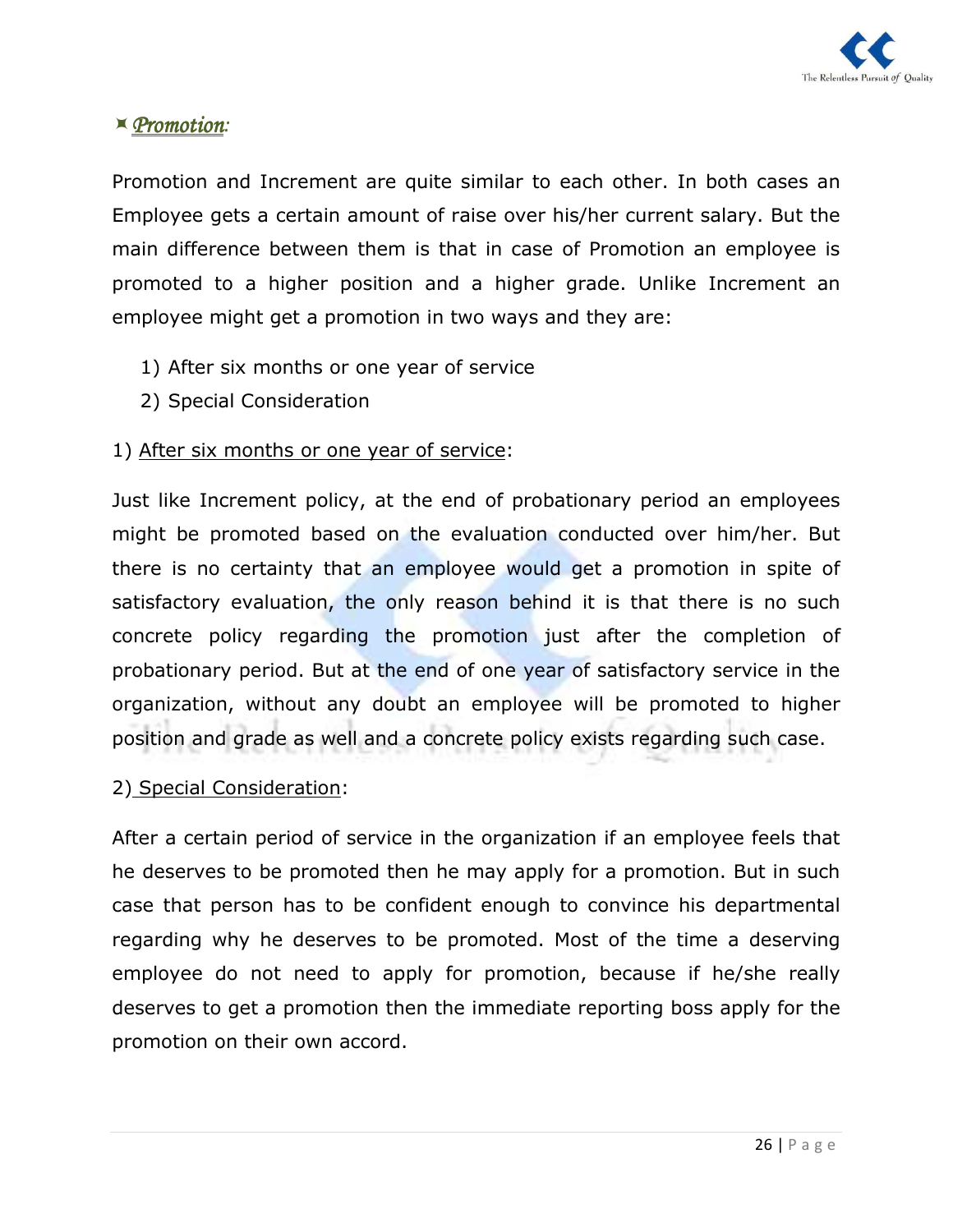

Like the procedures of Approving Increment, HR department is responsible for bringing out the end result. For each and every promotion of an employee throughout his service in organization he/she receives a letter and this letter is used in the same way an increment letter is. (See Appendix#10)

#### -*Salary Advance:*

In Concord Salary Advance is Loan, but the main difference is that in case of loan the borrower has to pay a certain amount of interest on the borrowed amount but on the other hand in case of Salary Advance an employee needs not to pay any interest. Concord follows strong policies regarding salary advance and they are:

- A A confirmed regular employee is eligible to apply for advance against salary in the prescribed application form.
- A Maximum one month gross salary can be granted as advance.
- A No interest will be charged on salary advance.
- A Reasons for advance have to be justified and Department Head as well as HRD Department must verify that the facts stated are correct.
- Reporting Supervisor should make sure that relevant documents for the requirement of advance are submitted together with the application.
- $\triangle$  Advances will be granted only if the employee is deemed able to pay back the amount without default.
- $\blacktriangle$  Full advance amount is to be reimbursed within three to six (3-6) months from disbursement in equal installments (for Senior Manager and above level: 3 month).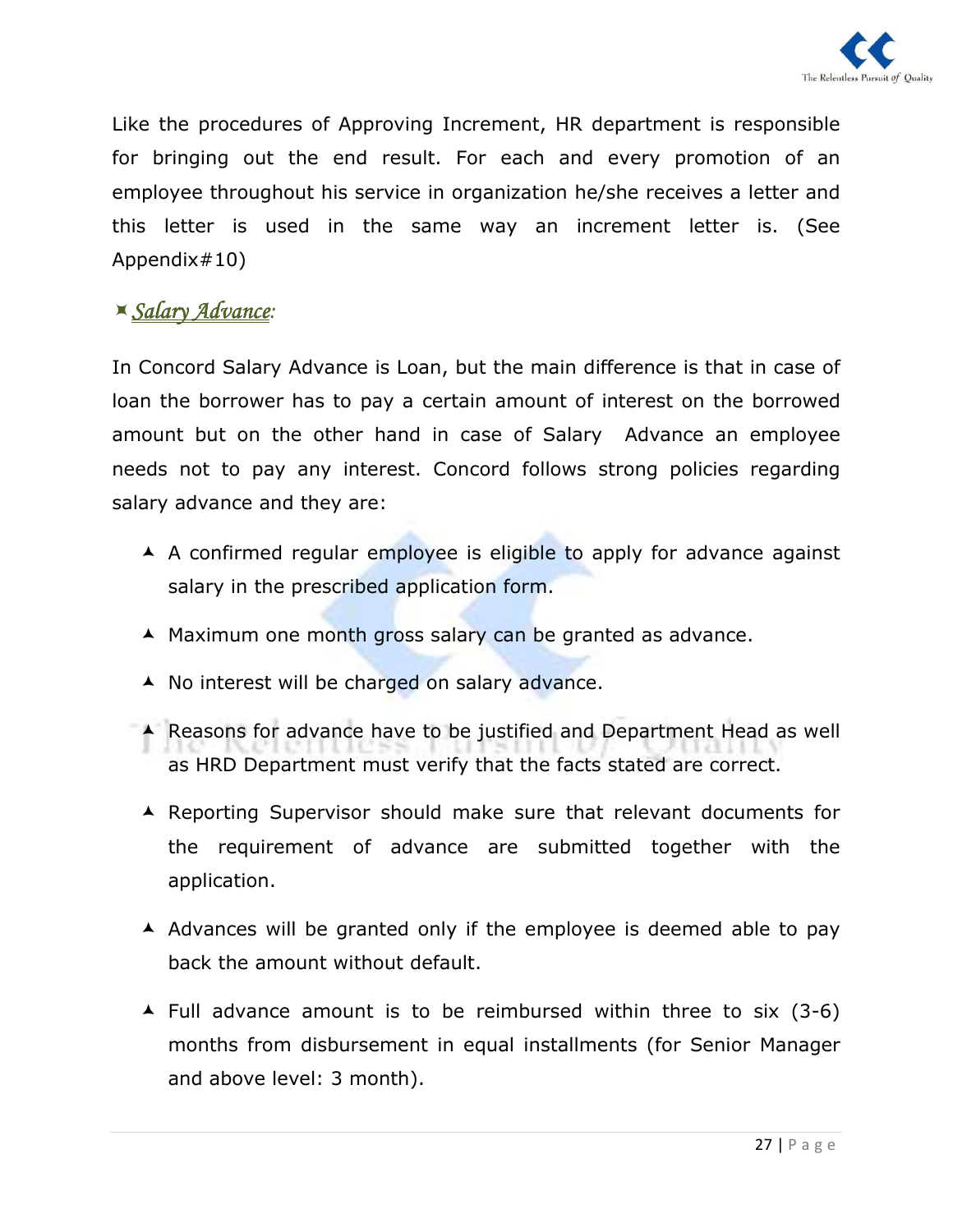

- ▲ For Salary Advance an employee can not apply within 1 year of settling a previous advance, if any. However, in certain exceptional cases of personal hardship salary advance may be granted at the discretion of the Top Management upon recommendation of the Head of Department & Head of HRD.
- Whatsoever the circumstance, no advance request will be considered if a previous advance is not fully reimbursed.
- $\blacktriangle$  Approval of advance will depend on the availability of fund.

In Concord any eligible person can apply for Salary Advance, but that has to be for valid reason. All the requests for Salary Advance should be submitted to HR department but before that the managing director will approve Salary Advances on a case to case basis.

# -*Communication Benefit:*

Every regular employee of Concord gets the privilege to use Corporate Sim. Employees are entitled to spend certain amount money over mobile every month. The amount depends on the designation that an employee holds s on to. For example: A Sr. Executive is entitled to spend 1200tk per month. If somehow the total mobile bill exceeds 1200tk then the excess amount is deducted from the salary at the end of salary period.

# -*Transport Privilege:*

Beside Communication Privilege there is another privilege that has made the Employees life much easier and that is free transportation. Concord has its own staff buses which are driven on two different routes. One is form Savar to Gulshan via Mirpur and another one is from Motijheel to Gulshan. Concord also has luxury cars which are assigned for the personal uses of GM and Directors.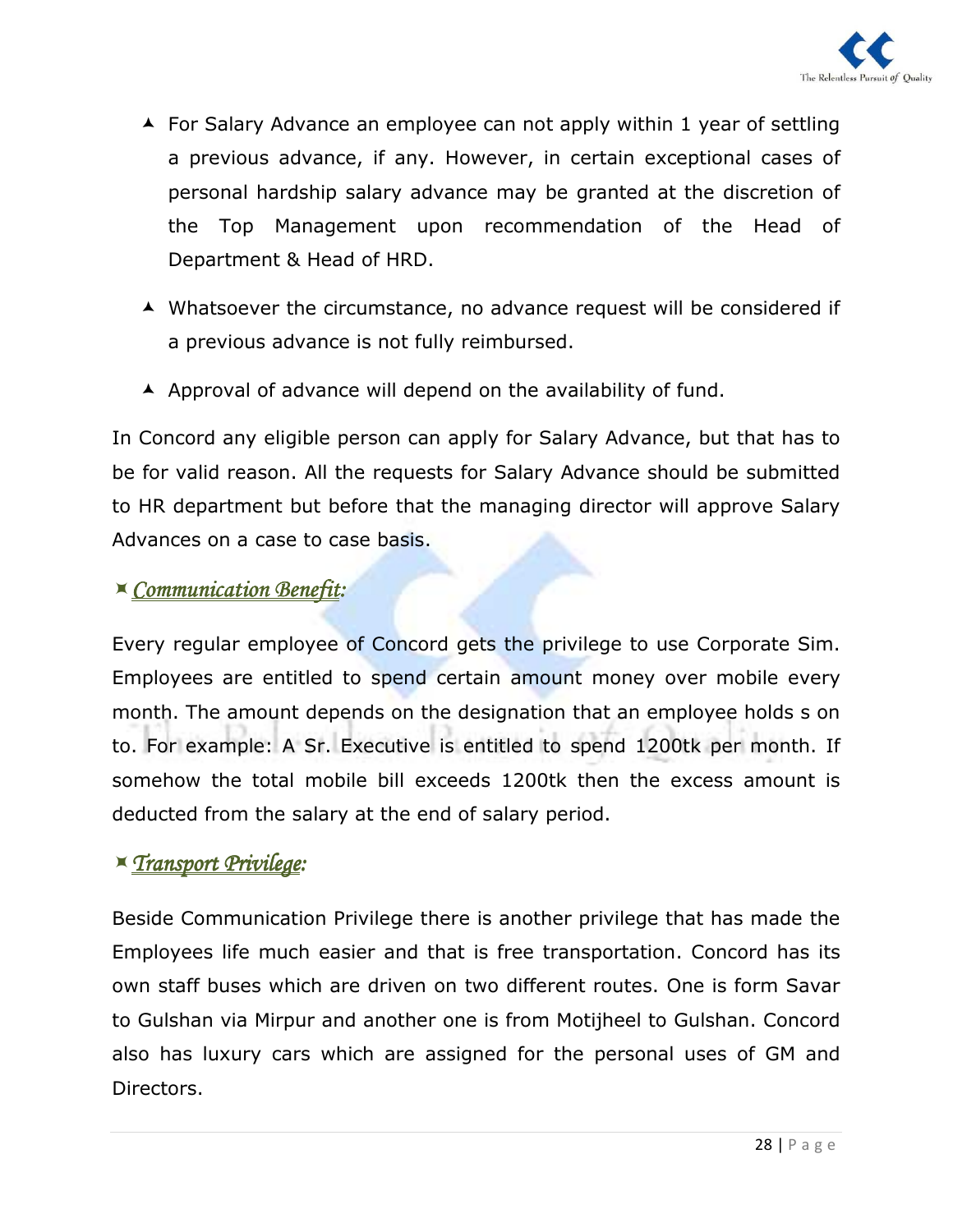

# -*Final Settlement Settlement:*

Final Settlement is one of the major practices of HR department. Final Settlement is performed when an employee resigns or retires or is terminated. Like any other organization Concord takes the Final Settlement procedure very seriously and HR contributes to this procedure to a large extend. During the Final Settlement period HRD deals with any kind of adjustment that has to be made against the employee or against the company. It means that HRD clarifies all the dues that have to be paid to the employee and all the dues that have to be reclaimed. Since our point of discussion is Compensation n benefit out here so we will skip the dues part and concentrate more on the benefit part. After the settlement an employee basically gets three types of benefits. They are:

- 1) Gratuity
- 2) Provident Fund
- 3) Earned Leave

#### 1) Gratuity:

Gratuity is a certain amount of money given to an employee after he retires or resign from the job. After a long service of five years or more in the organization an employee becomes eligible for such benefit. It is common practice in any organization. Concord is not exceptional from it. In Concord HRD is responsible for dealing with such benefit. If any employee resigns or retires from Concord after five years or more then that then he/she gets a certain amount of money as reward for the long service.

#### 2) Provident Fund:

To make clear how the Provident Fund works in Concord, it would be easier for us if we look at a simple example: Let's assume an employee gets 30000tk per month, in that case his/her basic salary would be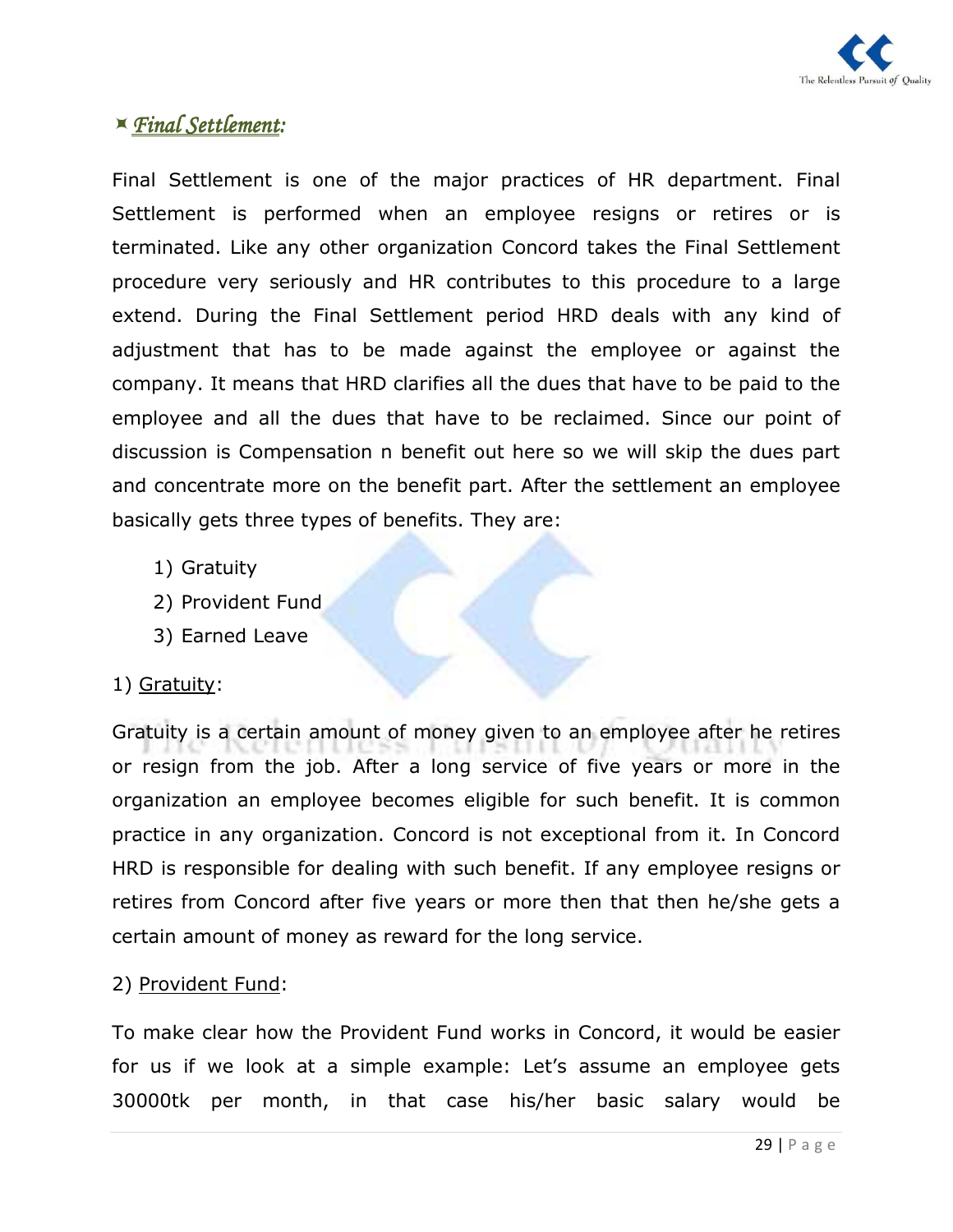

30000/33.33%=9999tk. 5% on this 9999tk would be 500tk. This amount of 500tk may seem very less but in according to Provident Fund policy this small amount of money is deducted from that employee's monthly salary till his/her separation from the organization. This deducted amount is kept as savings in the Organization's fund. When an employee resigns or retires from the organization he/she gets all of the savings from the fund. Another interesting thing Provident Fund is that if any employee sustains in the organization for more than two years then after two years the organization contributes to the Provident Fund as the same any employee does. It means that after two years 10% on the basic salary is saved as provident fund in which 5% is from the organization another 5% is from the deduction.

#### 3) Earned Leave:

Just like the Provident Fund it would be better to use a simple calculation in order to clarify the benefit on earned Leave. Let's assume an employee gets 30000tk per month and his/her earned leave is in total 40 days. Before going in details we will have to calculate the 50% of 30000tk then we will have to figure out what would be the per day salary.

$$
30000/50\% = 15000
$$

#### Per Day salary: 15000/30= 500tk

In order to calculate the benefit on earned leave we will have to use the per day salary (500tk) and the total earned leave (40 days), because after the separation that person will get an amount of total 20000tk as benefit. It means that at a rate of 500tk per day that employee will get 20000tk in total for the 40 days of earned leave.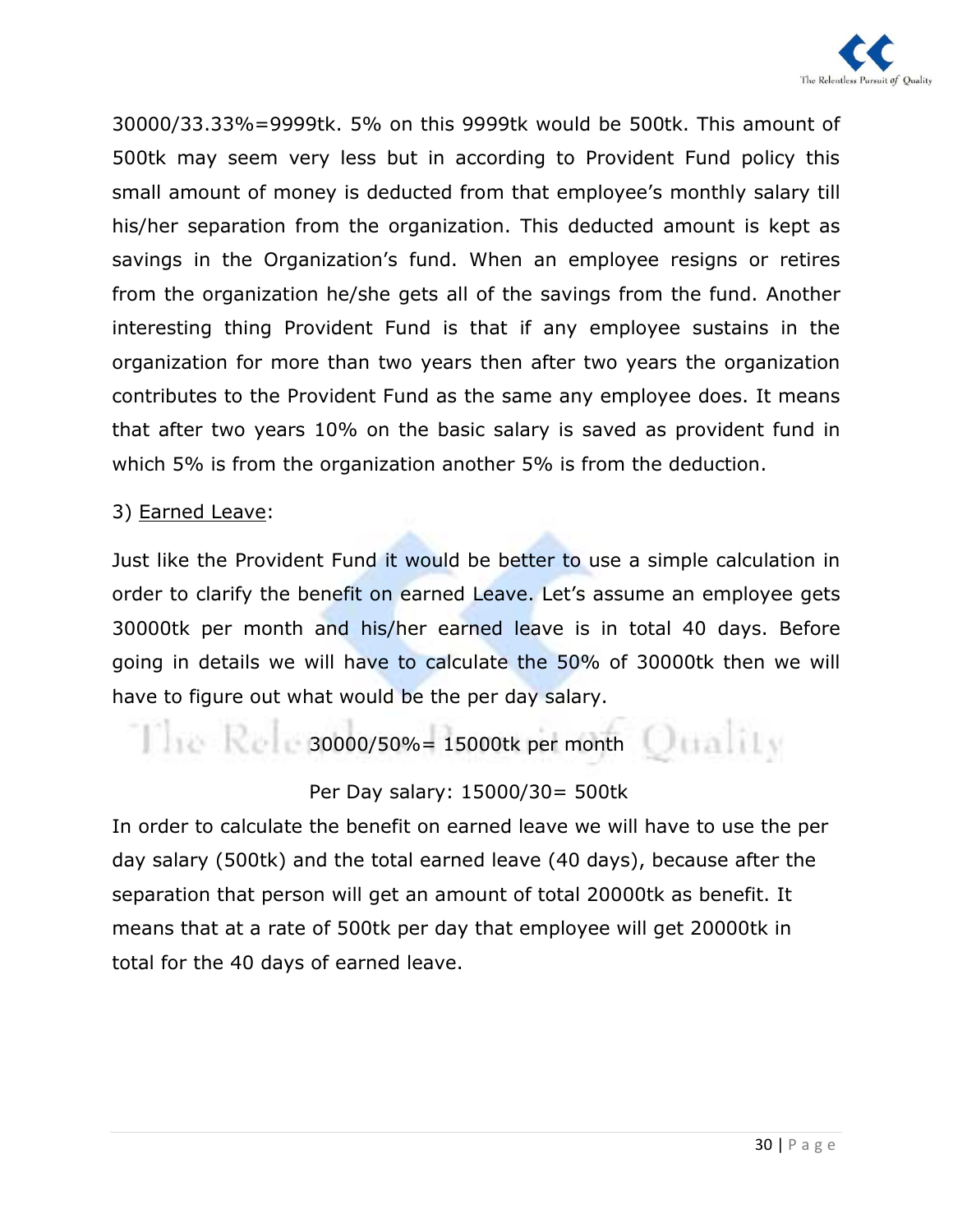

#### Employee Relation:

Employee Relation is another segment of HR which basically deals with these issues of Attendance of employees, Discipline and Penalties, Providing Employee ID Number, Termination and Vacation.

There are a total of 3 employees working in this segment. They are:

- a) Md. Tahmid Hossein, Assistant General Manager
- b) Chowdhury Aminur Rahman, Deputy Manager
- c) Md. Hasan Mahmud Udoy, Sr. Executive

The HRD tries to maintain proper relationship with its best effort. HRD tries to help the employees out from the moment of their joining to the end. HR staff makes sure that the employees would not face any problem throughout their service in the organization. As mentioned earlier HRD basically perform the following activities to ensure proper employee relationship:

# -*Attendance of Employees:*

Concord believes that punctuality and regular attendance are to be taken very professionally and to be given due importance. All employees are required to maintain a satisfactory record of attendance which means employees should maintain a good attendance habit, regard coming to work on time, try to maintain the scheduled time as far as possible to complete the assigned jobs.

Concord has strict policies regarding employee attendance. They are:

▲ The standard office hours shall be 8 hours each day including half an hour lunch break from 10:00am to 6:00pm Saturday to Wednesday, but on Thursday the total office hour would be half of the regular office hour. It means that on Thursday the employees would have a half day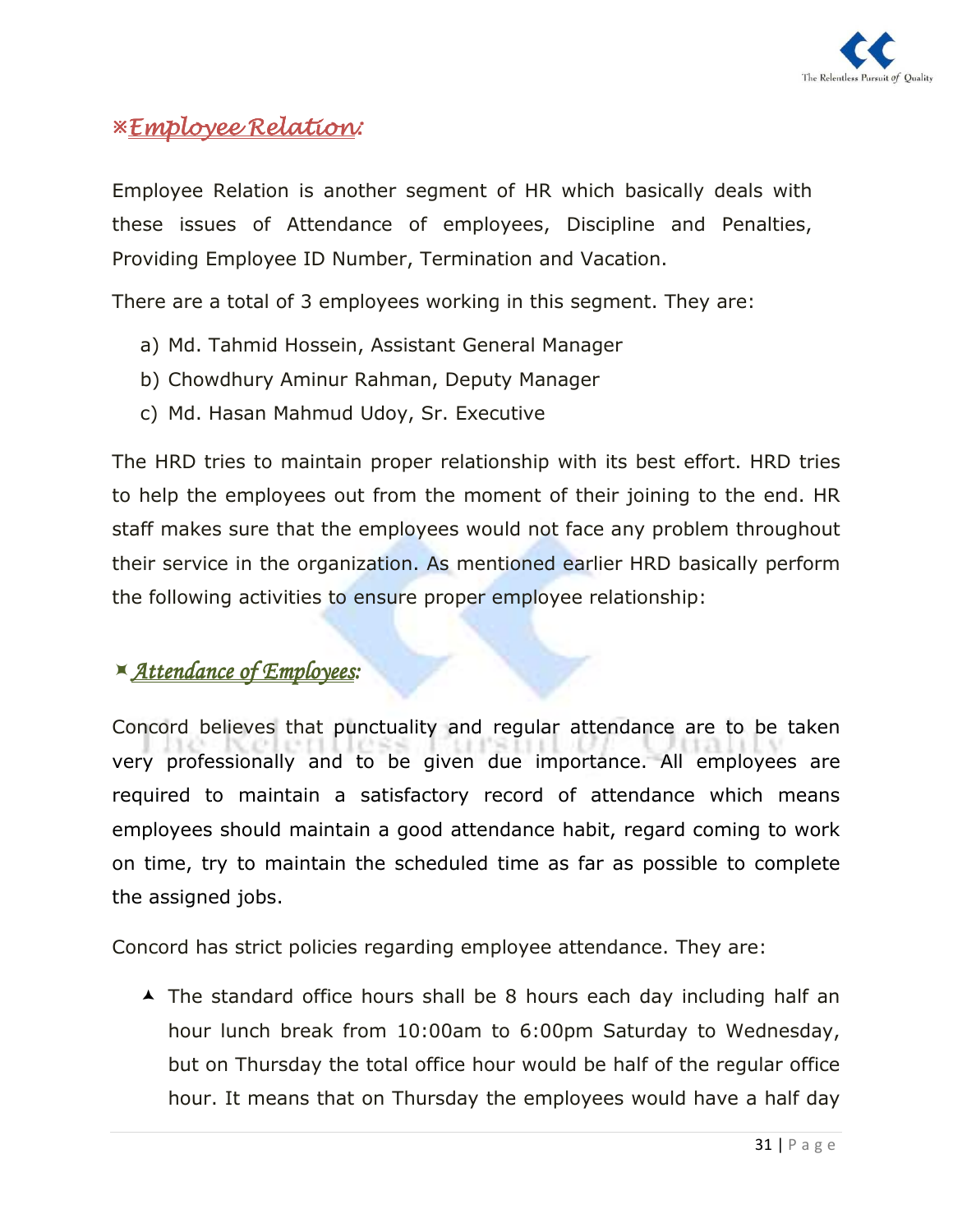

office from 10:00am to 2:00om. Flexible office hours shall be followed for all employees excluding employees working under shifts.

- Employees must report at the office by sharp 10:00am and have to attend the required minimum 8 hours. Employees may be required to work additional hours based on organizational need.
- Employee attends office after 10:00am will be considered as a late comer. Three days of late attendance in a month will be penalized of one day salary.
- $\blacktriangle$  If anyone leaves before 6 without any consent of the proper authority then he/she will be considered as absent on that very day.
- A Employees should notify his reporting supervisors through any means as far in advance as possible whenever unable to report for work or when they know they will be late or must leave early. Such notification should include a reason for the absence.
- A If an employee is unable to report to work due to illness or expects to be late, he must call his reporting supervisor no later than 15 minutes after scheduled reporting time. Departments may shorten or lengthen the cut off time for reporting based on needs. If the reporting supervisor is unavailable, the employee should contact the next level authority/ supervisor. The employee should contact the HRD Department if no supervisor is available.
- Employee must obtain permission from his reporting supervisor/ authority in order to leave the office during scheduled work times. Employee who needs to leave office during normal work hours must notify as to where he will be and the expected duration of absence (outgoing/incoming register may be used).

HRD follows these policies in a very strict manner. HRD has its own software that keeps the record of everyone's absences, late. At the end of salary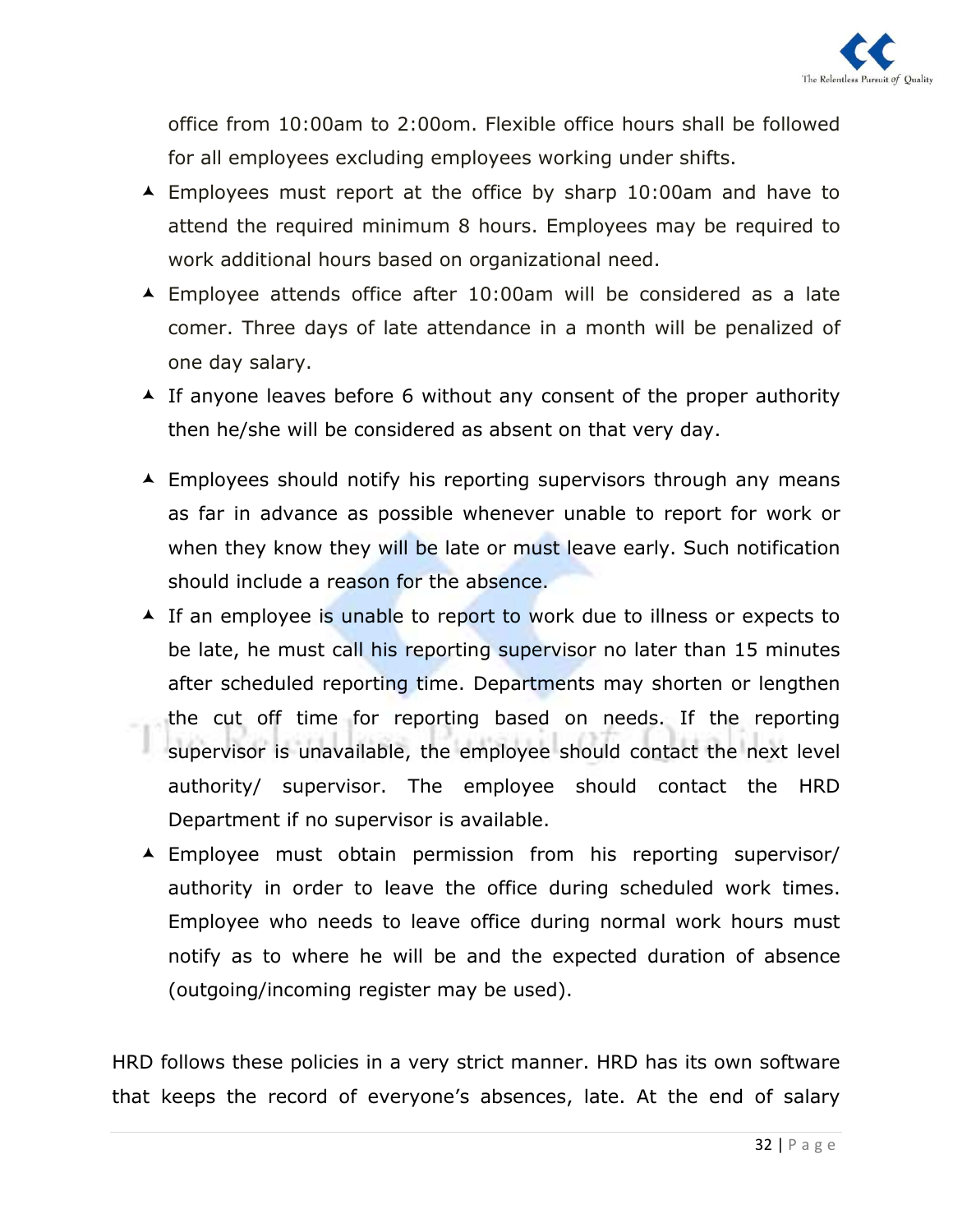

period the data collected from this software are gone through and based on the data responsible personnel from HRD prepare the salary of each and every regular employee. Honestly despite using software still HRD has to follow typical way of managing attendance, because the software that is being used is not as good as it should be.

# -*Providing Employee ID Number:*

HRD tries to provide the new employees with ID number as soon as possible just after his/joining, because without the ID number it is impossible for HRD to keep any permanent record of any new employee and to maintain attendance. So within few days after the joining of an employee, HRD provides him/her with an ID number as well as an ID card. But before that the employee needs to apply for the ID number and card through an application form containing all the information necessary to keep permanent record and to prepare an ID card.

# -*Termination:*

According to the termination policy of Concord an employee needs to be given a prior notice one month before his termination (in general cases). But if an employee is terminated without any prior notice then that employee has to be paid an amount equivalent to one month salary. There is also the system of immediate resignation which could happen due to employee's desire, company desire, by breaking the rules of the company.

# -*Discipline and Penalties:*

There are no specific regulations and Penalties regarding fowl practices in Concord except the fact of Absenteeism. Most of the cases penalties depend on the extent to which the fowl practices have been performed.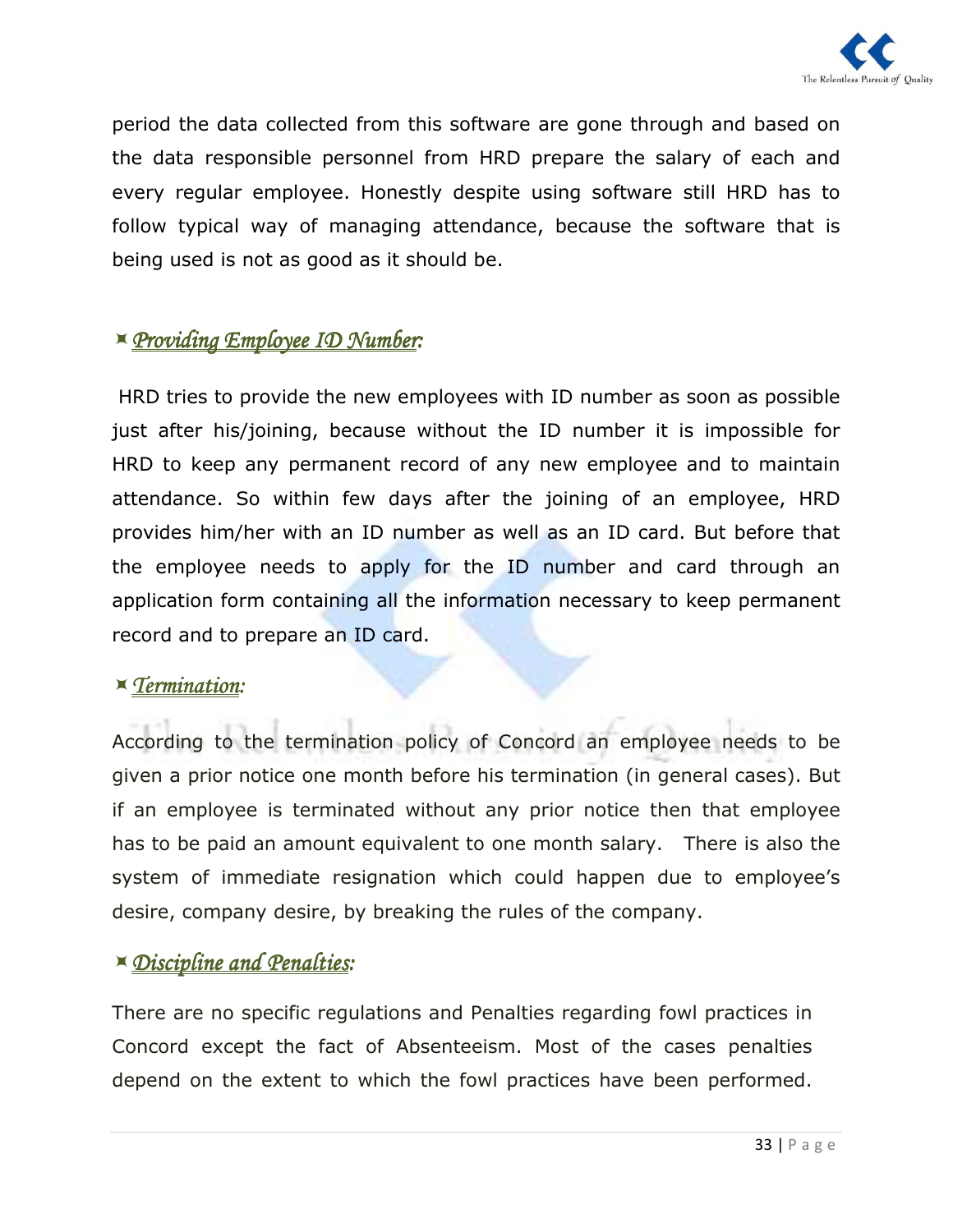

But when the matter of Absenteeism comes there are no rooms for consideration because Concord has specific policies against indiscipline regarding punctuality. They are:

- A Punitive deduction: If any employee absents for a day or more then without any valid reason and approval then his/her salary would be deducted at the rate of one day salary for total days of absence. On the other hand for three days of late attendance, an amount equivalent to one day salary would be deducted.
- Verbal follow up:A verbal follow up with the employee will be done from the HR department if late attendance is marked twice to thrice in the same week. It will be a personal query to get the reasoning of the occurrence.
- ▲ Consulting the Supervisor from HR: HR will discuss the matter with the immediate supervisor of the employee if late attendance in 2/3 days a week is repeating from week to week which indicates a habitual tardiness.
- Written Warning: A written warning will be issued to the employee If he/she is late frequently (more than three days) in a row without any  $\frac{1}{\pi}$ notice. $\frac{1}{\pi}$ Contracted University of  $\frac{1}{\pi}$ 9818.H.V
- Disciplinary Action & counseling: If no improvement is shown even after following action 1, 2 and 3 than a meeting will be called in with the supervisor of the concerned employee and any other line managers if necessary to discuss the matter, take their recommendations and feedbacks. HR, if required with the supervisor will council the employee on the matter and gets his/her commitment to improve.

If someone fails to improve even after action 4 HR will take disciplinary action up to dismissing the employee from appointment.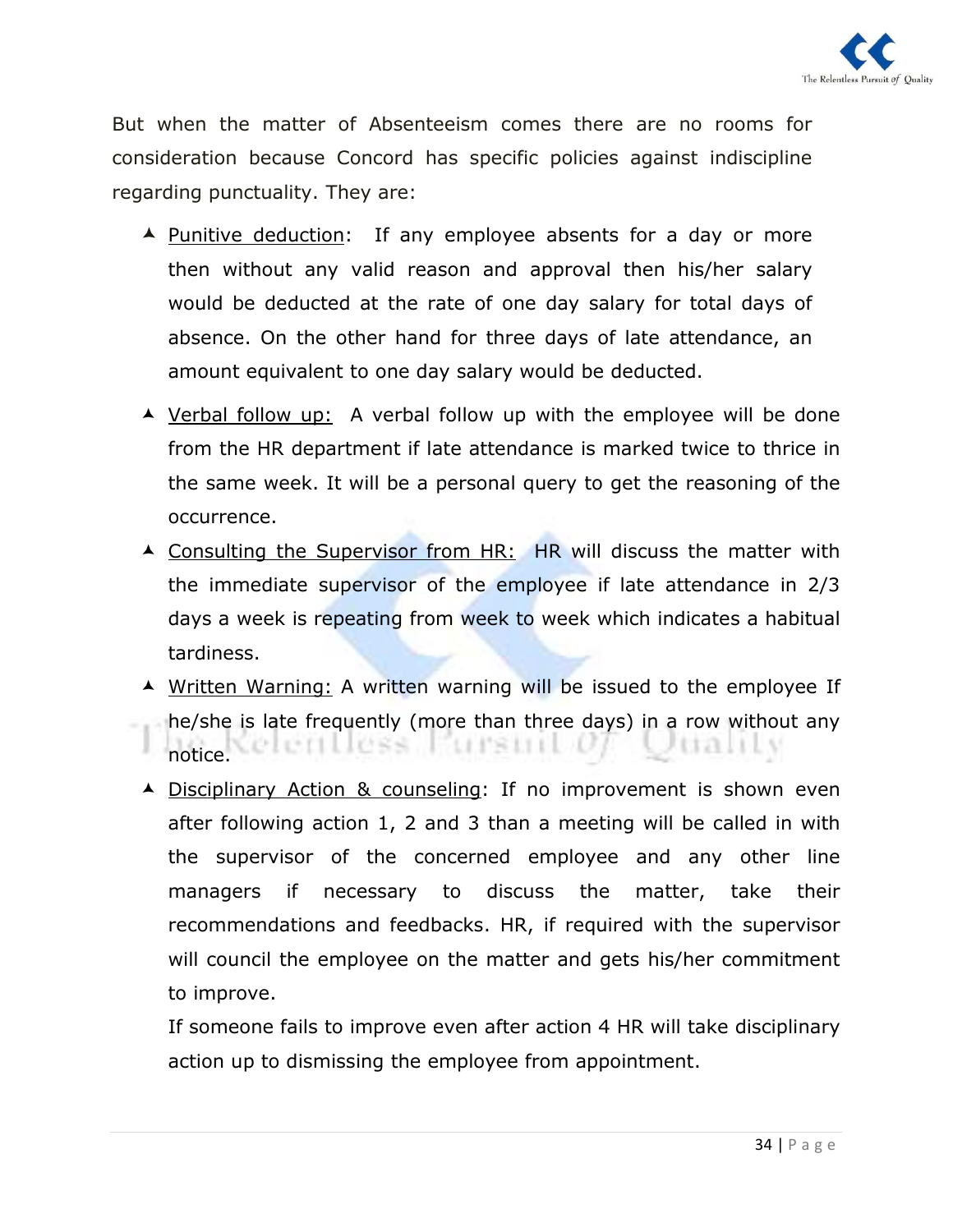

# -*Vacation:*

Concord facilitates its regular employees with different types of leaves. Basically besides the government holidays there are four other types of paid vacation that a regular is eligible to enjoy throughout their services in the organization. These four types of vacations are:

- 1) Casual Leave
- 2) Sick Leave
- 3) Earned Leave and
- 4) Maternity Leave

#### 1) Casual Leave:

 A regular employee is entitled to enjoy 14 days of Casual Leave in one year. He/she can apply for such leave at anytime. But he/she has to be careful about using this leave, because if he enjoys casual leave for more than three consecutive days then the number of days exceeding three days will be deducted from his earned leave. In order to enjoy this vacation an employee will have to fill up a certain application form and then he needs to take Ottalily approval from his immediate supervisor.

#### 2) Sick Leave:

 An employee is basically entitled to enjoy 10 days of sick leave in a year. Before applying for such leave the employee needs to make sure that he/she has got proper medical certificates regarding his/her sickness. Otherwise authority might refuse to approve his leave. If any employee gets severely sick and if he is required to take leave for many days then in such case Concord considers his requirement and grand him leaves for more than 10 days.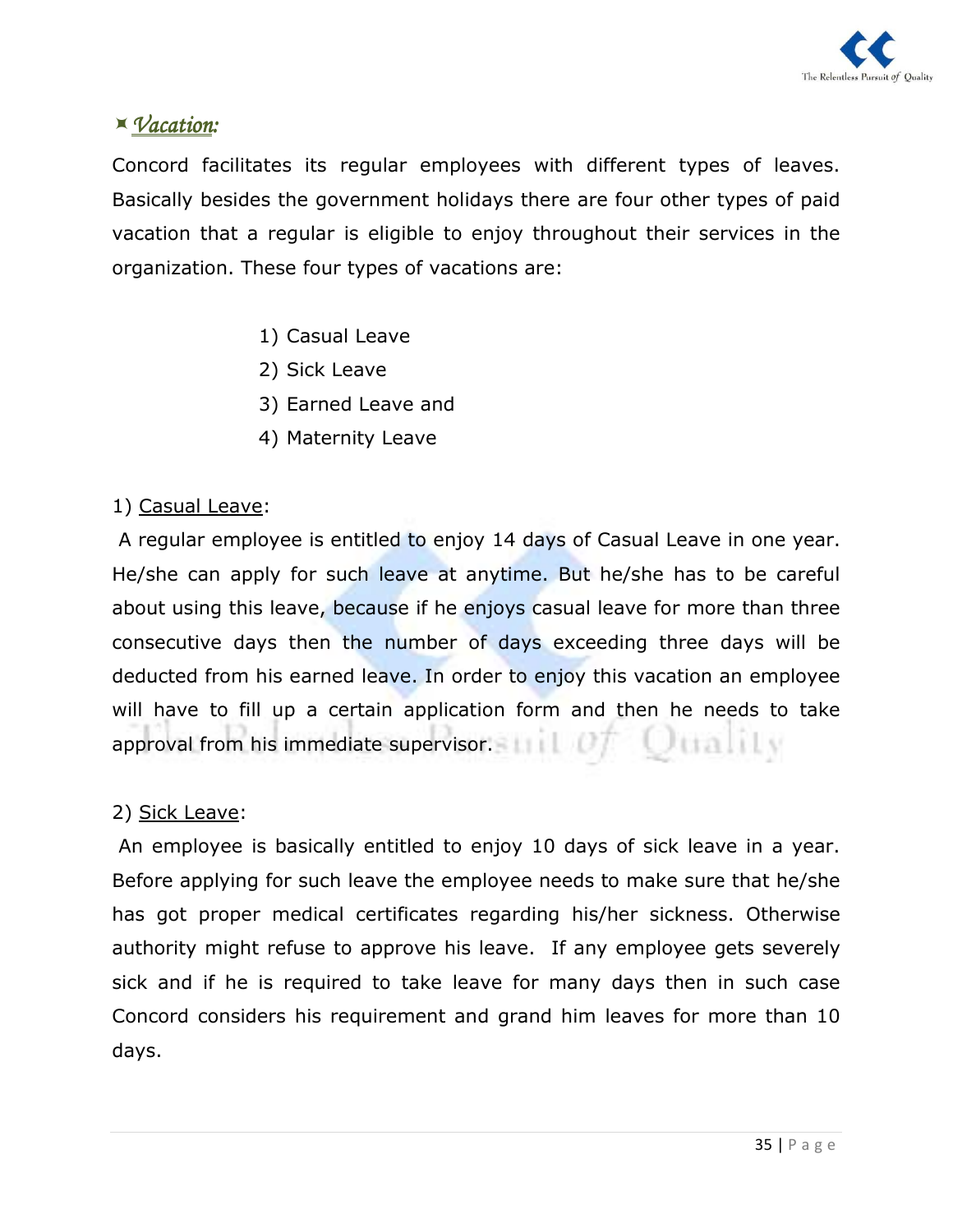

#### 3) Earned Leave:

Every regular employee can earn a leave after every 18 days of service in the organization. But such leave is applicable for only those who have been confirmed after the end of his six months probationary period. Since an employee earns leave after every 18 days so that means in a year they can earn 20 days of leave. Whether to use these leaves or not totally depends on the employees. But they need to keep in mind that if they earn 40 days of leave then after 40 days no more earned leave would be added to the existing leaves. So Concord suggests its employees to use their leaves wisely.

#### 4) Maternity Leave:

 An expecting employee is entitled to enjoy 16 weeks of maternity leave. But for that she will have to apply for such leave with a special Maternity Leave From and have to submit a medical report with the expectation date mentioned in it. If the maternity leave gets approved then she will be able to enjoy 8 weeks of leave before her delivery and 8 weeks after that.

The Relentless Parsuit of Quality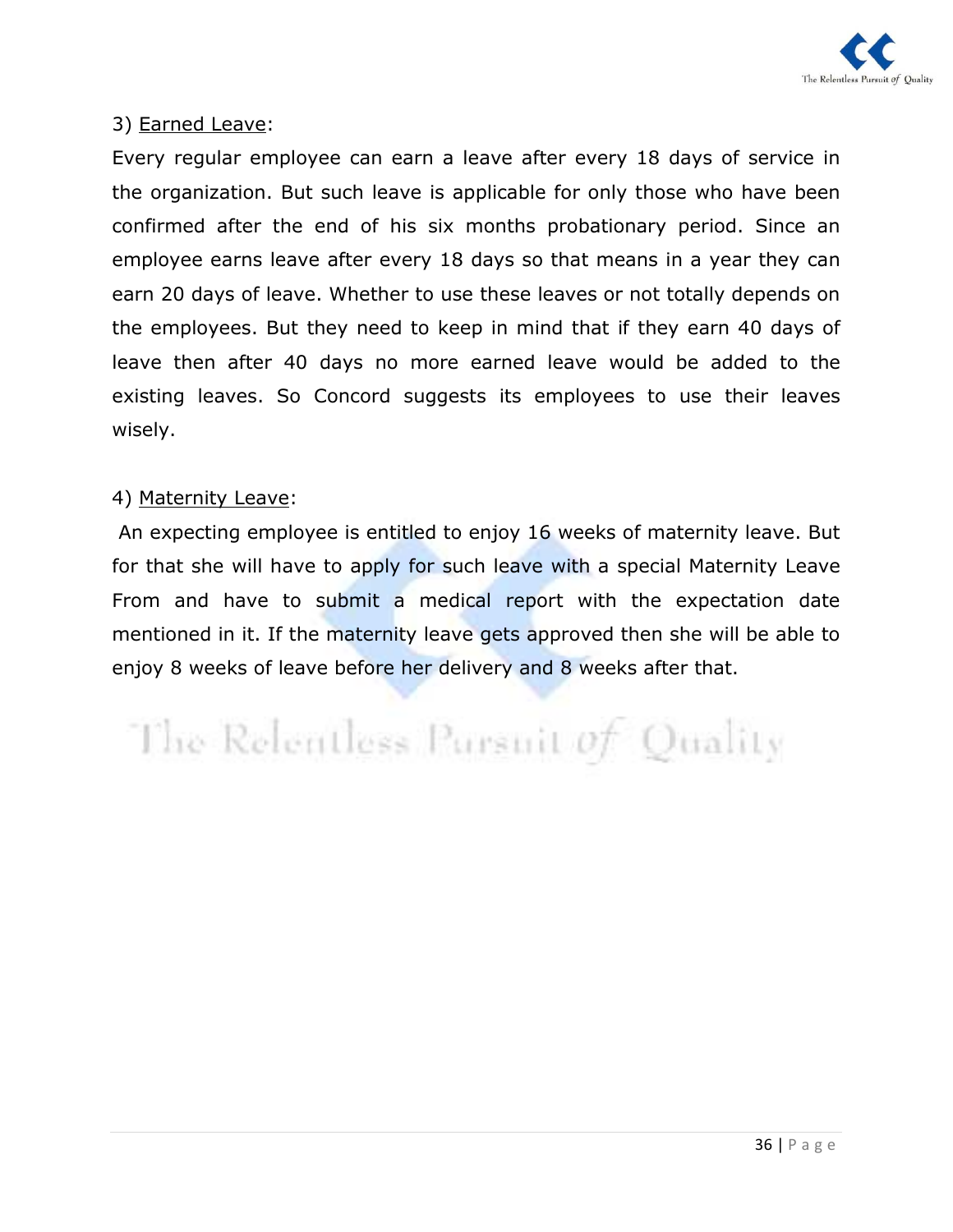

#### Others:

Other than the mentioned formalities, Concord HR department has another program which is the Internship program for the fresh graduates. Normally, the internship agreements are:

- The starting and ending date of the internee and the internee will perform such duties as the Company may require.
- A The Internee shall devote the whole of his/her time, attention and ability to the business and affairs of the Company. The Internee shall not without the previous written consent of the Company be concerned or interested directly or indirectly in any way in any other Internship during the period of his/her internship at the Company.
- The Internee will be paid a lump sum allowance for food and travel of **BDT 4,000** (Taka four thousand only) per month. The Internee will be responsible for paying all of his/her taxes, if any.
- A The Company reserves the right to terminate contract of Internship forthwith and without assigning any reason whatsoever and without any previous notice, at its sole discretion. Anahii v
- A The Internee, on completion of the Internship Period will submit an Internship Report to the Company, if so indicated by the Company.

After it ends, the internee will get a certificate by the director of the respective department that he has worked for.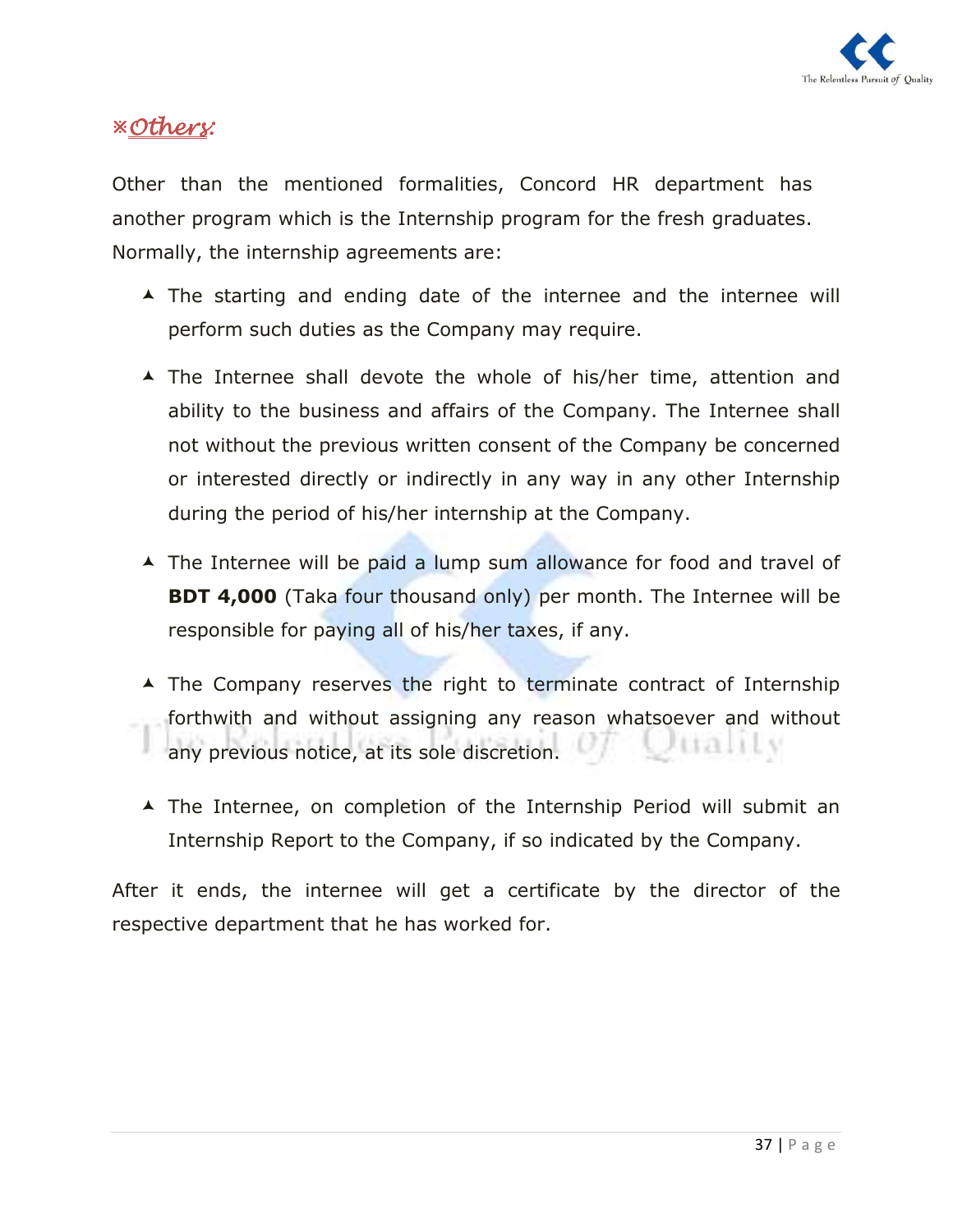

# "My assignments throughout the Internship Period"

# The Releatless Pursuit of Quality

**P.T.O.**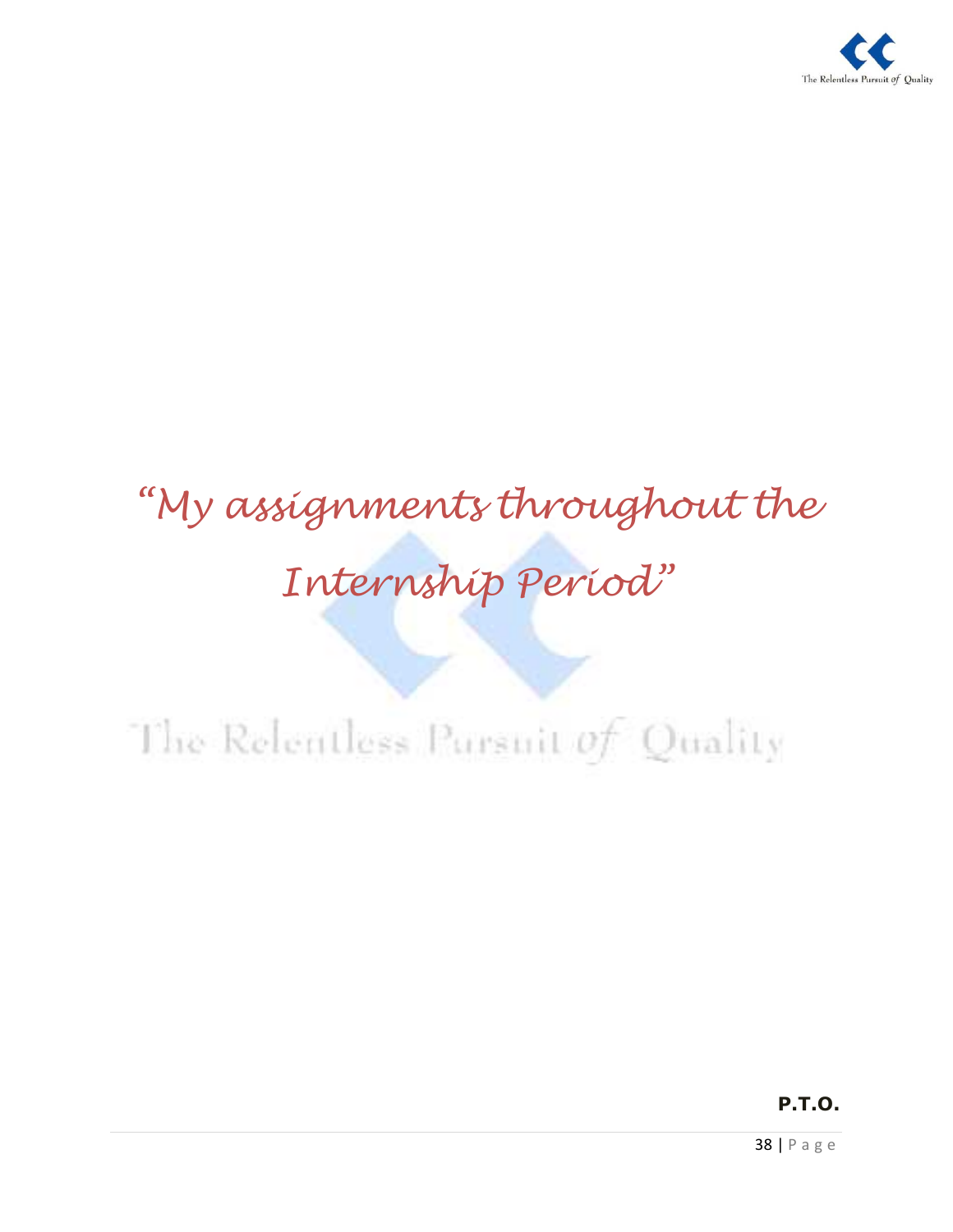

Through Out my internship program it had been a great experience for me, because I got the chance to work on different aspects of HR at a time. On my first day in Concord HRD, I was told that I would have to work on HRIS (Human Resource Information System) throughout my internship period. But eventual I got involved with different types assignments besides my main job assignment. Mainly I had been given three other assignments along with HRIS. My assignments were:

- **A** HRIS
- ▲ CV Sorting and Conducting orientation program
- ▲ Preparing Appointment Letters for about 480 employees
- ▲ Preparing Appraisal Form for all the confirmed employees and
- ▲ Conducting salary Survey

# -*HRIS:*

Developing a HRIS was my main area of concentration. On my first day I was given a proper guideline how to work this assignment. I was told to develop a database on MS Excel. For that I had to go through 848 personal files and collect all the information regarding everyone's Name, ID number, Designation, Department, Joining Date, Birth Date, Blood Group, Present Salary, Last increment amount and date, Last Promotion amount and date, certificates and so. Then I had to prepare a personal information form on MS Word containing all the points that would be covered with my database. The main purpose of my assignment was to develop a system through which the HRD will be able to get necessary information related to an employee without going through the personal file. So in that case I had to use mail and merge option so that I could get all the information from the form just by entering the employee ID number.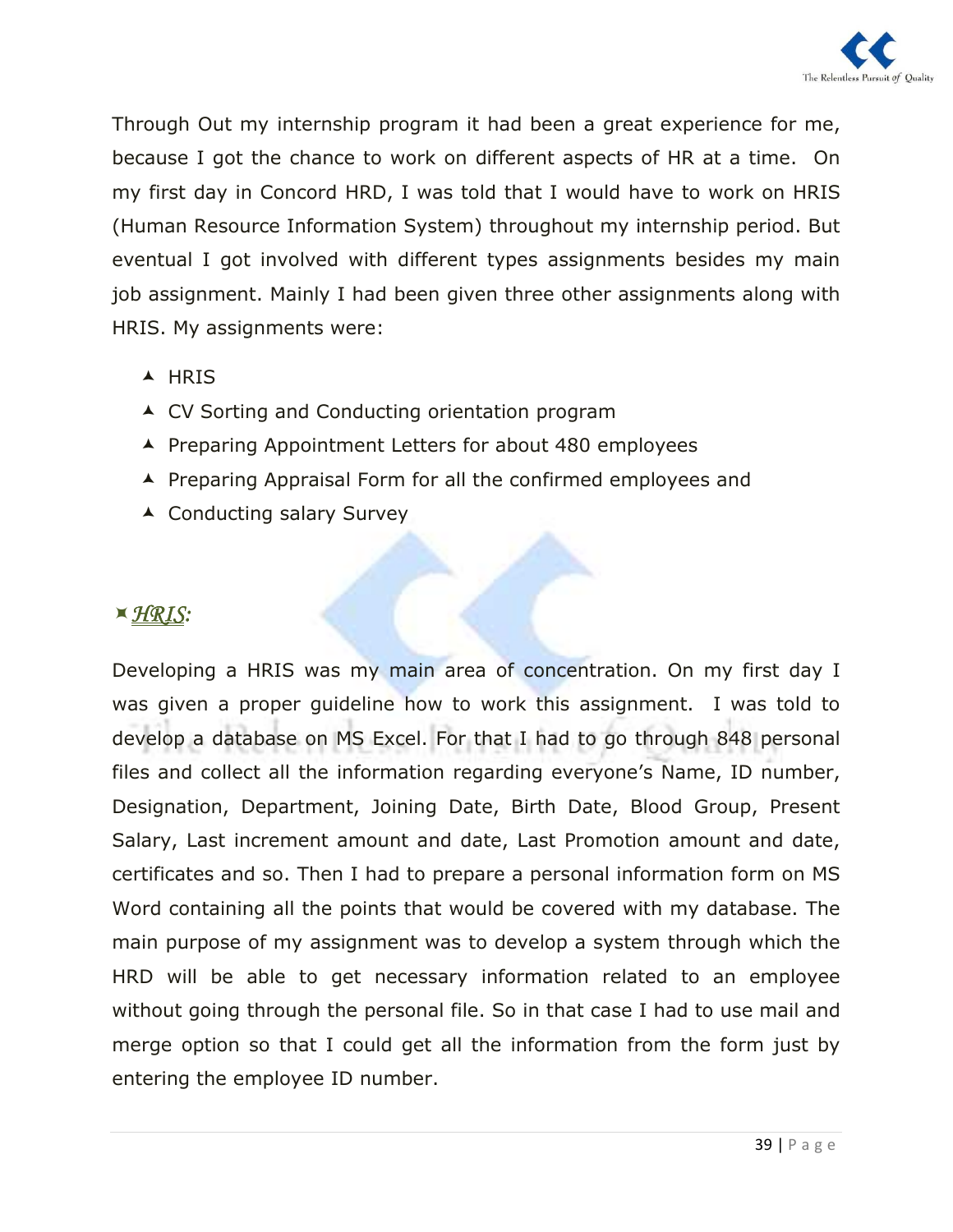

# -*CV Sorting and conducting orientation program:*

Working in recruitment section was the most interesting among my assignments. I was assigned to sort out CV's based on certain criteria. Basically I had to deal with executive Jr. Engineer level candidates. Besides sorting the CV's I had to prepare written exam and Interview schedule for the candidates and most importantly I had to make sure that recruitment process is being done properly. Another interesting part of this assignment was that I had to conduct orientation program with newly recruited employees regarding the policies.

# -*Preparing Appointment Letters for about 480 employe Appointment Letters employees:*

Actually this assignment was not preplanned for me. No one in HRD was prepared for this assignment. In the middle of February suddenly Strike broke out at Foy's Lake. Every employee of Foy's Lake joined the strike. The main issue behind the strike was that they are being neglected. Their primary demand was to regularize their job so that they can enjoy all the facilities that an regular employee gets. They had other issues, but our main concern was to deal with their regularization. While our GM and AGMs were busy with negotiating with the employees on other issues, we were assigned to prepare appointment letter for all the employees from Foy's Lake and Fantasy Kingdom. It was basically a group assignment and three of us were involved in this assignment. We had to prepare the appointment letter in Bangla. So what we did is we developed a format for the appointment letter and we just put the name, Address and salary break down in the format. Likewise we prepared the appointment letters for approximately 500 employees. It may seem very easy but we had to go through a lot of trouble just to get this assignment done on time, because we were given just four days to complete it. (See Appendix $\#11,12,13,14 \& 15$ )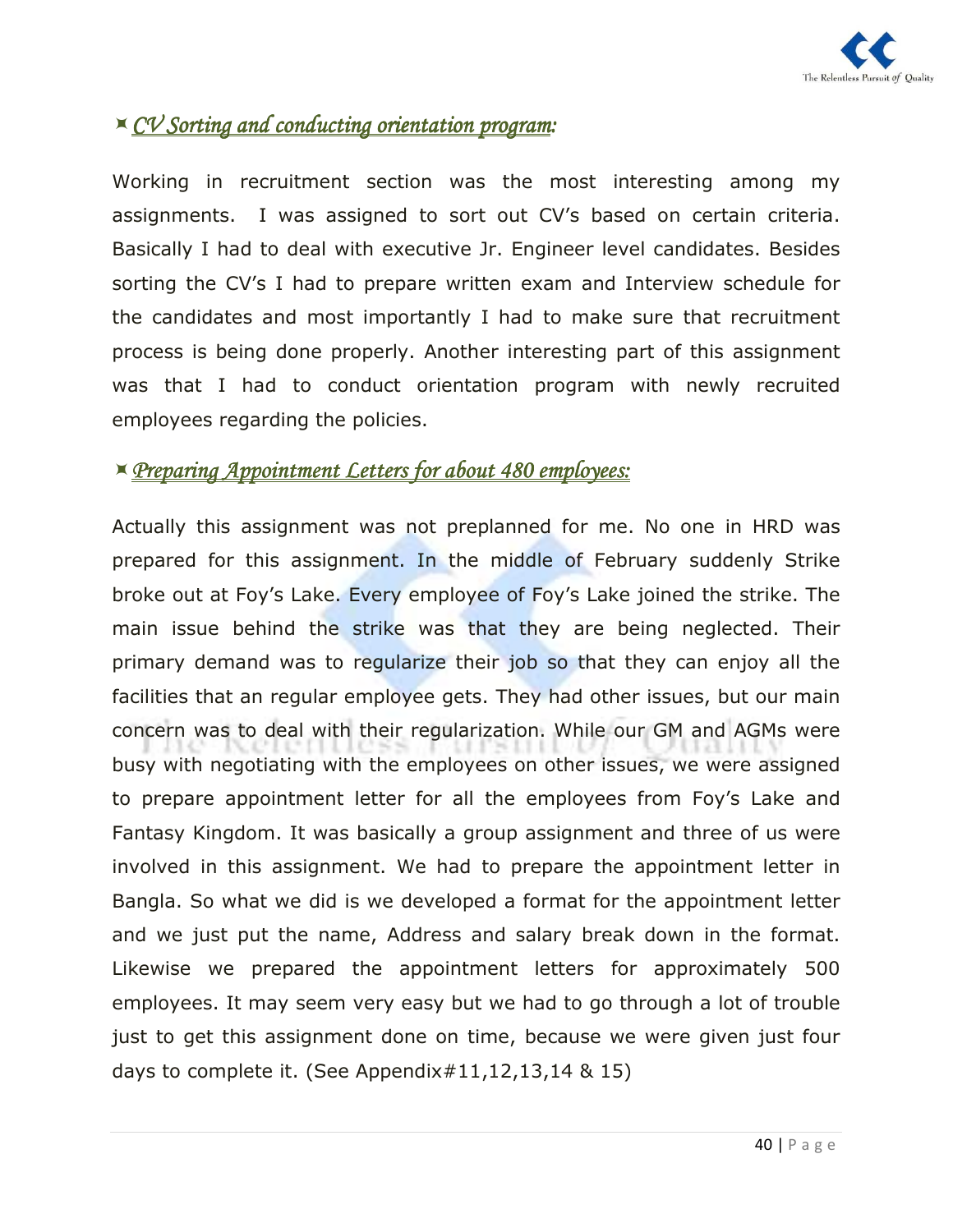

# <sup>*<u>Preparing Appraisal Form for all the confirmed employees:</u></sup>*

This assignment was actually a combination of my HRIS and the Appraisal form that we had to prepare. Preparing the Appraisal Form was a part of Yearly Increment and Promotion. One of my seniors and I were involved in this assignment. We were given a thorough guideline on how to deal with the assignment. We were asked to prepare an Appraisal Form on MS Excel; then all we had to do is Mail and Merge with my HRIS so that just by entering the Employee ID Number we could fill up the Form. It was a successful assignment for both of us we managed to complete it before the deadline perfectly. (See Appendix# 16)

# -*Conducting salary assessment assessment:*

This assignment was more about analytical process rather than any fix process. The main purpose of this assignment was to analyze the current salary of every Drivers and Attendants and to decide whether they should be given increment or not. All I had to do is just go through the personal profile of every driver's and Attendants and based on their Experience, Previous History of Increment come up with a figure that they should get as raise. After my analysis was done our AGM gave a feedback on the analysis and came to a final decision.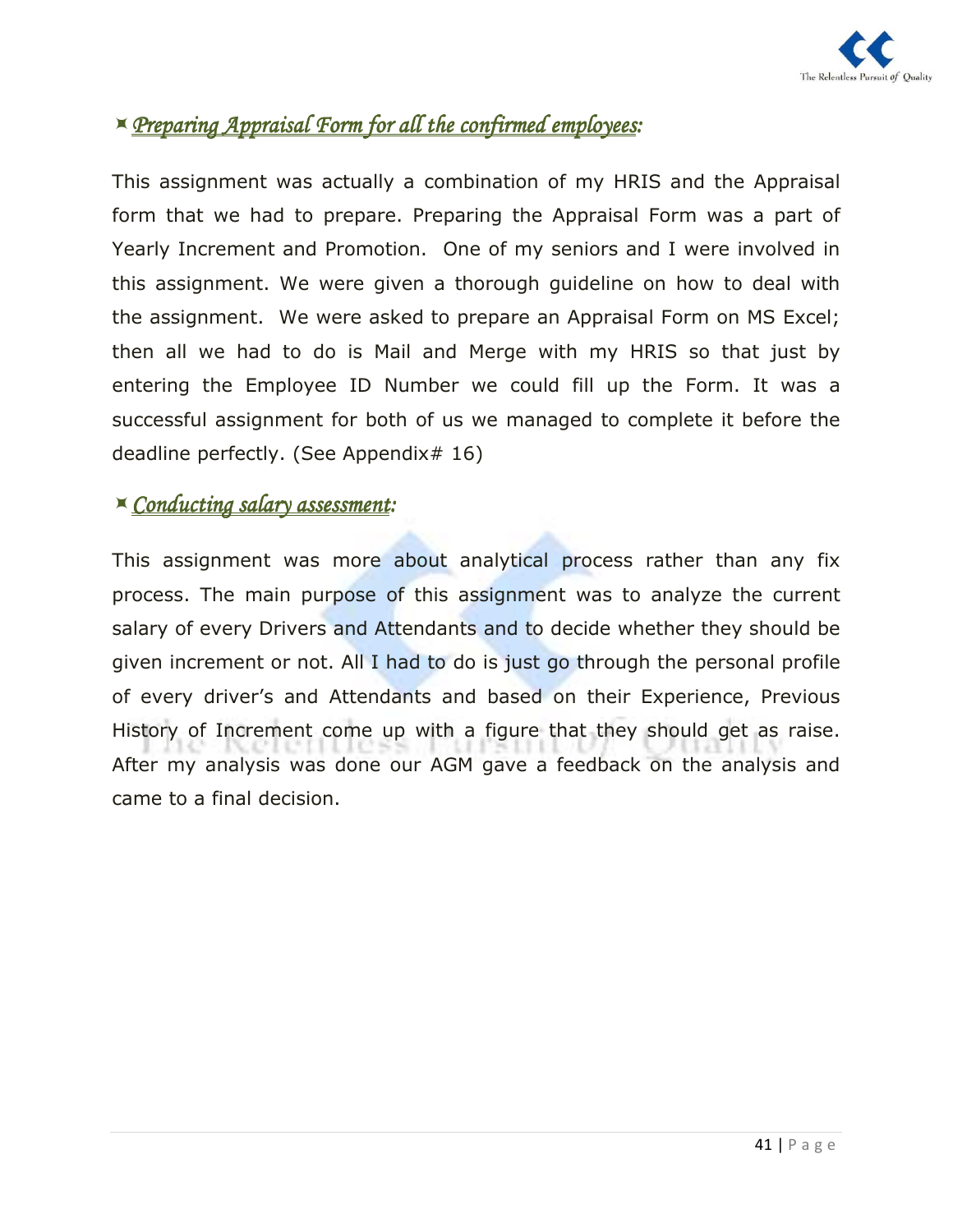

# Conclusion

After all the discussion we can come to conclusion that Concord has a Human Resource Department which is a combination of both some bad and good aspects. But since Concord has maintained its position rigid in the market as one of the biggest and most successful Private company Bangladesh, so it is obvious that its HRD has more good aspects rather than bad. The there is no limit for improvisation. If HRD is to increase productivity, reduce costs, and improve their organization's competitive advantage, they must focus on how to properly manage personnel. Because today's workforce has become increasingly diverse and as a result HRD are being needed to stay ahead of the labor force and start implementing more ways to maximize the benefits of employees in order to get what they need from it resources. The ways can be creating effective motivation and leadership, recruiting and retaining the right personnel, rewarding and treating employees fairly, establishing an environment that supports the people and benefits the organization and most importantly establishing an efficient HRD with efficient HR personnel. Because Organizations are relying on their skilled HR personnel to get the people who get the job done, and of course, make the company money.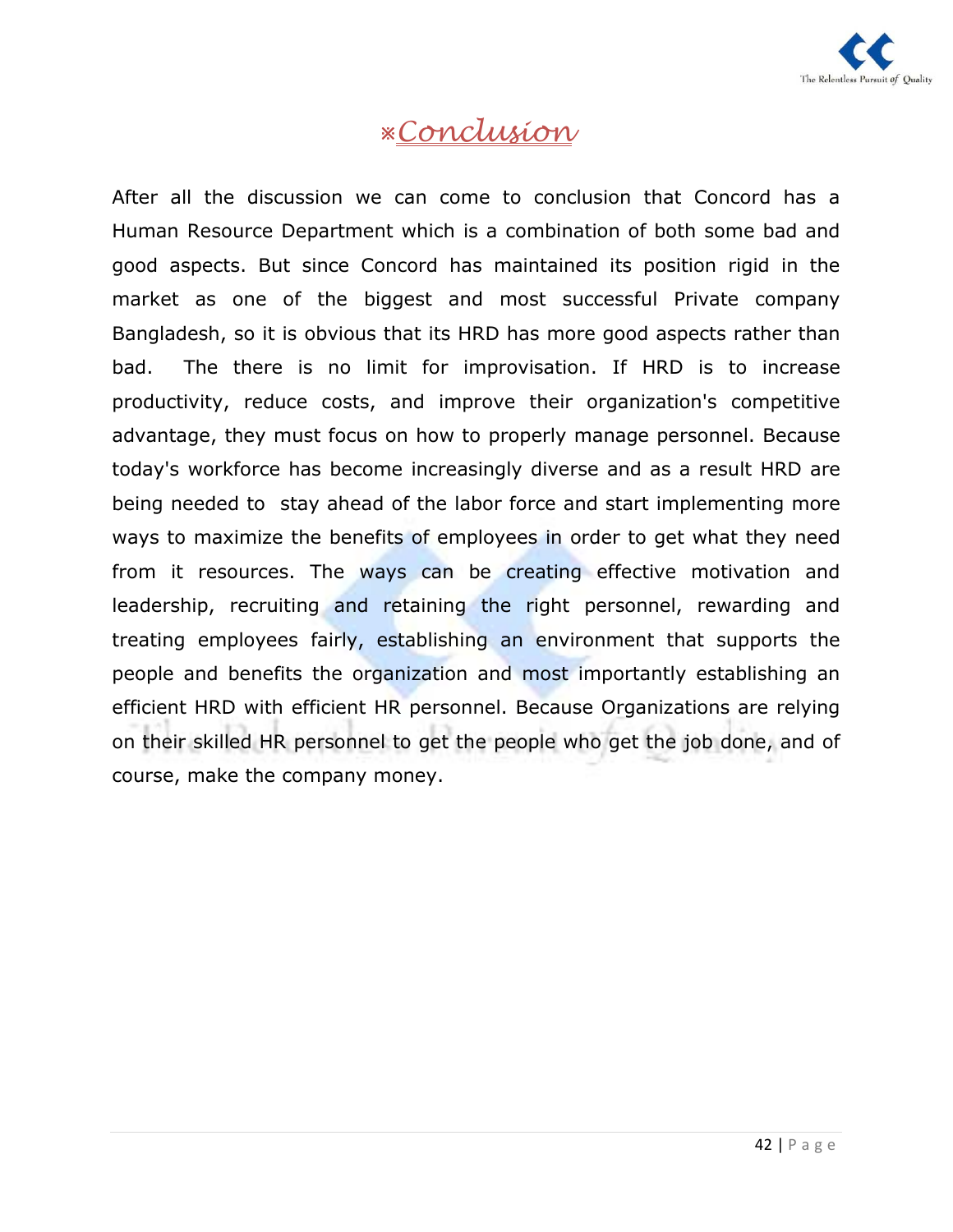

# Recommendation

Concord HR department is efficient enough to maintain the responsibility of the company. But, after working there I found out there are some sectors where the department needs to rewrite the system. Below listed are some of the recommendations that I came up with:

- Concord needs to maintain the time when calling the candidates for written exam, when taking the written exam and at the time of fixing interview.
- ▲ Salary Structure should be reviewed
- ▲ Overtime hours need to be reduced.
- A Should have training programs in order to increase efficiency level of the employees.
- Automation of HR practices should be initiated.

The Relentless Pursuit of Quality